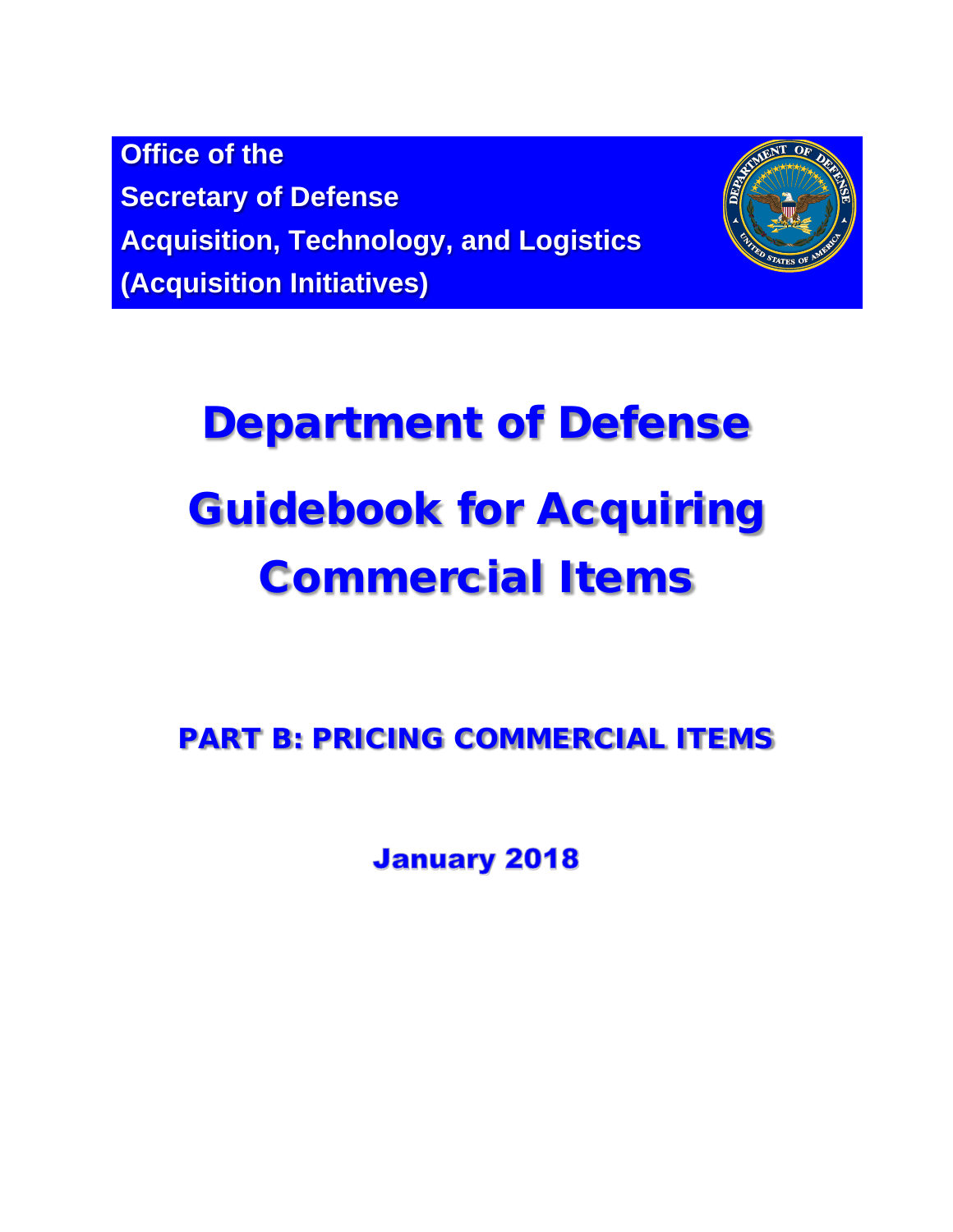# **Table of Contents**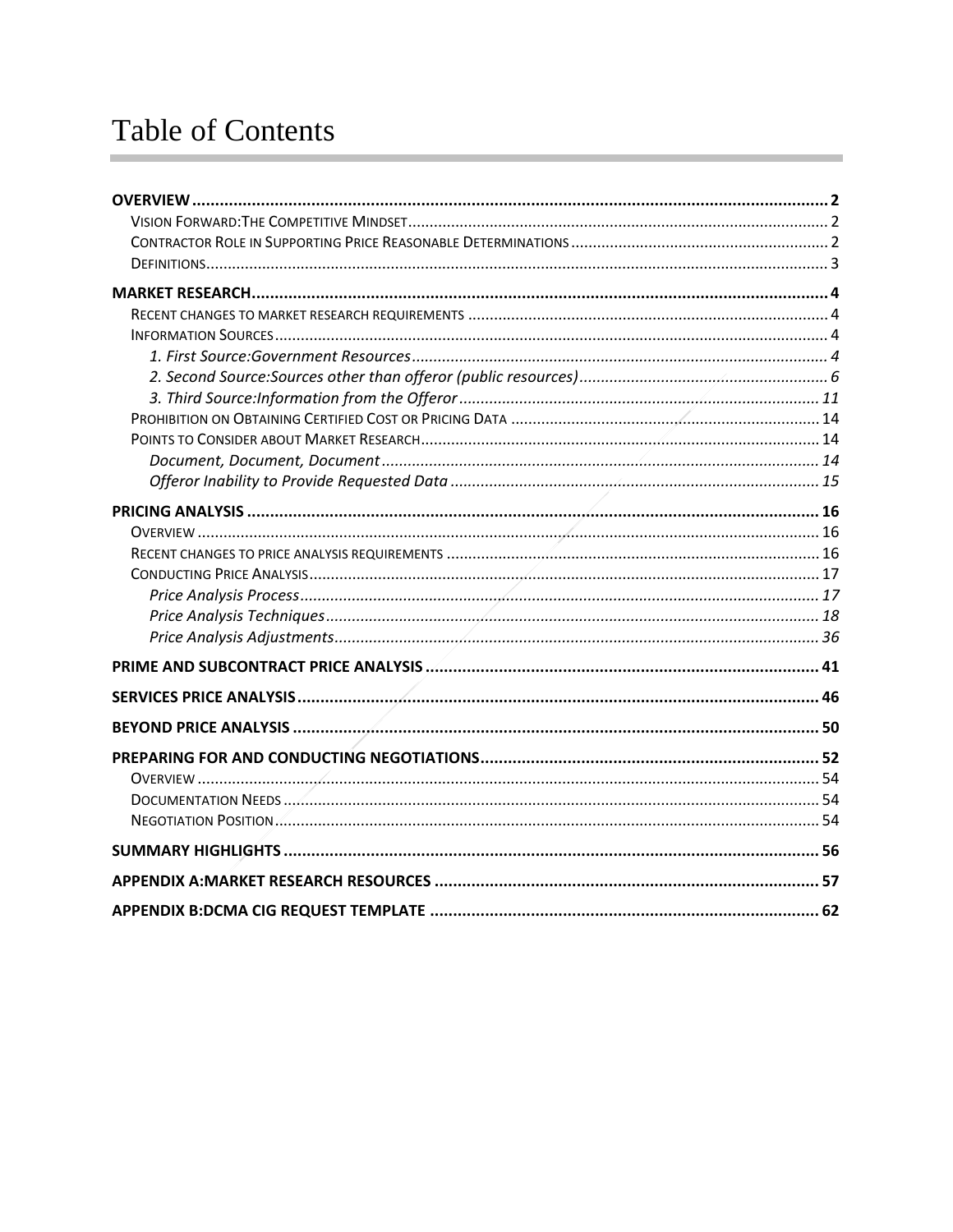# <span id="page-2-0"></span>**Overview**

Commercial items are not subject to the Truthful Cost or Pricing Data Act, formerly known as TINA, because the commercial marketplace is presumed to be a competitive environment and should drive a fair and reasonable price. When determining a fair and reasonable price, market research should be conducted in order to compare the proposed price to comparable market pricing. Determining a fair and reasonable price is usually a more straight-forward process when acquiring commercially available offthe-shelf (COTS) items. One the other hand, determining a fair and reasonable price is challenging when the commercial market does not exist for a specific item or when market price data is not readily available. Ultimately, the effectiveness of price analysis will depend on what meaningful data the Government successfully obtains to conduct the pricing analysis.

# <span id="page-2-1"></span>VISION FORWARD: THE COMPETITIVE MINDSET

Department of Defense (DoD) Guidebook for Acquiring Commercial Items, [Part A:](https://www.acq.osd.mil/dpap/cpic/cp/docs/Guidebook_Part_A_Commercial_Item_Determination_20180129.pdf) Commercial Item Determination, highlights the importance of competition; maintaining a competitive mindset throughout the pricing evaluation is critical! Government acquisition professionals should always explore the potential for competition as a critical consideration for not only prime contracts, but also for how they can encourage competition at the subcontract level.

In general, when firms compete for business there is a competitive pressure to put forth their best price to ensure they win the award.

Generally, competition in most commercial markets is the norm and not the exception. Theoretically, there should be limited circumstances in which or prime contractors are buying commercial items from a sole source without some benefit from the competitive commercial marketplace; however, the fact is DoD must acquire a significant amount of "sole source" items and services that meet the commercial item definition. Frequently, DoD ends up in commercial sole source situations for reasons other than there only being one qualified firm that can provide the product or service. One common reason is the nonrecurring cost and time investment spent by the Government and commercial supplier to tailor their commercial item to meet a military purpose. While this is a hurdle it should not preclude contracting officers, prime contractors, and program managers from exploring options. We should, like industry, have a long-term view of affordability and savings rather than a short-term view based solely on immediate cost-avoidance, schedule, and funding limitations.

# <span id="page-2-2"></span>CONTRACTOR ROLE IN SUPPORTING PRICE REASONABLE **DETERMINATIONS**

We often hear the acquisition process described as a "team sport." The same can be said for commercial item determinations (CIDs) and the pricing of commercial items. In the event that information from the offeror is requested by the contracting officer, it is the role of the contractor to be responsive to those requests. If, for some reason, the offeror declines to submit the requested information to support CIDs or price reasonableness determinations, contracting officer contracting officers should request the offeror to assert its position in writing along with associated rationale for not providing the requested information. At the end of the day, we should not be buying items or services at prices that we do not consider to be fair and reasonable. While it is our responsibility to perform adequate price analysis of commercial items,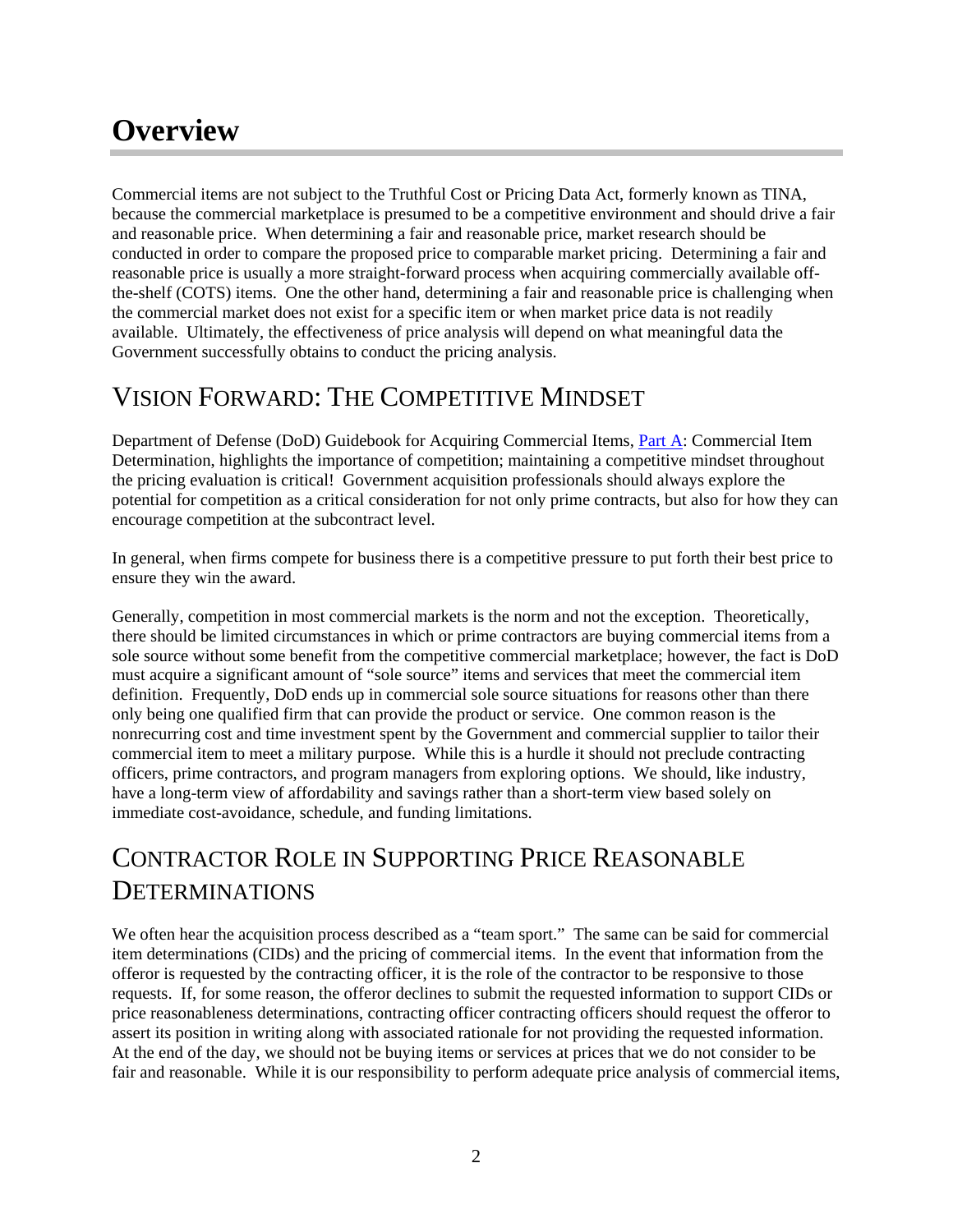that responsibility does not relieve the offeror of its obligation to support the reasonableness of its proposed prices if it chooses to supply goods and services to DoD.

# <span id="page-3-0"></span>**DEFINITIONS**

# Pricing Data

Pricing data are all facts, exclusive of separate cost elements or profit, which prudent buyers and sellers would reasonably expect to affect price negotiations significantly.<sup>[1](#page-3-1)</sup> Examples of pricing data include established catalog or market prices, or any form of data on sales to commercial and Governmental end users.

# Cost Data

Cost data are any facts, other than prices, that prudent buyers and sellers would reasonably expect to affect price negotiations significantly. [2](#page-3-2) Cost data should help you understand what the item *did cost, will cost*, or *should cost*.

While the objective is to reach agreement on a fair and reasonable price without ever having to request cost data, "did cost," "will cost," and "should cost" data should be available from the offeror and may be available from sources other than the offeror. These concepts are not foreign to world class commercial firms who buy and sell complex commercial systems. Use the wide spectrum of resources available to you, but be careful to follow the Federal Acquisition Regulation (FAR) 15.402 order of preference and Defense Federal Acquisition Regulation Supplement (DFARS) 212.209 hierarchy, discussed in the [Market Research](#page-4-0) section of this Guide. Conducting a cost analysis and requesting cost information from the offeror should be the last resort when performing a fair and reasonable analysis for commercial goods and services.



**NOTE:** Per Title 10, United States Code (U.S.C.) 2306a(b), submission of certified cost or pricing data shall not be required for any contract, subcontract, or modification of a contract or subcontract involving:

- Adequate price competition or prices set by law or regulations; and
- Acquisition of an item that meets the definition of a commercial item.

# Sales Data

Sales data includes records of sales for both the proposed item and similar items where the record should include order data, such as customer name, product number, serial number, product description, sales order number, date of sale, quantity sold, and price.

<span id="page-3-2"></span><span id="page-3-1"></span> $\overline{a}$ 

<sup>&</sup>lt;sup>1</sup> FAR 2.101, definition of "cost or pricing data."

<sup>2</sup> Ibid.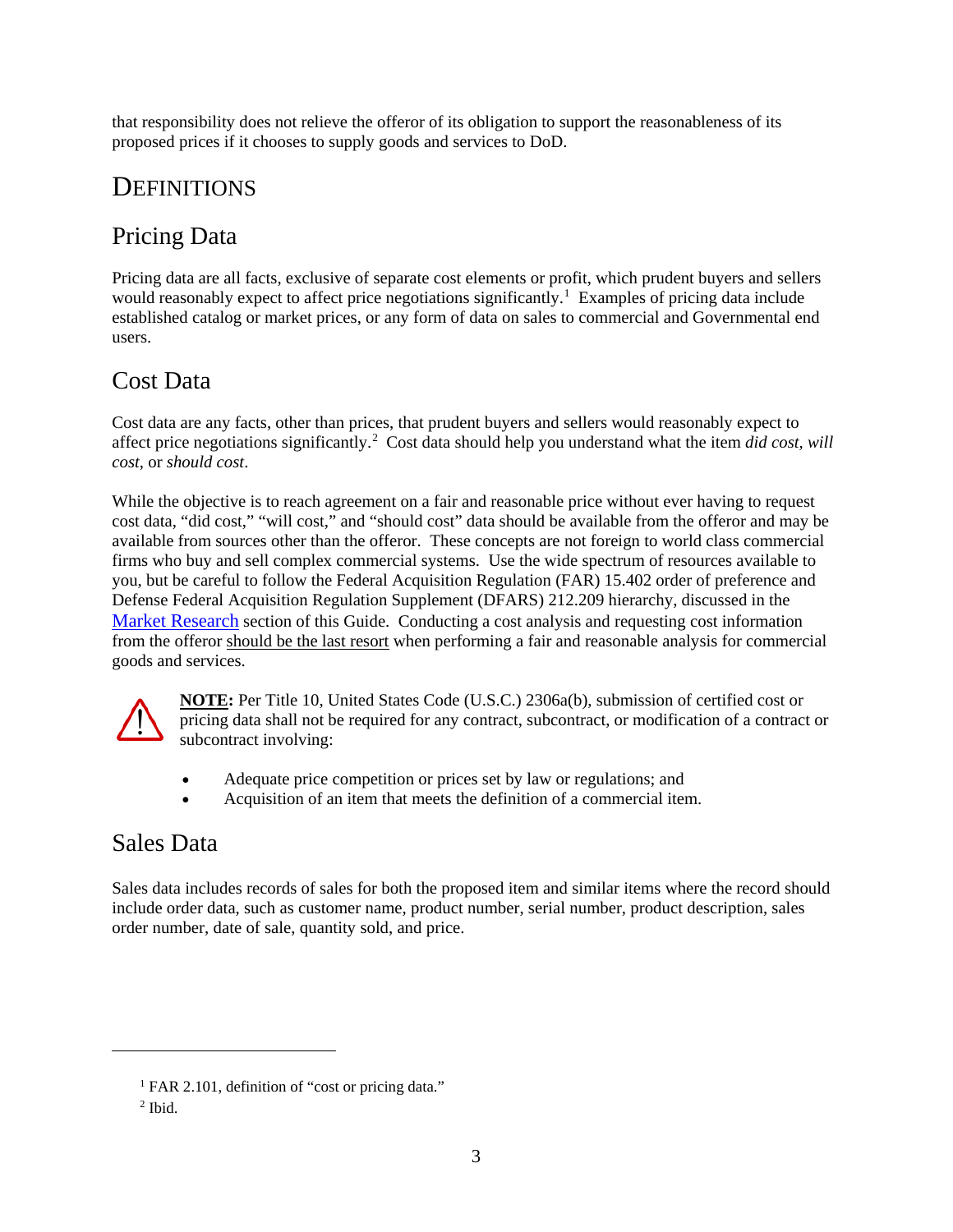# <span id="page-4-0"></span>**Market Research to Establish Price Reasonableness**

[Part A](https://www.acq.osd.mil/dpap/cpic/cp/docs/Guidebook_Part_A_Commercial_Item_Determination_20180129.pdf) of this Guide addresses market research and techniques as related to making a CID. Part B of this Guide addresses market research and techniques as related to establishing price reasonableness determination. Leveraging existing market research data and proposal submission information is a critical starting point. It is also important to understand your role in conducting market research. If during your market research efforts you identify concerns that should be addressed elsewhere in the acquisition, it is important to relay that information to the appropriate acquisition team member. Communication between buying activities, technical/functional specialists, and other members of the acquisition team is an important component of a successful acquisition.

# <span id="page-4-1"></span>RECENT CHANGES TO MARKET RESEARCH REQUIREMENTS

DFARS 212.209, Determination of Price Reasonableness, provides that market research shall be used, where appropriate, to inform price reasonableness determinations. The phrase "where appropriate" allows the contracting team flexibility in determining when and to what extent to conduct market research. However, the contracting team should perform market research to the extent possible to ensure the Government employs the necessary rationale and knowledge for effective negotiations.

The hierarchy and types of data requests are further discussed under the [Price Analysis](#page-15-1) section of this Guide.

# <span id="page-4-2"></span>INFORMATION SOURCES

This section addresses where you might find information during your pricing review. The contracting officer must obtain and consider all information necessary when making a determination concerning whether the price is fair and reasonable.<sup>[3](#page-4-4)</sup> This information can be anything that helps you understand what you are buying and how much it is worth. When data other than certified cost or pricing data is required, contracting officers must follow the order of preference in FAR 15.402, which looks first to price-related data and, secondarily, to cost data. With the order of preference in mind, you should start with Government resources, move to public resources, and only obtain additional information from the offeror as the last resort.

# <span id="page-4-3"></span>1. First Source: Government Resources

When evaluating the proposed price of a commercial item, start with Government resources, which include databases, reports, publications, experts, etc. It is important to note that obtaining information from within the Government is not limited to obtaining prices historically paid by the Government. Any time you are conducting market research for commercial items, you should be gathering as many relevant data points as you can in terms of prices paid by the Government and by commercial buyers. This is especially critical for sole source items. The fact that a previously paid price is included in a Government database or report does not automatically mean that price is fair and reasonable in the context of your acquisition, or that the previously paid price was adequately supported at the time it was paid. Please note

<span id="page-4-4"></span> $\overline{a}$ 

 $3$  FAR 15.403-3(a)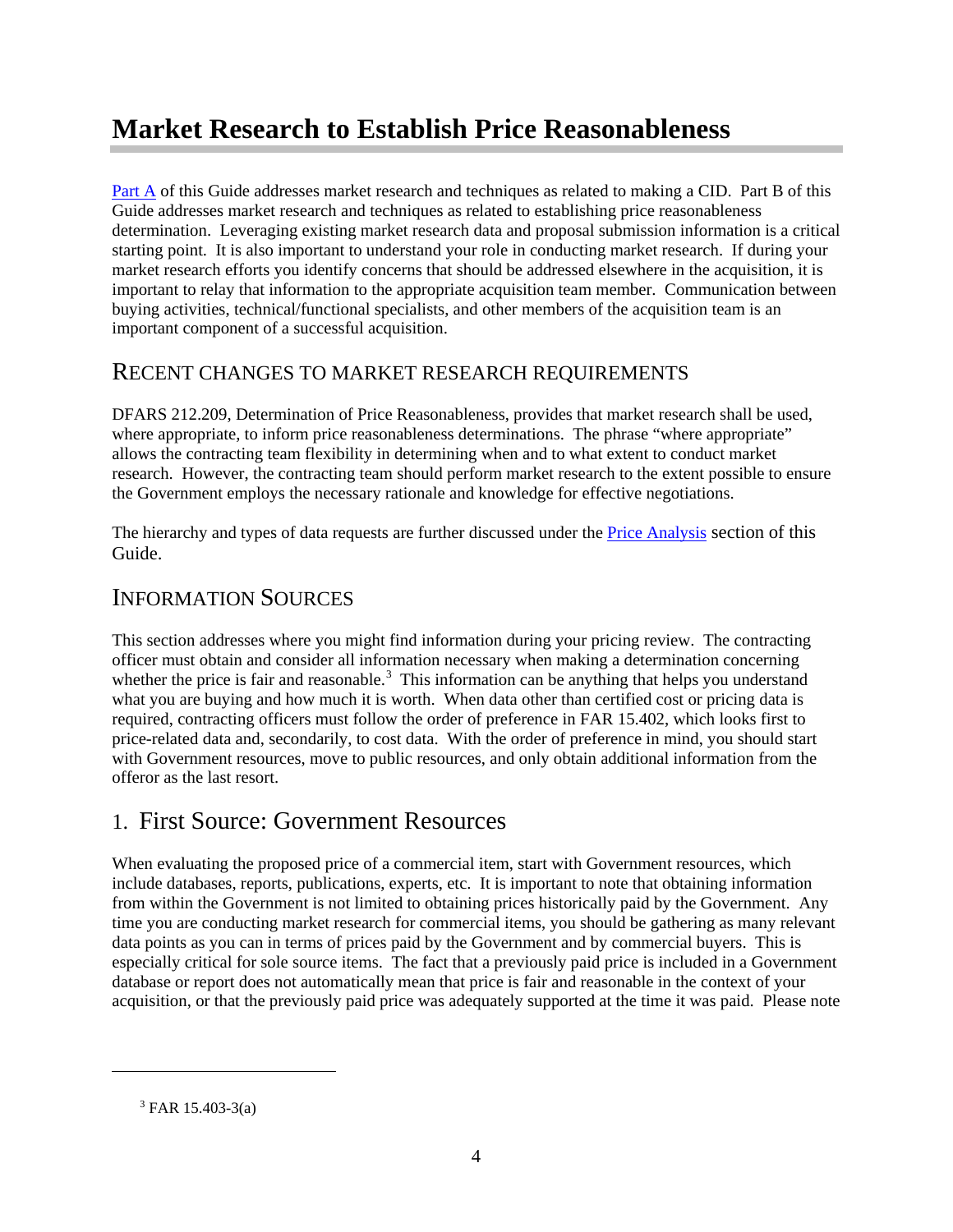that the external sources listed in the guidebook are not endorsed by DoD, but provided as potential market research sources.

*Government Databases and Reports.* There are a number of Government databases available to help you. Most of these are dependent on collecting timely, accurate inputs to maintain a repository of useful information.

- Contractor Business Analysis Repository (CBAR) <http://www.dcma.mil/WBT/CBAR/> is protected, negotiation-sensitive information that is maintained by the Defense Contract Management Agency (DCMA).
- DoD Fed Mall [https://www.fedmall.mil](https://www.fedmall.mil/) has replaced DOD EMALL and is a full service ecommerce site used to acquire goods from commercial and Government sources for Federal, State, and Local Governments as well as other authorized buyers. It provides large and small businesses the opportunity to supply their products 24/7 via a web-based environment to multiple agencies across the globe. It is an easy-to-navigate platform with the look and feel of a commercial website, has new search technology that allows buyers to find products quickly and easily, supports current business processes for ordering (commercial and DLA requisitions), and permits vendors to upload their catalogs in the Market Place without requiring a contract to allow for dynamic pricing.
- The Office of Cost Assessment and Program Evaluation (CAPE) [www.cape.osd.mil/](http://www.cape.osd.mil/-) provides insightful analysis on resource allocation and cost estimation for Major Acquisition Programs
- Acquisition Gateway– <https://www.gsa.gov/portal/category/107699> built by GSA, helps federal Government buyers from all agencies act as one community.
- GSA Advantage [https://www.gsaadvantage.gov](https://www.gsaadvantage.gov/) Government search engine with millions of products and services arranged in common schedules.
- GSA Global Supply [https://www.gsaglobalsupply.gsa.gov](https://www.gsaglobalsupply.gsa.gov/advantage/main/start_page.do?store=FSS) enables search by national stock number (NSN) - one-stop source for Outside the Contiguous United States (OCONUS) military and agency support needs, from new tools and fire-fighting equipment to office supplies.
- International Trade Administration  $\frac{http://trade.gov research tool that contains data and analysis on$  $\frac{http://trade.gov research tool that contains data and analysis on$  $\frac{http://trade.gov research tool that contains data and analysis on$ specific industries.
- Department of Commerce [http://www.commerce.gov](http://www.commerce.gov/) research tool that contains data and analysis on specific industries, and economic indicators.

#### *Memoranda of Agreement (MoA).* MoAs are established between the cognizant DCMA

Corporate/Divisional Administrative contracting officer (C/DACO) and individual contractors seeking to facilitate procurement of commercial items. The intent of the MOA is to document an understanding about the kinds of information to be provided to the Government to establish the commerciality of items and the price reasonableness of a given item or set of items. The purpose of these MOAs is to establish what both parties agree should be sufficient information in most, if not all, circumstances to establish commerciality and price reasonableness, and contracting officers will generally not find a need to request additional information. While these agreements are not binding on the contracting officer, the information provided may help streamline the contracting officer's ability to obtain information necessary to determine a fair and reasonable price. The MOA does not relieve the contracting officer from making determinations of commerciality and price reasonableness.

*Trade Publications or Databases.* Online resources such as [IHS Global Insight](http://www.ihsglobalinsight.com/Perspective/PerspectiveDetail13718.htm) (which contains various economic information), databases such as Haystack, Partsbase, Inventory Locator Services, BidLink, SAI Global Subscriptions, and others. These database subscriptions provide pricing values, inventory availabilities, options to price parts by part numbers, and may include sales data on same or similar items sold.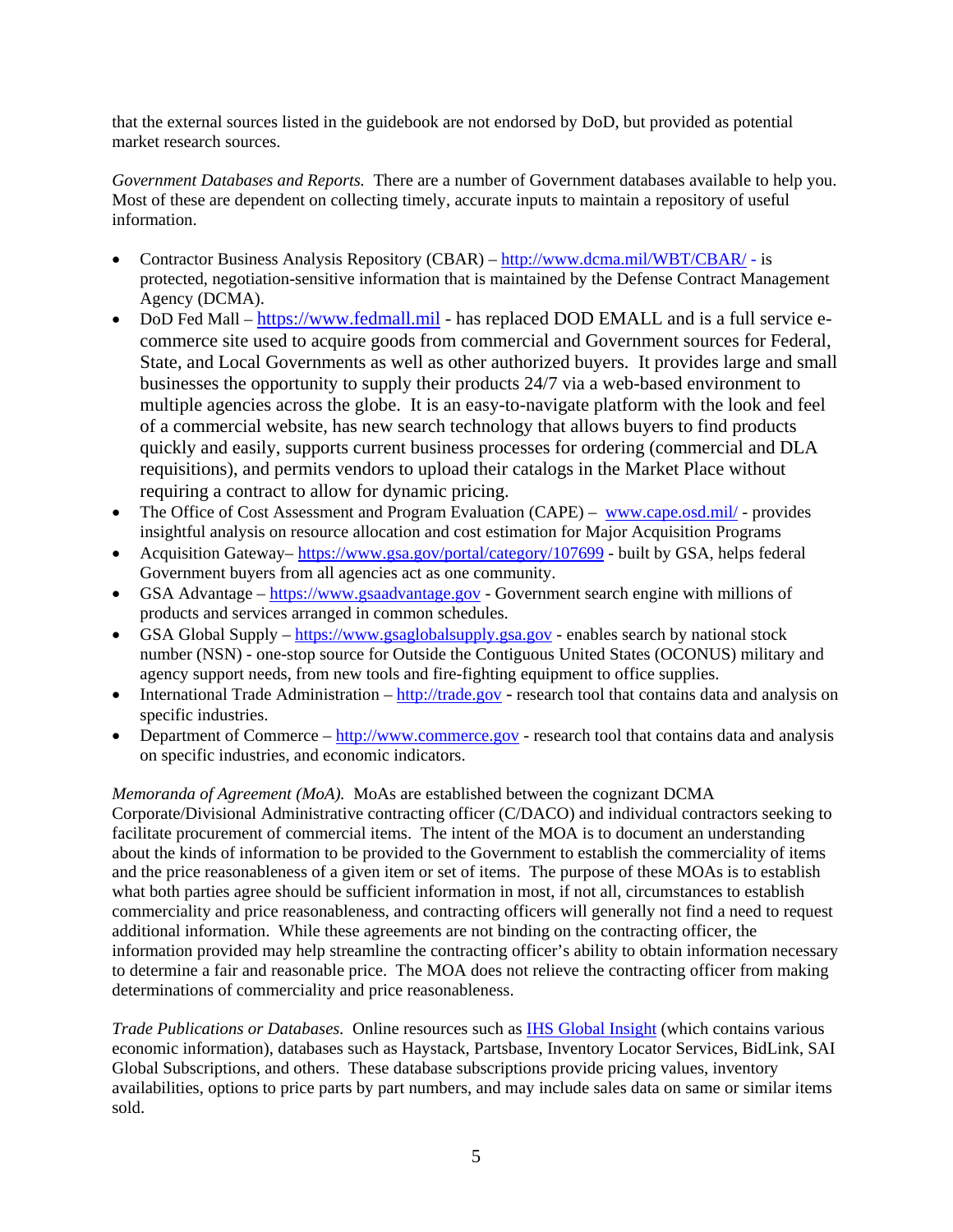*Government Publications.* The Department of Labor (DoL), [Bureau of Labor and Statistics,](https://www.bls.gov/) publishes information about wages, costs of goods, and Employment Cost Indices (ECI) and Consumer Price Indices (CPIs) for the calculation of inflation, among other things. The [Department of the Treasury](https://www.treasury.gov/Pages/default.aspx) publishes information about various interest rates.

*Government Experts*. In addition to the technical specialists in your office, there are numerous DoD and Civilian Agency experts available to help you. These Government experts may be available to help at different stages of your market research. For example, you may not need to seek Defense Contract Audit Agency (DCAA) assistance if you can establish fair and reasonable price through competition, historical prices paid, etc. However, DCAA is one resource that may be required if you reach the point that other than certified cost and pricing data is necessary to determine fair and reasonable price. Government experts include:

- DCMA encompasses a broad range of functions, including specialization in commercial item pricing with the DCMA Commercial Item Group (CIG). In addition to DCMA CIG, DCMA contracting officers and Contractor Purchasing System Review (CPSR) teams have insight into the contractor's business systems and conduct cost monitoring activities to support forward pricing activity. D/ACO may have advanced agreements in place that address the types of information offerors may have agreed to furnish during price reasonableness reviews. D/ACO and pricing teams may have valuable insight into the offeror's cost estimating, cost accounting structure, sales data and proposal areas. These pricing teams review specific proposals and may be able to provide guidance on the estimates and methodologies, and give advice on how to adjust the estimates if appropriate. Early and often communication with DCMA can expedite the review process and assist in establishing fair and reasonable prices. See [Appendix B](#page-62-0) of this Guidebook for a standard template to e-mail: Commercial@dcma.mil.
- DCAA has the primary function to perform audits of contractor books and records and aid in verifying the accuracy of representations the offeror has made. For example, DCAA can access the offeror's books and records and assist in the review of contractor-provided, but redacted, sales data. DCAA may also have the capability to pull sales data from contractor's accounting system provided they have access to the contractor's system. In addition, DCAA compensation teams have access to numerous compensation surveys that will assist the acquisition community with pricing commercial items.
- Navy Price Fighters performs analyses on a highly technical and complex system acquisitions. They also have access to certain market subscriptions that you may be able to utilize during your market research efforts. Note, there may be a charge for assistance provided by the [Navy Price](http://www.secnav.navy.mil/rda/OneSource/Pages/Program%20Assistance%20and%20Tools/Best-Practices-and-Lessons-Learned.aspx) [Fighters.](http://www.secnav.navy.mil/rda/OneSource/Pages/Program%20Assistance%20and%20Tools/Best-Practices-and-Lessons-Learned.aspx)

# <span id="page-6-0"></span>2. Second Source: Sources Other than Offeror (Public Resources)

After you have considered the information available within the Government, you can consider public resources and expand your market research efforts external to Government resources. These sources include advertisements, catalog pricing, and online search engines.

*Advertisements*. Typically, promotional pricing offers a discount below the normal price, but above the break-even price (meaning the seller will still make a profit on the deal). Occasionally, prices advertised will be at a negligible loss. When that happens, the loss price may be accompanied by: (1) fine print limiting the quantities that can be purchased at that price; (2) requirements to purchase other additional nondiscounted items; or, (3) other upsell sales techniques. Consider each of these factors when determining whether the advertised price is a relevant data point when comparing the proposed price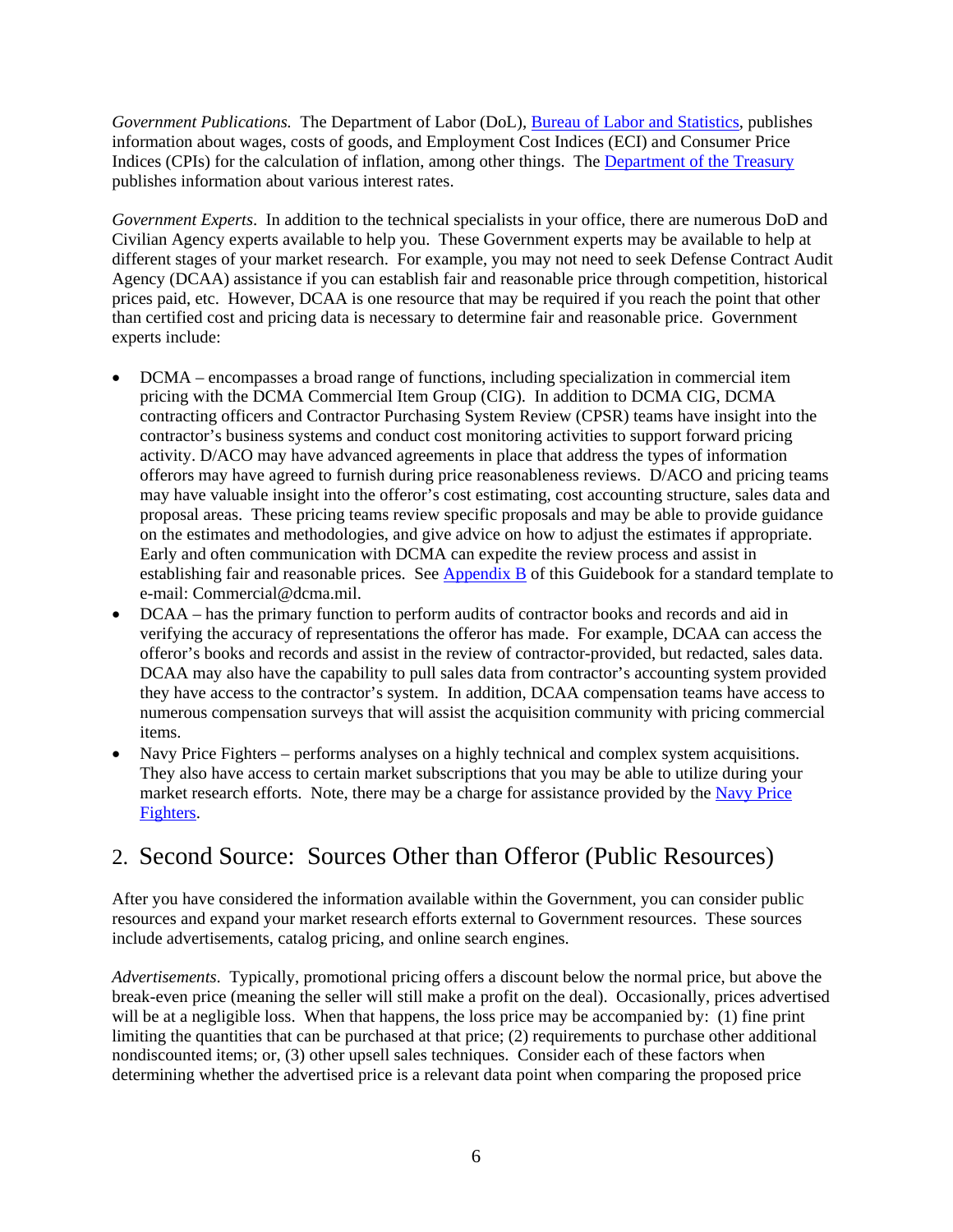under the current acquisition terms and conditions and requirements to the advertised terms and conditions. See the section entitled "Price Analysis Techniques" for additional information.

*Catalogs/Indices*. An offeror may have published catalogs available on the open market or available upon request. For example, price lists may be published on company websites (e.g., [http://altenergy.com/PriceLists/PriceLists.htm\)](http://altenergy.com/PriceLists/PriceLists.htm). The fact that a price is included in a catalog (whether paper or electronic) does not, by itself, make the price fair and reasonable.<sup>[4](#page-7-0)</sup> If the catalog you are reviewing contains price information, you will need to verify that the prices listed in the catalog are the final prices that were actually paid by requesting copies of the invoices billed for the items. An example of catalog pricing includes research related to commercial services wages such as GSA catalog prices for services [\(https://calc.gsa/gov/\)](https://calc.gsa/gov/). It is very important to understand whether customers pay the published catalog price or receive a discount.

Other indices may be available to help with pricing commercial items. Examples related to wage determinations include, but are not limited to:

- DOL's Bureau of Labor Statistics (BLS) Employment Cost Index (ECI) <http://www.bls.gov/news.release/eci.toc.htm> - database of escalation rates for services
- Wage Determinations On-line <http://www.wdol.gov/Index.aspx> contains Service Contract Act (SCA) and Davis-Bacon Act (DBA) wage determinations
- Salary Determination General compensation surveys such as ["CompAnalyst"](https://companalyst.salary.com/companalyst/docs/totalcomp/htmls/CompAnalyst_methodology_USA.html) contains prices for fully burdened labor rates for numerous labor categories.)

*Online Search Engines, Media Sites and Retailers*. There are a multitude of online search engines that can aid in collecting and analyzing pricing for commercial items.

- Many search engines and retailers such as Amazon, Google, etc. allow you to input identifying factors such as part numbers or stock-keeping unit (SKUs) that may help in locating commercial product availability and pricing/inventory research.
- Some exchanges, such as NASDAQ, will have current prices on common trade commodities such as metals, energies, etc.
- Morningstar <http://www.morningstar.com/> provides stock market analysis; equity, mutual fund, and ETF research, ratings, and picks; portfolio tools; and IRA, 401k, and 529 plan research.
- Reuters <http://www.reuters.com/> provides investing news, world news, business news, technology news, headline news, small business news, news alerts, personal finance, stock market, and mutual funds information. Of particular interest to those conducting market research is the business and market tabs.
- U.S. Securities and Exchange Commission (SEC) EDGAR Database Company Filings <https://www.sec.gov/edgar/searchedgar/companysearch.html> - database of annual and quarterly SEC financial reports filed by publicly traded companies, can be used for research into a company's business practices and current sales projections.

*Industry Specific References*. Your ability to successfully price commercial items improves when you have a superior knowledge of the specific industry. Many online databases offer bluebook values and pricing data related to specific industries such as commercial aircraft and engines, watercrafts, parts and test equipment. Conducting industry specific market research will help identify customary terms and conditions, trends in market prices, trends in supply/demand, and other factors that affect market prices. These databases sometimes require accounts. Appendix  $\overline{A}$  includes a non-exhaustive reference list by industry of potential databases, as well as Federal Government, and other resources.

<span id="page-7-0"></span> $\overline{a}$ 

 $4$  FAR 15.403-3(c)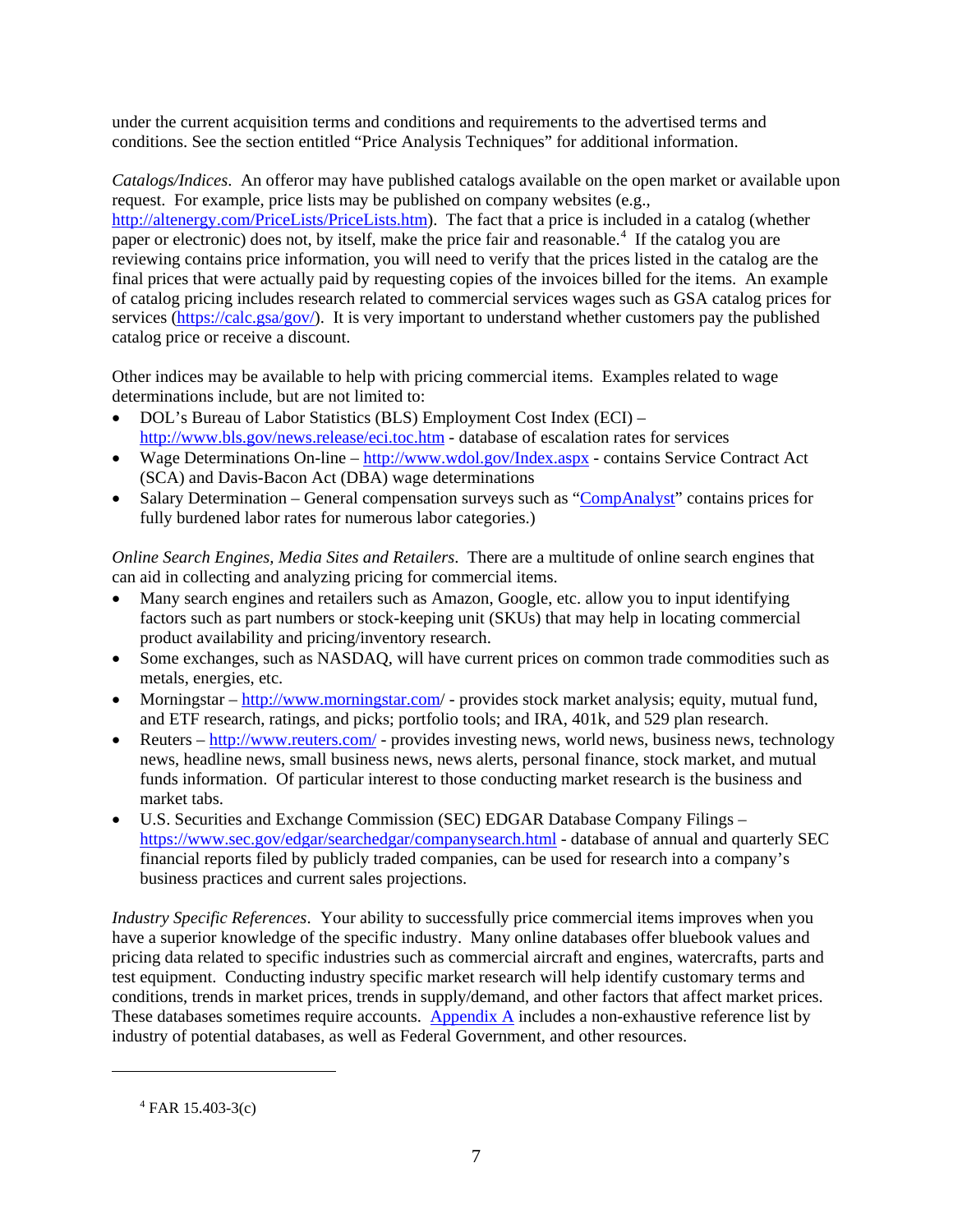### • **Commodities Industry**

- **U.S. Energy Information Administration** <http://www.eia.gov/> (Current market prices for energy, fuels, metals, and radioactive materials.)
- **CNN Money** <http://money.cnn.com/data/commodities/> (Resource for finding company information and financial data and contain data on raw materials (I.e. Steel, Oil, Gold)
- **Metal Price Index** [https://www.metalprices.com](https://www.metalprices.com/) (Resource for finding current metal prices.)

### • **Commercial Aircraft and Engines Industry**

- **AVITAS Blue Book of Jet Aircraft Values** <https://www.avitas.com/> (Database of aircraft values and aircraft engine values.) \*Requires Account please contact DOD CAPE for reports.
- <u>Controller</u> <http://www.controller.com/>

(Sales listings of used aircraft, avionics, engines, and components. Also includes dry and wet leases on many airframes.)

#### ■ **AeroTrader** – <https://www.aerotrader.com/>

(Sales listings of used aircraft, avionics, engines, and components. Also includes dry and wet leases on many airframes.)

 **The International Bureau of Aviation (IBA)** – <http://www.ibagroup.com/> (Database of used aircraft values and aircraft engine values.) \*Requires Account

# ■ **Morten Beyer & Agnew** – <https://www.mba.aero/>

(Database of used aircraft values and aircraft engine values.) \*Requires Account

#### **Aircraft Blue Book** – <http://www.aircraftbluebook.com/> (Database of used aircraft values and aircraft engine values.) \*Requires Account

 **Aircraft Value Analysis Company** – [http://www.aircraftvalues.com](http://www.aircraftvalues.com/) (Database of used aircraft values and aircraft engine values.) \*Requires Account

### • **Commercial Watercraft Industry**

#### **Nautic Expo** –

<http://www.nauticexpo.com/boat-manufacturer/military-boat-35627.html> (Sales listings of boats, navigation, engines, and components.)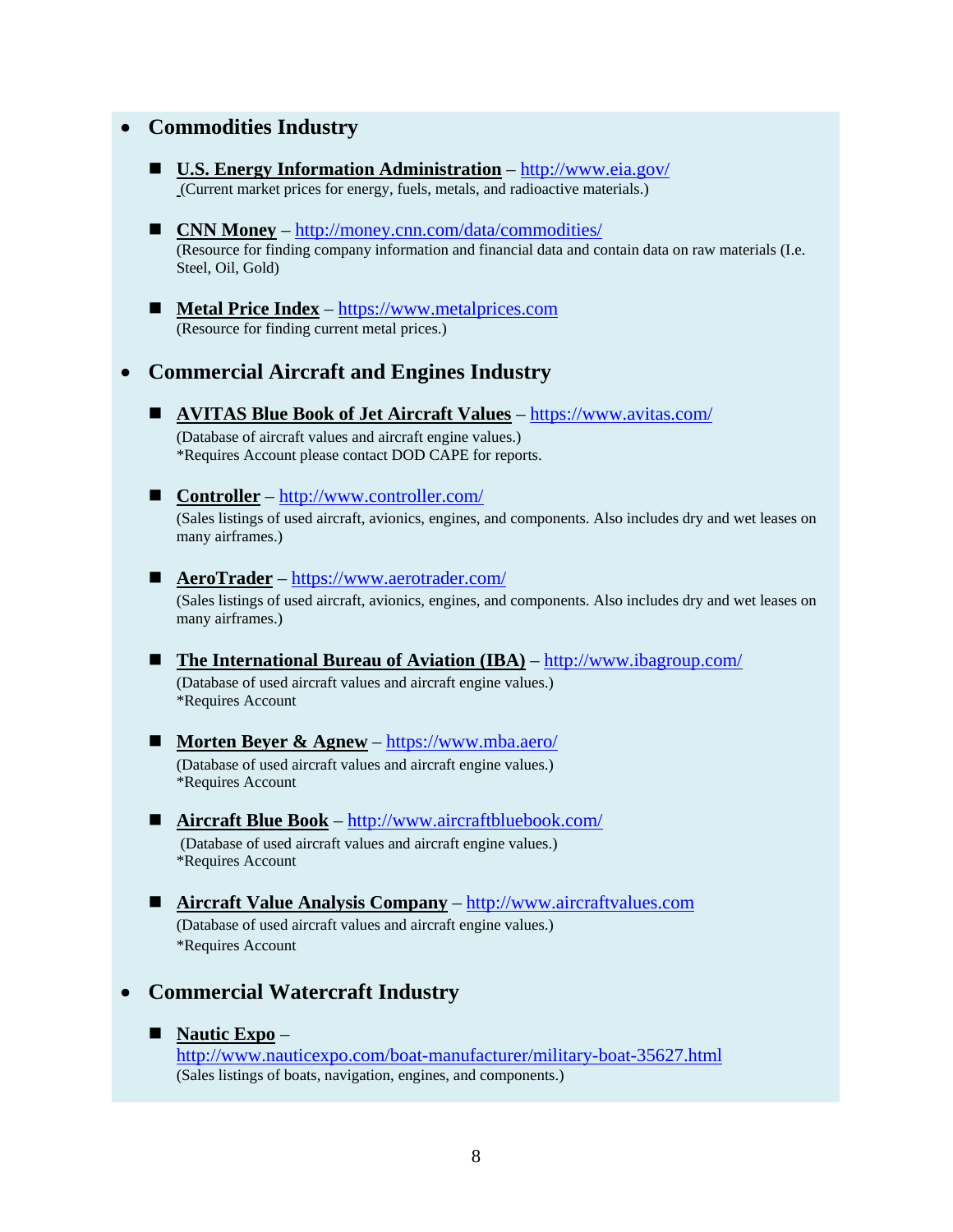- **NADA Guides** <http://www.nadaguides.com/Boats> (Sales listings of boats, navigation, engines, and components.)
- **Commercial Parts (aircraft, vehicles, boats) Market**
	- **Thomas Register** <http://www.thomasnet.com/> **(**Comprehensive online resource for products manufactured in North America)
	- **ISO Parts Enables search by NSN** http://www.iso-parts.com/Default.aspx (Search by NSN for aviation spare parts and quotes)
	- **WBParts** <http://www.wbparts.com/> (Sells aircraft connectors, military connectors, connector receptacles, backshells, plugs, sockets, adapters, covers and clamps)
	- Buy Aircraft Parts [http://buyaircraftparts.com](http://buyaircraftparts.com/) (Sells aircraft spare parts)
	- **AeroBase Group** http://aerobasegroup.com/ (Sells aircraft spare parts)
	- **SOI Aviation- Obsolescent parts** <http://www.soiaviation.com/> (Database of obsolescent aircraft parts, suppliers, and requesting quotes.)
	- **SAI Global** <http://logicom.ili-info.com/> (Comprehensive source of Government logistics and parts data) \*Requires Account
	- **ElectroSpec** [http://www.electrospec.com](http://www.electrospec.com/) (Search Engine to find electronic parts and computer chips)
	- **Electronic Products' Buyers' Guide** <http://www.eem.com/> (Resource for electronic component information, arranged by product type)
- **Test Equipment**
	- **Test Mart** <http://www.testmart.com/> (Search engine for commercial test equipment and accessories and includes detailed specifications and performance requirements on most products)

■ Laboratory Equipment – <https://www.laboratory-equipment.com/> (Sells commercial test equipment and accessories and includes detailed specifications and performance requirements on most products)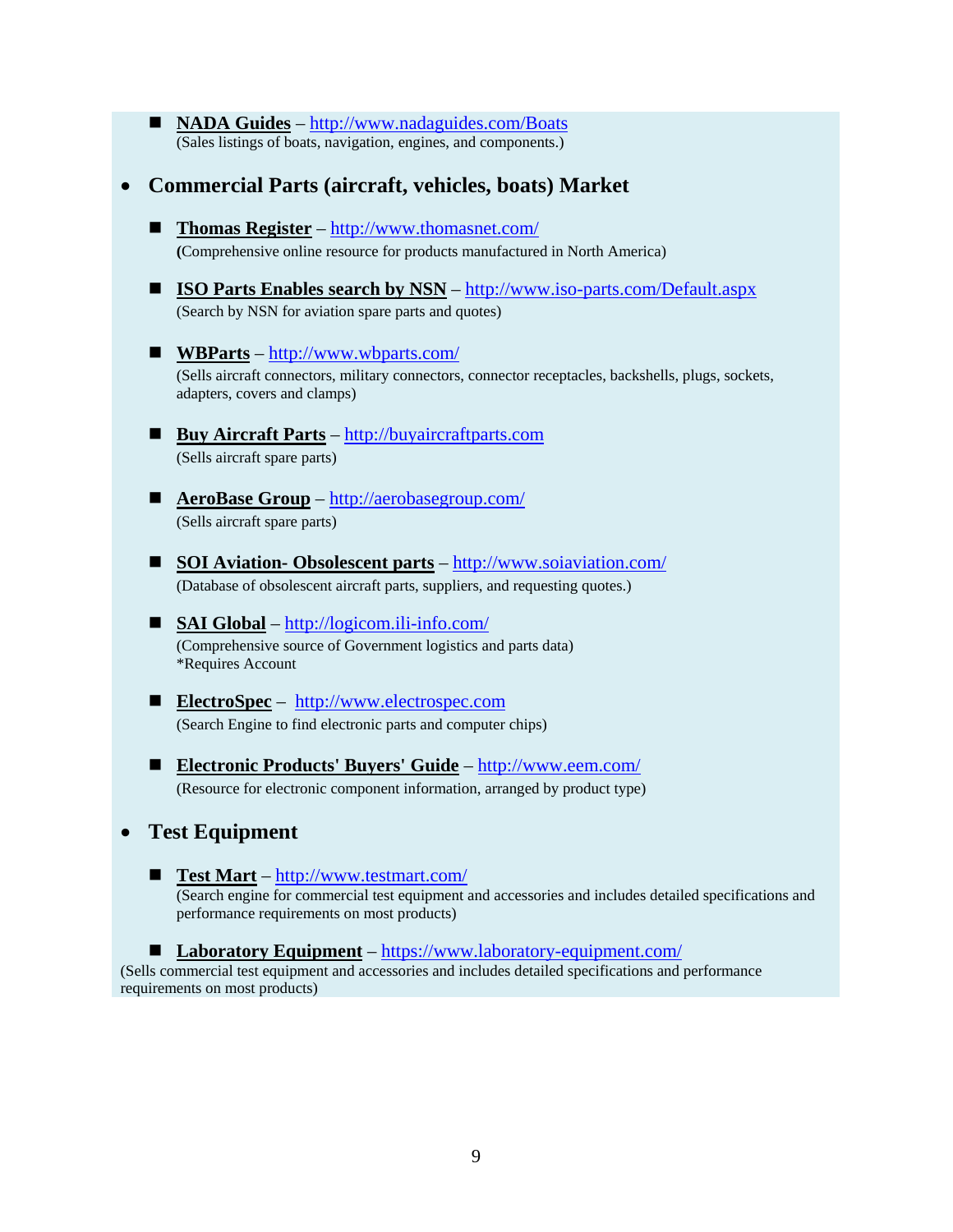*Contract Pricing Reference Guide (CPRG)*. FAR subpart 15.403-3 provides reference to consider the guidance in Volume 1, Chapter 3, and Section 3.3 of the CPRG before requesting price data from offerors.<sup>[5](#page-10-0)</sup> The CPRG can help you determine the type of data to request, why it is needed, and the appropriate questions to ask during your analysis. The CPRG may be found at <https://acc.dau.mil/cprg>**.** 

|                                         | Price Data Other Than Certified Cost or Pricing Data <sup>6</sup>                                                                                                                                                                                                                                                                                                                                                                                     |                                                                                                                                                                                                                                                                                |  |
|-----------------------------------------|-------------------------------------------------------------------------------------------------------------------------------------------------------------------------------------------------------------------------------------------------------------------------------------------------------------------------------------------------------------------------------------------------------------------------------------------------------|--------------------------------------------------------------------------------------------------------------------------------------------------------------------------------------------------------------------------------------------------------------------------------|--|
| <b>Information</b><br><b>Element</b>    | <b>Consider Requiring</b><br><b>Offerors To</b>                                                                                                                                                                                                                                                                                                                                                                                                       | <b>Related Analysis Questions</b>                                                                                                                                                                                                                                              |  |
|                                         | Catalog pricing Identify any relevant offeror commercial catalog, its<br>date, catalog prices, and related discounts. Also<br>require the offeror/contractor to explain any<br>differences between the offered price, the established<br>catalog price, and price of recent sales in quantities<br>similar to the proposed quantities.                                                                                                                | Does the firm have a commercial catalog price?<br>How do the prices for recent commercial sales compare<br>with the catalog price?<br>How does the price offered compare to the catalog<br>price and the circumstances of the commercial sales?                                |  |
| Market<br>pricing                       | Describe the nature of the relevant market and how<br>that market affects the offered price including, the<br>source and date or period of any relevant market<br>quotation or other basis for market price, the base<br>market price, applicable discounts, or other price<br>adjustments.                                                                                                                                                           | Is there a commercial market for the item?<br>Is there an independent and verifiable record of the<br>market price (invoices, commercial contract/orders,<br>etc.?<br>How does the price offered compare to the market<br>price and the circumstances of the commercial sales? |  |
| of prices<br>charged                    | Other evidence Provide evidence of prices charged other customers<br>under similar circumstances. For example, the firm<br>could provide copies of contracts with other<br>customers to document the prices charged.                                                                                                                                                                                                                                  | Can the offeror provide evidence of the prices paid by<br>commercial customers (i.e., invoices paid)?<br>Do commercial customers verify the prices paid?<br>How does the price offered compare with the prices<br>paid by other customers under similar circumstances?         |  |
| Services<br>normally<br>provided        | Describe the services provided by the offeror to the<br>firms buying at the prices provided as bases for price<br>analysis. Different firms and industries provide<br>different levels of support services for their products,<br>including product warranties, set-up, and financing.                                                                                                                                                                | What services are provided to other customers?<br>Based on services provided, should the Government<br>price be different than the price charged to commercial<br>customers?                                                                                                   |  |
| Normal order<br>size                    | Document the normal order size for firms paying<br>prices provided by the offeror/contractor as bases for<br>price analysis. Prices may relate to the total size of<br>each order, not just the price of the item involved.<br>For example, an order could include 100 units of the<br>item, or the order could include 1000 units of the<br>item. Presumably, the larger order should merit a<br>lower unit price resulting from economies of scale. | What was the total dollar value of orders with other<br>customers?<br>Based on the relative order size, should the<br>Government price be different from the price charged<br>other customers?                                                                                 |  |
| Annual<br>Volume of<br><b>Customers</b> | Document the sales volume to similar customers and<br>the prices paid by those customers. For example,<br>Sales to Similar commercial firms often negotiate total volume<br>discounts with major customers, over and above<br>normal order quantity discounts. In comparing total                                                                                                                                                                     | Under similar circumstances, does the firm sell at<br>lower prices to firms with larger total annual<br>purchases?                                                                                                                                                             |  |

Some initial considerations recommended by the CPRG include:

 $5$  FAR 15.403-3(a)(1)(v)

<span id="page-10-1"></span><span id="page-10-0"></span> $\overline{a}$ 

<sup>6</sup> Table Source: https://acc.dau.mil/cprg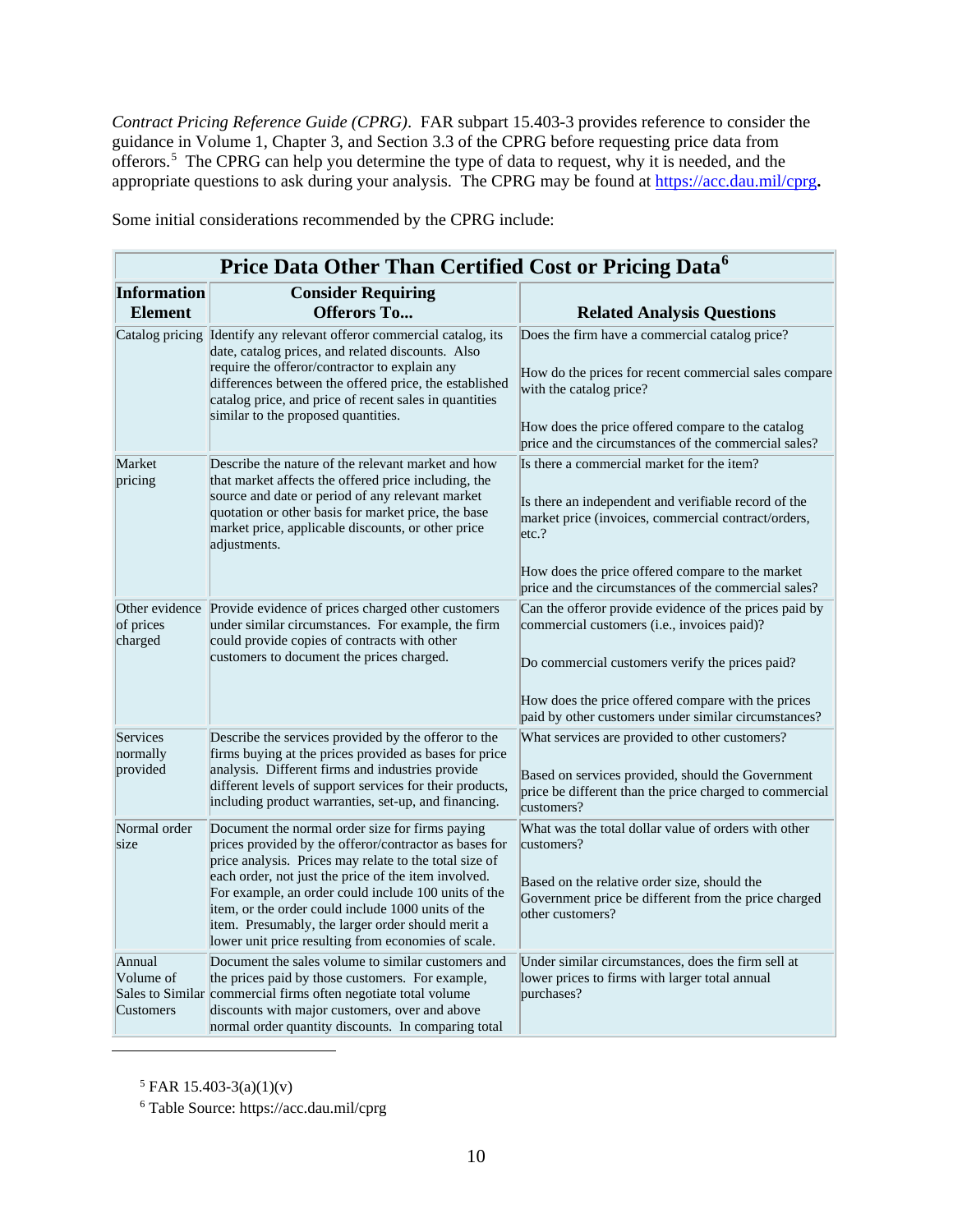|                                                   | volume of purchases, you should normally consider<br>known acquisitions from all Government activities as<br>a group.                                                                                                                                                                                                                                                                                                                                                | What prices are charged other customers with total<br>annual purchases similar to that of the Government?                                                                                         |
|---------------------------------------------------|----------------------------------------------------------------------------------------------------------------------------------------------------------------------------------------------------------------------------------------------------------------------------------------------------------------------------------------------------------------------------------------------------------------------------------------------------------------------|---------------------------------------------------------------------------------------------------------------------------------------------------------------------------------------------------|
| Lowest Price<br>Charged Other<br><b>Customers</b> | Document the lowest prices recently charged other<br>customers for the same or similar products. The<br>Government procurement may not obtain this most<br>favored customer treatment, however this information<br>will provide useful information on the lowest prices<br>paid by any customer under any circumstances. What<br>is considered recent will vary based on the type of<br>item and the market. Generally, it will vary from<br>three months to a year. | What is the lowest recent price paid for the same or<br>similar product?<br>How do the circumstances of the Government<br>procurement differ from the circumstances of the<br>lowest priced sale? |

# <span id="page-11-0"></span>3. Third Source: Information from the Offeror

In a FAR Part 12 acquisition, you should exhaust other information sources before requesting information from the offeror.<sup>[7](#page-11-1)</sup> After exhausting other sources, if a fair and reasonable price still cannot be determined, you may have to request additional information from the offeror. DFARS 212.209 provides a hierarchical order for requesting data when engaging with the offeror. See the [Pricing Analysis](#page-15-1) section for additional information.

Start by having a discussion with the offeror. Explain what you know of the marketplace and any outstanding questions you have. Develop an understanding of what information the offeror has that is readily available. Ask the offeror who they see as their competitors and if they have any other information available to aid in your understanding of how they established their price. When requesting information, a good practice is to maintain a request for information log and ensure all requests are in writing with established understanding among all parties and agreed upon due dates for receipt of information.

When obtaining uncertified cost data on commercial items, requests should not impose undue requirements on the offerors to provide data that is not normally maintained in the offeror's business operation.<sup>[8](#page-11-2)</sup> Many offerors have Enterprise Resource Planning (ERP) systems. If the Government is granted access to an ERP system, this may be useful in obtaining relevant data. ERP systems are business management tools for planning production, managing inventory, recording purchases, sales, shipping, and invoicing of customers. These systems are powerful tools containing valuable information - in contractor format. Examples of commercial ERP systems include, but are not limited to, SAP, Oracle, MAPICS, Deltek and others, including company unique and proprietary systems. For some defense contractors, these business systems are overseen and approved by DCMA, who can provide valuable insight to an analyst on the business system's capability. Key considerations for ERP systems:

 $\triangleright$  Why are these business systems important? Businesses use electronic systems to conduct business processes such as: Operations (Sales and Distribution, Materials Management including, underlying Bills of Material for each part, Production Planning, Logistics Execution, and Quality Management), Financials (Financial Accounting, Management Accounting, Financial Supply Chain Management) and Human Capital Management (Payroll, e-Recruiting).

<span id="page-11-2"></span><span id="page-11-1"></span> $\overline{a}$ 

<sup>7</sup> FAR 15.402(a)(2); 15.403-3(a)(1)

<sup>8</sup> DFARS 215.402(a)(i)(C)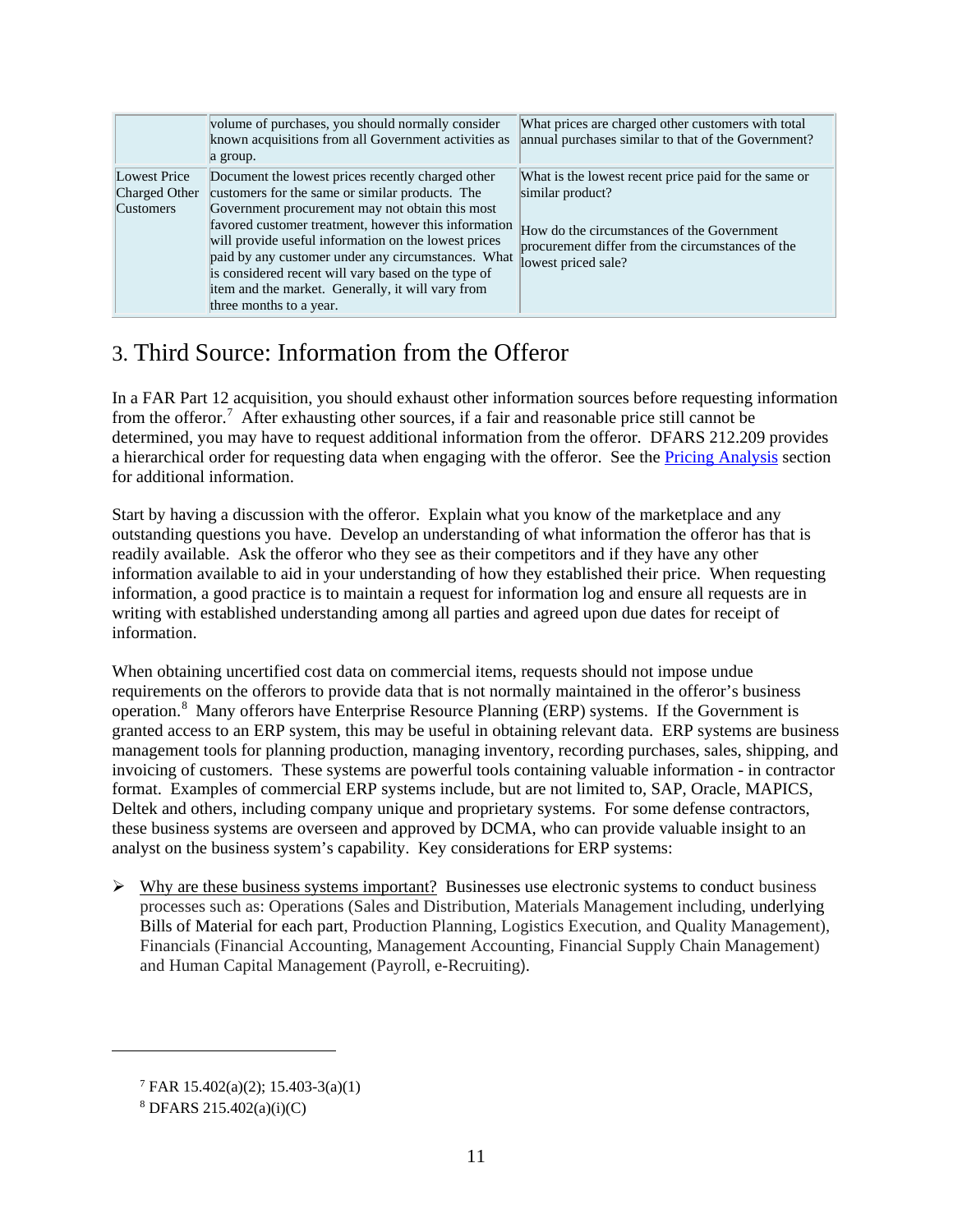$\triangleright$  How can we capture this utility? Instead of asking for copies of contracts and invoices to demonstrate sales, ask for an ERP summary of sales for a set period of time that is reasonable given the totality of circumstances. This helps the Government overcome concerns that the offeror is "cherry picking" select information that may not represent the complete picture and address concerns related to information that may otherwise be presented with significant redaction. In addition, these queries can be prepared with little time and effort. In the event the contractor representatives claim that they cannot release prices paid by other contractors due to non-disclosure agreements with their customers, try getting a summary by "customer number." A Government organization, such as onsite DCMA or DCAA, can validate that sales are to actual commercial customers (vice other Government entities) without revealing the names of those customers and identifying end users.

In the event all else fails in the price arena, ERP systems contain cost data. Typically, this information is referred to as "cost of goods sold." This is essentially direct material and labor--no indirect rates or profit is included, so do not mistake these costs as the fair and reasonable price without considering these factors. Being flexible with the data format should allow you to use the contractor's tools and save time during your evaluation.

# *Practical Example No. 1 - Order of Preference*

*The practical examples are hypothetical and have been created for the purpose of illustrating how to apply the concepts discussed within the Guidebook in the context of price reasonableness.* 

Objective: To identify factors that affect comparability, the Government must understand what is being procured and under what conditions. When reviewing whether an item is commercial, you must understand the preliminary commercial item packages or commercial item determinations made by the offeror and prior Government team members. Recall the FAR 15.402 order of preference for obtaining information: (1) Government resources, (2) sources other than offeror, and (3) information from the offeror.

- Background: The prime contractor provided comprehensive satellite and internet systems to a foreign customer in the Middle East through the Foreign Military Sales (FMS) program. The prime contractor was a directed source by the FMS customer. The Procuring Contracting officer (PCO) conducted market research, determined the items to be commercial, and issued a FAR Part 12 solicitation. The proposal was a catalog in Indefinite Delivery, Indefinite Quantity (IDIQ) form that included optional parts, subscriptions, and technical support pricing.
- Commerciality Review: Upon receipt of the proposal, the Government performed extensive market research in order to satisfy price comparisons of other available parts. Market Research indicated there were many vendors who offered satellite internet and Very Small Aperture Terminal technology in mobile form. These products were all same, or very similar. Many of the products were COTS items such as VOIP phones and brand name modems. Other parts included satellite dishes which may be specific to this military application, but were previously considered commercial of a type, due to the broad range of alternatives with minimal technical differences. Furthermore, the satellite internet requirements had no encryption or secure requirements making the alternative sources very competitive.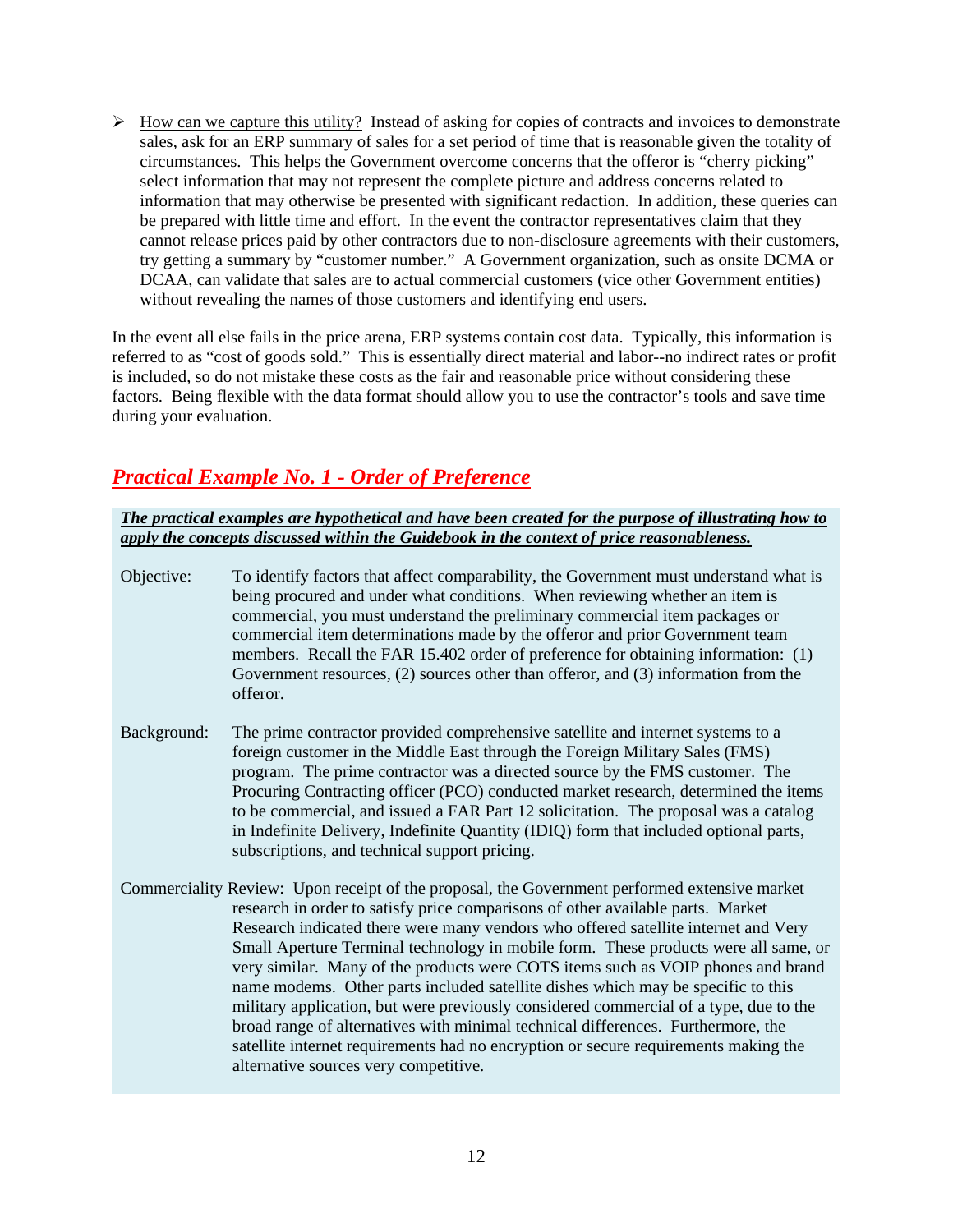Price Analysis: Satellite Dish Component - The contractor proposed dishes with prices ranging from \$175K to \$250K with no additional catalog price available. The Government team started with market research and obtained pricing data from the commercial market (alternative vendor satellites) that demonstrated price ranges from \$16K to \$25K. Next, the Government team contacted other Government resources and obtained an engineering review which concluded that there were no material differences between the proposed satellite and the commercial market alternatives.

> Other parts/components - The contractor proposed miscellaneous computer parts and technical labor. To assess the proposed parts, the review team utilized multiple search engines such as Google, Amazon, and eBay and was able to find most of the specific model phones, licenses, and parts. Many websites offered the ability to buy immediately, at significantly discounted pricing in comparison to the proposal. Specific to technical labor, the reviewer utilized [salary.com](http://salary.com/) and added Department of State pricing factors such as danger pay, and hardship premiums with estimates to overhead and profit to account for the OCONUS (FMS) technical support. This market research allowed the team to conduct a "should cost" review of the miscellaneous computer parts and technical labor.

Results: The Government team recommended that the pricing align with the commercial marketplace. The Government team relied on their market research and did not need to request sales data from the offeror.

Take Away:

- $\triangleright$  When conducting price analysis and market research, be sure to understand the acquisition conditions associated with your proposal.
- Remember to obtain information from the Government and marketplace before requiring the offeror to supplement its proposal.
- Price analysis based on commercial market quotes and sales is an effective method of establishing price reasonableness.
- $\triangleright$  Value analysis may be a useful technique when used in conjunction with a price analysis.
- $\triangleright$  Incorporating technical analysis will support negotiations, especially when there are large deltas between the proposed price and commercial market pricing.

Alternative Considerations/Results: What if the FMS country did not direct the source? Would you have wanted to consider other sources? Could you have considered competition? There is solid market research that indicates viable options to compete the requirement to drive a fair and reasonable price. Market research should be conducted at every stage of acquisition. Communicating your research with your team is critical.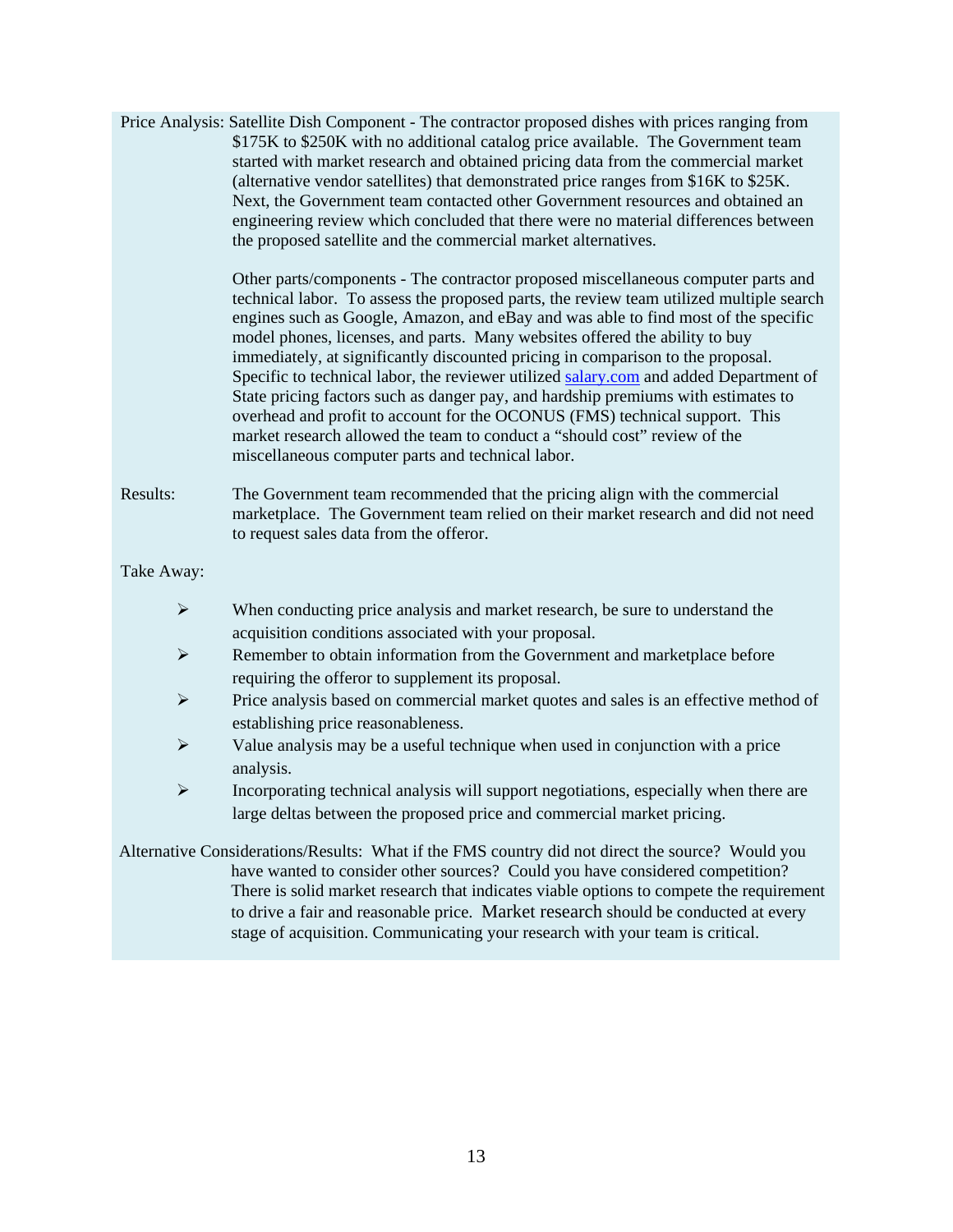# <span id="page-14-0"></span>PROHIBITION ON OBTAINING CERTIFIED COST OR PRICING DATA

Contracting officers are generally prohibited from requiring certified cost and pricing data in the case of a contract, a subcontract, or modification of a contract or subcontract for the acquisition of commercial item. [9](#page-14-3)

**NOTE:** The fact that an item has been determined to be a commercial item does not, in and of itself, prohibit the contracting officer from requiring data other than certified cost or pricing data. This includes data related to prices and cost data that would otherwise be defined as certified cost or pricing data if certified. Obtaining sufficient data for a price analysis, which may include obtaining information from the offeror, is particularly critical in situations where an item is determined to be a commercial item in accordance with FAR 2.101 and the contract is being awarded on a sole source basis. [10](#page-14-4)

The type(s) of cost or pricing data you request can be anything that is necessary to help you make the determination of price reasonableness. Any uncertified data requested from the offeror for proposal evaluation is considered "data other than" certified cost or pricing data. It may even be identical to certified cost and pricing data, EXCEPT that it is not certified.

*Requirements for Certified Cost and Pricing Data from the Contractor for minor modifications.* In limited instances, the contracting officer may request and obtain from the contractor certified cost or pricing data for the minor modifications, but not for the commercial item. In these instances the contracting officer should refer to FAR 15.403-1(c), "Prohibition on Obtaining Certified Cost and Pricing Data." It is critical to apply the requirements under this FAR part when contracting for minor modifications that are not customarily available in the commercial marketplace. [11](#page-14-5) Minor modifications mean modifications that do not significantly alter the nongovernmental function or essential physical characteristics of an item or component, or change the purpose of a process. Factors to be considered in determining whether a modification is minor include the value and size of the modification and the comparative value and size of the final product. Dollar values and percentages may be used as guideposts, but are not conclusive evidence that a modification is minor.

# <span id="page-14-1"></span>POINTS TO CONSIDER ABOUT MARKET RESEARCH

When obtaining information, keep in mind the size and complexity of your acquisition. Always make sure that the information you are relying on is reasonably current,<sup>[12](#page-14-6)</sup> and verifiable.<sup>[13](#page-14-7)</sup> This is a different standard than certified data, which is certified to be accurate, complete, and current as of a specific date. The data should be such that a reasonable person would rely on it to make a prudent business decision.

# <span id="page-14-2"></span>Document, Document, Document

<span id="page-14-5"></span><span id="page-14-4"></span><span id="page-14-3"></span> $\overline{a}$ 

 $9\,10$  U.S.C. 2306a(b)(1); FAR 15.403-1(c)(3)(i)

<sup>10</sup> DFARS PGI 215.403-1(c)(3)(A)(3)

 $11$  FAR 15.403-1(c)(3)(iii)

<span id="page-14-6"></span> $12$  FAR 15.403-3(a)(3)

<span id="page-14-7"></span><sup>13</sup> DFARS PGI 215.403-3(1)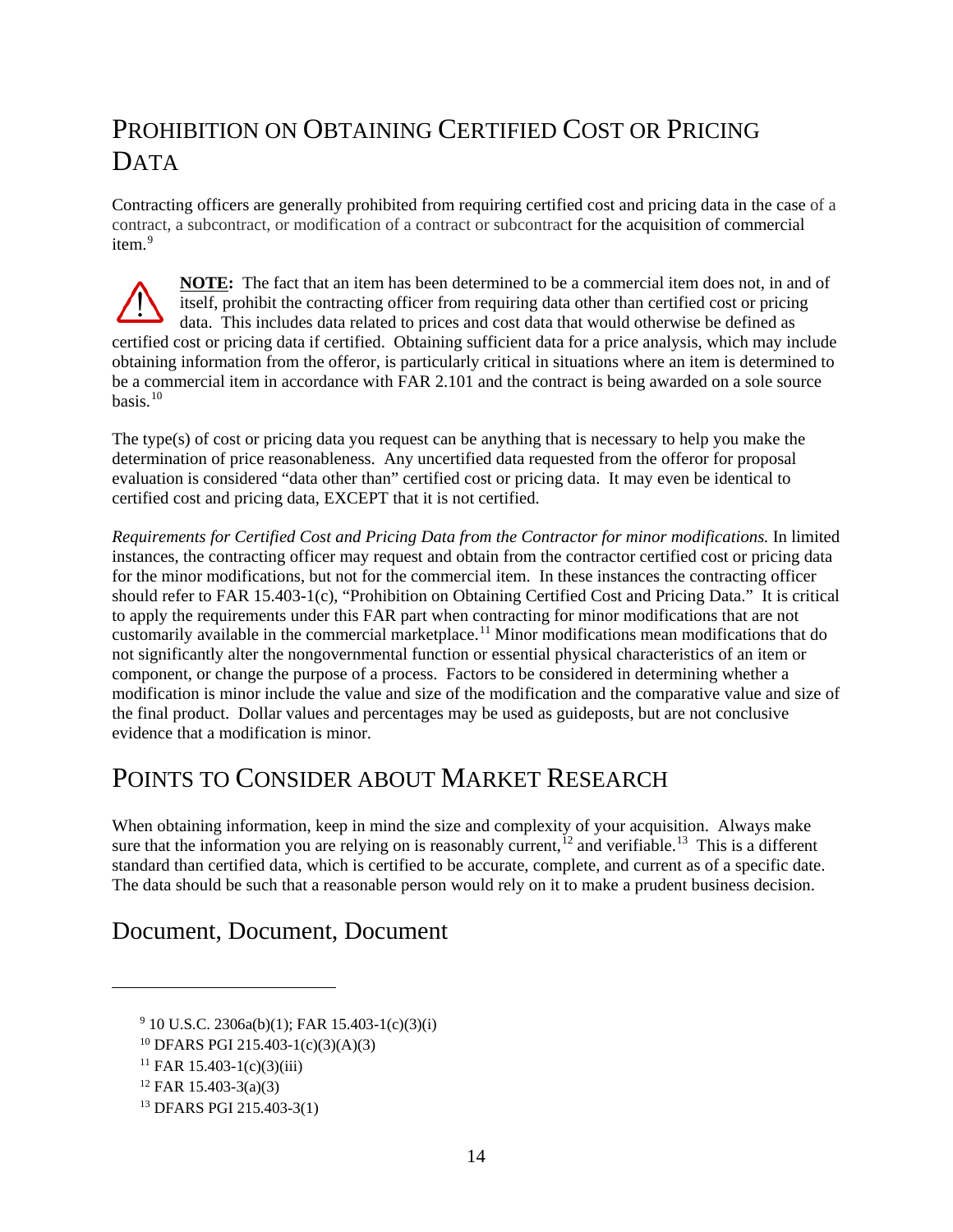Every time you request data other than certified cost, pricing, or technical data, you must document the request in the official file. At a minimum, you must include the following—

- (1) A justification of the need for additional cost, pricing, or technical data;
- (2) A copy of any request from the DoD component to the contractor for additional cost, pricing, or technical data; and
- (3) Any response received from the contractor to the request, including any rationale or justification provided by the contractor for a failure to provide the requested data.

# <span id="page-15-0"></span>Offeror Inability to Provide Requested Data

You will occasionally encounter situations where an offeror is unable or unwilling to provide the data you have requested. An offeror who fails to comply with a request to submit data for a contract or subcontract is ineligible for award unless the Head of the Contracting Activity (HCA) grants a waiver. This rule applies to information that is necessary for determining price reasonableness.

<span id="page-15-1"></span>**NOTE:** DFARS PGI 215.404-1 describes specific steps to take when an offeror does not furnish data requested by the contracting officer. In addition to elevating the issue within the contracting activity, the cognizant Government employee should enter the offeror's inability to provide the requested data into the past performance system (www.cpars.gov). Comments on a subcontractor's refusal to submit data must be documented in the performance assessment of the prime since the Government only has privity of contract with the prime.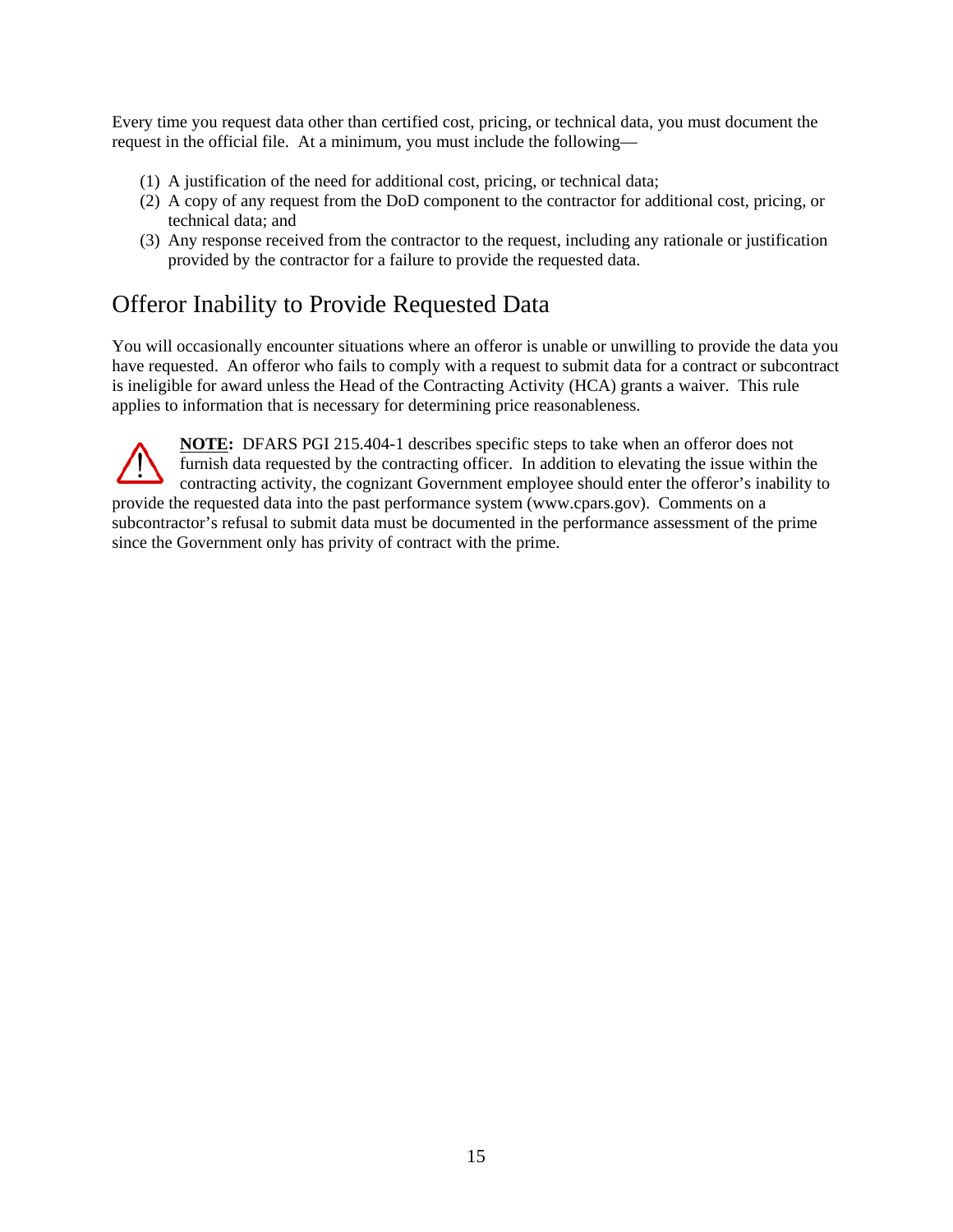# **Price Analysis**

# <span id="page-16-0"></span>**OVERVIEW**

Price analysis is the preferred method for determining whether prices paid for commercial items are fair and reasonable. When using price analysis, the focus is on evaluating a proposed price without evaluating its separate cost elements or profit. However, if a price cannot be determined to be fair and reasonable after exhausting price analysis techniques, contracting officers must use cost analysis to examine the separate cost elements. A combination of price analysis and cost analysis techniques may be needed, such as when you are examining the price reasonableness for a modified item. In such cases, you will generally use price analysis techniques for the base commercial item and cost analysis for any minor modifications that are not commercial. The key to success is to select the appropriate technique, or combination of techniques, needed to evaluate whether a proposed price is fair and reasonable.

# <span id="page-16-1"></span>RECENT CHANGES TO PRICE ANALYSIS REQUIREMENTS

DFARS 212.209, Determination of Price Reasonableness, sets forth a hierarchy of data to be used for pricing commercial items.

The first step is conducting market research to inform price reasonableness determinations. In the above section, market research and the order of preference were discussed, but it is important to consider market research through all stages of your evaluation.

The DFARS provides that, if price reasonableness cannot be determined through market research, a contracting officer shall consider information available to the Government or submitted by the offeror of recent purchase prices paid by the Government and commercial customers for the same or similar commercial items under comparable terms and conditions. This information can provide a basis for establishing price reasonableness on a subsequent purchase if the contracting officer is satisfied that the prices paid remain a valid comparison. In assessing whether the prices previously paid remain a valid reference for comparison, the contracting officer shall consider the totality of other relevant factors such as the time elapsed since the prior purchase and any differences in the quantities purchased.<sup>[14](#page-16-2)</sup>

If after conducting market research and reviewing sales data provided by the offeror, the contracting officer cannot determine price reasonableness, DFARS 212.209(c) provides that the contracting officer should request that the offeror submit information on: (1) prices paid for the same or similar items sold under different terms and conditions; (2) prices paid for similar levels of work or effort on related products or services; (3) prices paid for alternative solutions or approaches; and (4) other relevant information that can serve as the basis for determining the reasonableness of price.

**NOTE:** The contracting officer may require the contractor to supply information to determine the reasonableness of price, regardless of whether or not the contractor was required to provide such information in connection with any earlier procurement.<sup>[15](#page-16-3)</sup> If the contracting officer determines that the pricing information submitted is not sufficient to determine the reasonableness of

<span id="page-16-3"></span><span id="page-16-2"></span> $\overline{a}$ 

<sup>14</sup> 10 U.S.C. 2306a(b)

<sup>15</sup> DFARS 212.209(d)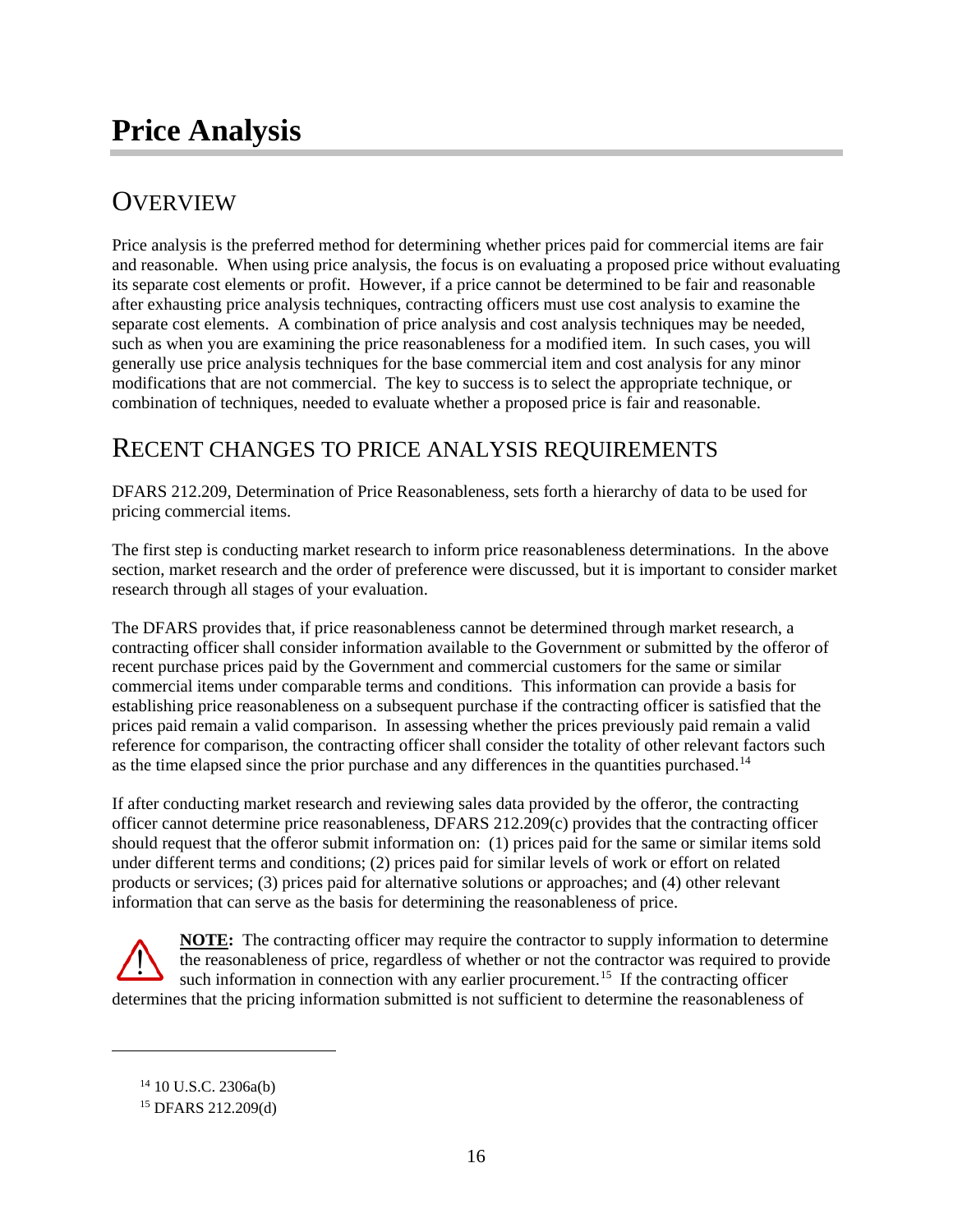price, the contracting officer may request other relevant information regarding the basis for price or cost, including uncertified cost data such as labor costs, material costs, and other direct and indirect costs. [16](#page-17-2)

#### Decision Chart



# <span id="page-17-0"></span>CONDUCTING PRICE ANALYSIS

# <span id="page-17-1"></span>Price Analysis Process

Before we address and expand on the different techniques and factors to consider when conducting a pricing review, we need to understand the framework or general process for conducting the review. With consideration for case-by-case scenarios depending on organizational specific roles and responsibilities, the following steps serve as a general guide for conducting a price analysis:

<span id="page-17-2"></span> $\overline{a}$ 

<sup>16</sup> DFARS 212.209(d)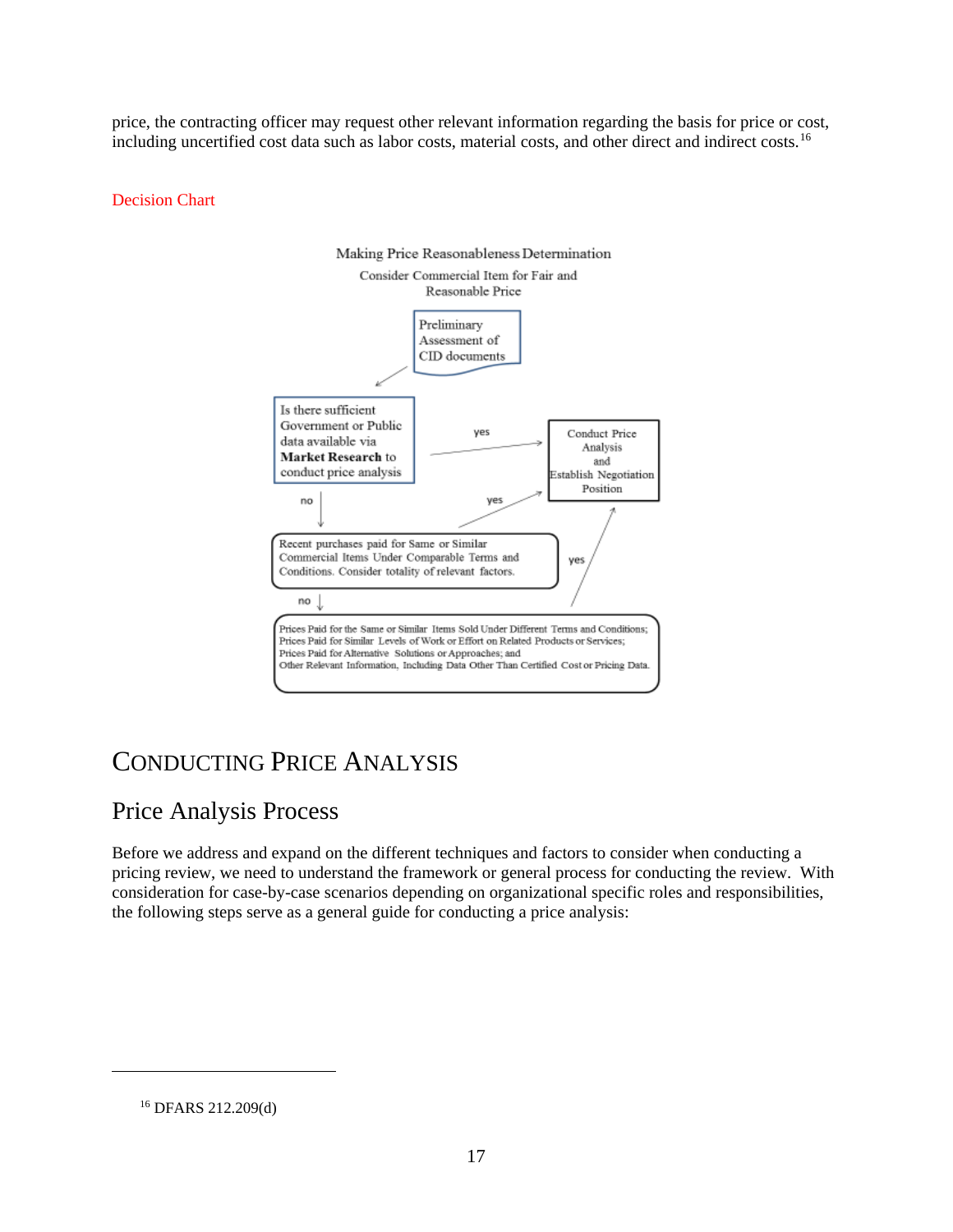

Keeping this process in mind when conducting your analysis will allow you to apply flexibility and employ critical thinking skills during your analysis. Remember, market research will aid you in conducting your price analysis and should be employed throughout all stages of your analysis. As you work through the process and employ the different techniques, keep in mind the concepts behind value analysis.

# <span id="page-18-0"></span>Price Analysis Techniques

Price analysis based on commercial market prices (current market quotes and sales prices) is the most effective method of establishing price reasonableness. Available commercial market quotes, sales prices, published catalogs, or market prices, etc., can often be obtained through market research and may provide a basis for determining if the proposed prices are fair and reasonable. Although not always possible, you should strive to obtain quotes and recent sales data for the same or similar items and quantities as that being procured. This will reduce the amount of adjustments necessary and will often help improve the accuracy of your analysis.

In addition to market research efforts, use price analysis techniques and price adjustments that take into consideration how contract terms and conditions impact the determination of fair and reasonable price. Terms and conditions, which should be considered throughout your commercial item review, are discussed next.

*Terms and Conditions*. When evaluating pricing data, the contracting officer shall consider materially differing terms and conditions, quantities, and market and economic factors. For similar items, the contracting officer shall consider material differences between the similar items and the items being procured. Material differences are those that could reasonably be expected to influence the contracting officer's determination of price reasonableness.

When conducting market research, it is critical that contracting professionals pay particular attention to the terms and conditions under which items are offered and sold. Merely reviewing invoice prices may not be sufficient to support the determination of a fair and reasonable price. A major source of price variation may exist if the current terms and conditions differ significantly from those associated with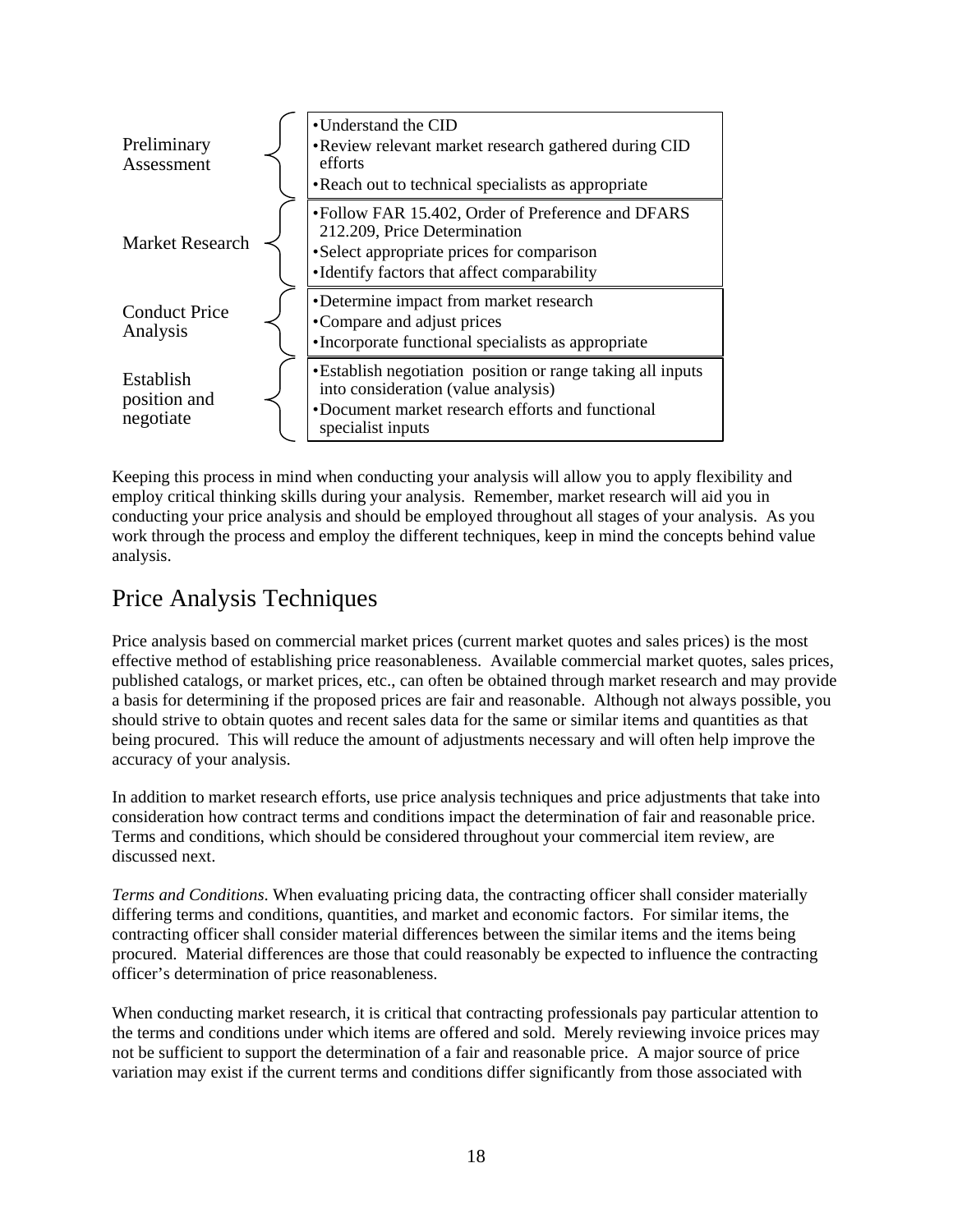prices paid. The terms and conditions in a contract may be significant drivers of cost and require commensurate analysis.

In addition to the typical adjustments based on quantity, delivery schedule, and escalation/de-escalation, the Government team should first determine if differing terms and conditions (a) are necessary, (b) have value, and (c) the extent to which the Government is willing to pay for these capabilities. Consider asking the following types of questions:

- Are there any conditions in terms of the period of performance which would impact the pricing comparisons such as an expedited delivery schedule?
- Does the commercial environment employ different methods in terms of testing, standards, etc.?
- Does the Government benefit from warranty provisions?
- Do the terms and conditions shift additional risk to the Government?
- Are the terms and conditions prohibited under the FAR or other applicable law?
- Where is the place of performance and does a different geographical location need to be considered?
- What discounts or rebates are offered to customers based on status?
- Who pays shipping?
- What types of technology are employed?

The following section discusses the price analysis techniques listed in FAR 15.404-1(b)(2).

*Comparison of Proposed Prices.* The best, and preferred, price analysis technique involves the comparison of proposed prices received from multiple offerors in response to a competitive solicitation. Adequate price competition will normally establish price reasonableness, but the size of the market, number of offerors, and other factors can result in large differences in proposed prices and, otherwise, complicate your analysis.

*Comparison of Proposed Prices with Prices Obtained through Market Research for the Same or Similar Items*. The importance of market research cannot be overstated. Thorough market research will produce a substantial amount of information that can be used to analyze proposed prices. Market research may reveal the potential number of suppliers and buyers, demand for the product or service, availability of the product or service, and a host of other factors that influence price. Market research may lead you to price quotes from competitors and alternative sources in the commercial marketplace. Accordingly, it is important to be familiar with the market research techniques described in the section titled, Market Research. The CPRG also contains a full chapter devoted to conducting market research for pricing (See Volume 1, Chapter 1 at [https://acc.dau.mil/cprg\)](https://acc.dau.mil/cprg).

*Comparison to Published Price Lists, Market Prices, and Similar Data Sources*. Part of your market research efforts may include obtaining published price list, market prices, and other data sources. This technique allows comparisons between offered prices and published price lists and other publicly available market data that have been validated and for which the prices are known to be fair and reasonable. The prices of commercial supplies and services can easily be compared to commercial item price lists that may be available from Government resources or other competitor listings. As with other price analysis techniques, the contracting officer must ensure any prices used in the analysis are comparable. Before relying on price lists, market prices, price indices, and other data sources, it is important to understand the terms and conditions for the items being used for comparison and to make adjustments, as necessary, to account for any differences. For example, there may be differences in warranty provisions, quantity discounts, rebate arrangements, and other factors that may influence the contracting officer's buying decision.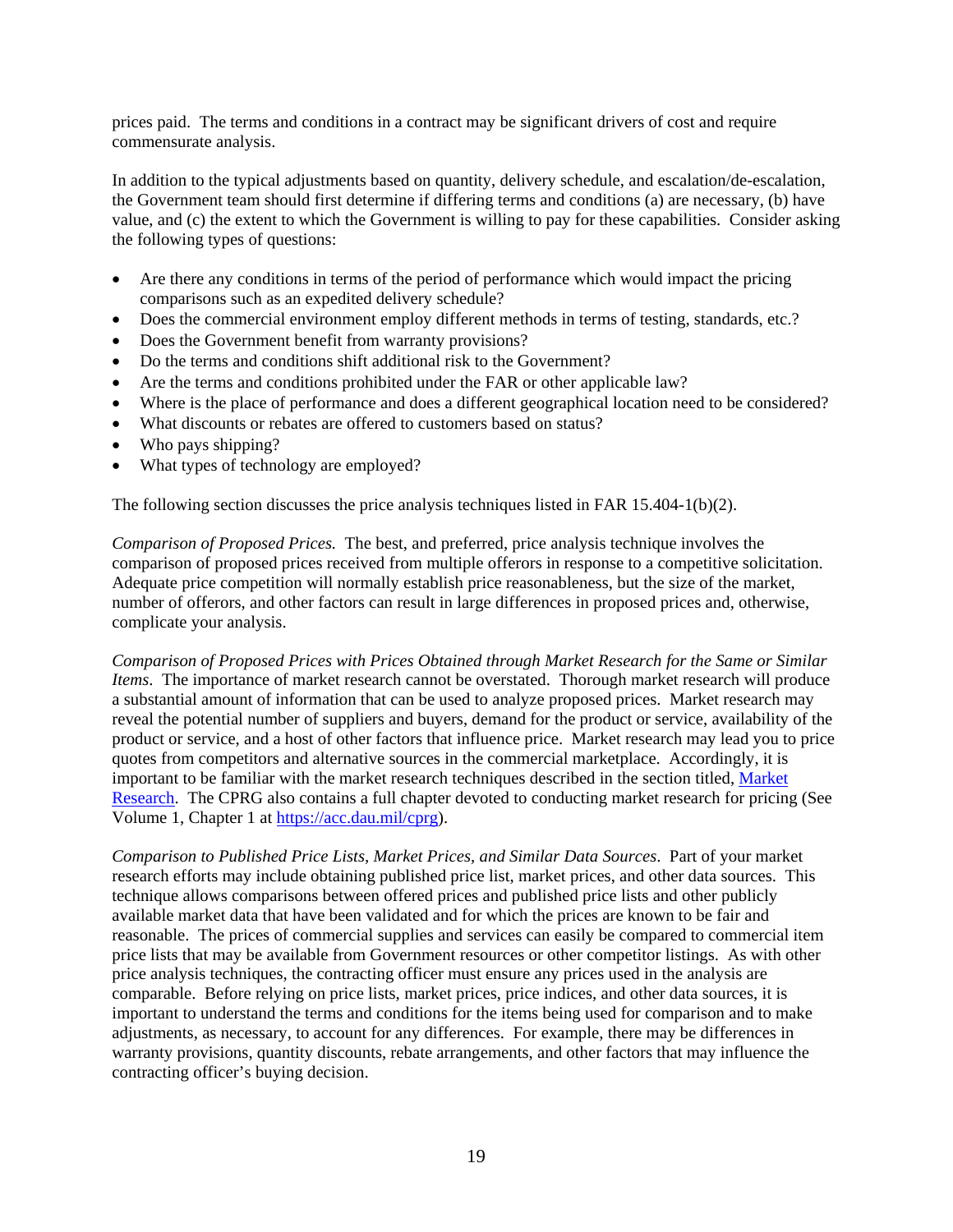The contracting officer must ensure any online catalogs, hard copy price lists, or other data used in the analysis are up-to-date and are published by a reliable source such as the original equipment manufacturer, industry association, or other widely recognized organization.

**NOTE:** The fact that a price is included in a hard copy catalog or online price list does not automatically make it fair and reasonable. Market prices mean current prices that are established in the course of ordinary trade between buyers and sellers free to bargain and that can be substantiated through competition or from sources independent from the offeror.<sup>[17](#page-20-0)</sup> It is possible that an item listed in a supplier's catalog has never been actually sold at that price or has only been sold for Government end-use. You may need to confirm that catalog prices are consistent with relevant actual sales data (i.e., prices in commercial invoices, prices in commercial contracts, etc.). The contracting officer may need to request that the offeror support differences between the proposed prices, catalog prices, and relevant sales data.<sup>[18](#page-20-1)</sup> Refer to the section "comparison to historical prices" for information on relevant sales data.

In certain circumstances, listed prices (including GSA Schedules) may differ significantly from the actual final price paid by customers. For example, if a contractor consistently gives its customers a 10 percent discount beyond the list price in its catalogs, the catalog price is not the true price. In order to evaluate whether the price being offered to you is fair and reasonable, you will need to confirm that the Government qualifies for a discount consistent with the seller's standard business model, practices and offers to other commercial and Government customers.

**NOTE:** With regard to orders under GSA schedules, the Department has issued a Class Deviation 2014-O0011 to FAR 8.404. GSA has determined the prices of supplies and fixedprice services, and rates for services offered at hourly rates, to be fair and reasonable for the purpose of establishing the schedule contract. However, GSA's determination does not relieve the contracting officer from the responsibility of making a determination of fair and reasonable pricing for individual orders, Blanket Purchasing Agreements (BPAs), and orders under BPAs, using the proposal analysis techniques at FAR 15.404-1. The complexity and circumstances of each acquisition should determine the level of detail of the analysis required<sup>19</sup>. The amount of competition should be considered when determining the level of price analysis required. FAR 8.405-1(d) provides that proposed orders exceeding the Simplified Acquisition Threshold shall be placed on a competitive basis. Contracting officers are directed to solicit quotes from three offerors, in the case of orders that include a Statement of Work<sup>20</sup>, or provide the Request for Quote to ensure prices of three offerors are received, in the case of orders that do not include a Statement of Work<sup>[21](#page-20-4)</sup>. When prices are received from at least three offerors, the level of price analysis should be streamlined based on the level of competition and the initial GSA schedule market research.

<span id="page-20-2"></span><span id="page-20-1"></span><span id="page-20-0"></span> $\overline{a}$ 

<sup>&</sup>lt;sup>17</sup> DFARS 215.401

<sup>18</sup> DFARS 215.404-1(b)(vi)

<sup>19</sup> Deviation 2014-DO0011 re FAR 8.404(d)

<span id="page-20-3"></span> $^{20}$  FAR 8.405-2(c)(2)(ii)

<span id="page-20-4"></span> $^{21}$  FAR 8.405-1(d)(3)(ii)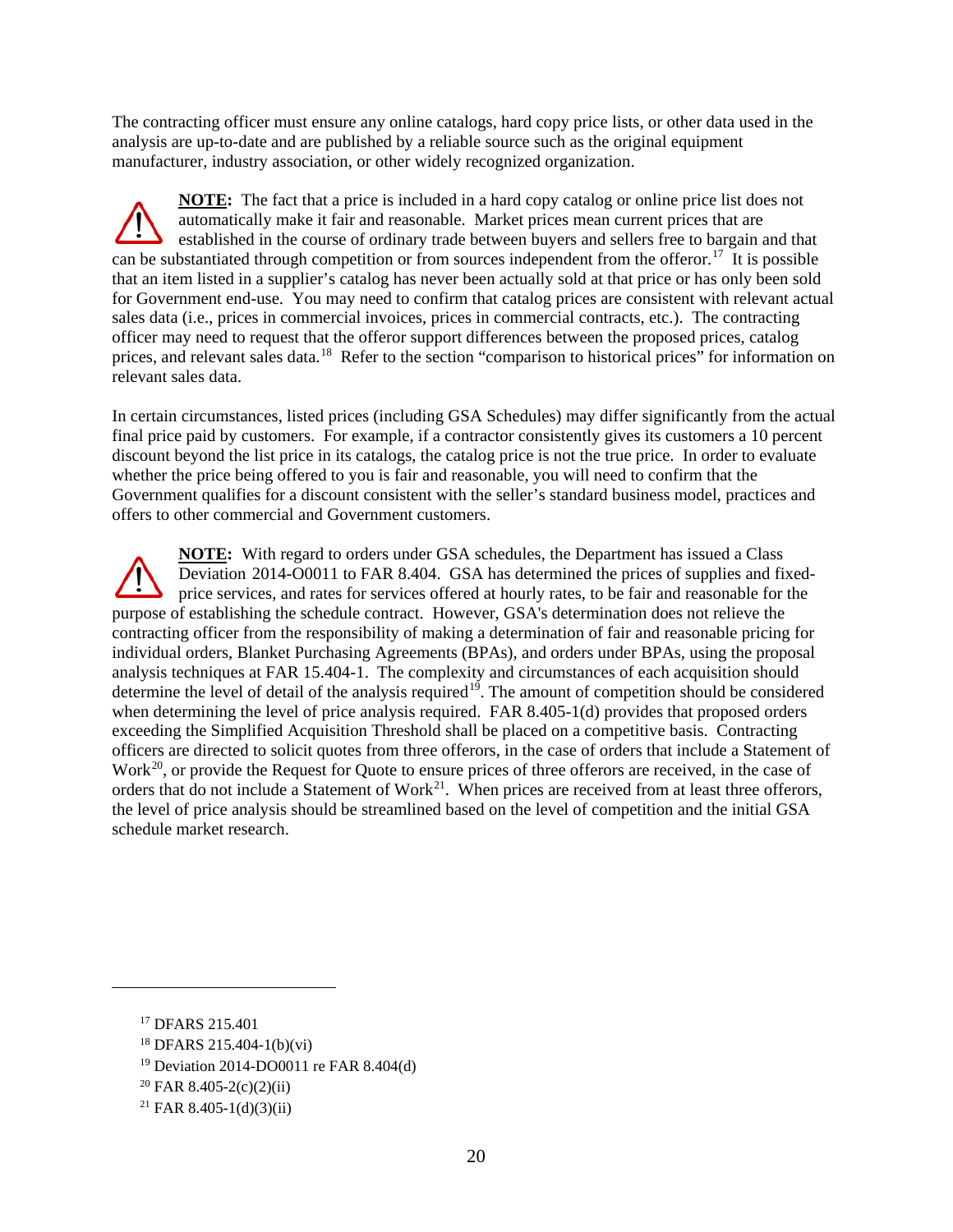# *Practical Example No. 2 - Minor Modification with Market Research pricing*

#### *The practical examples are hypothetical and have been created for the purpose of illustrating how to apply the concepts discussed within the Guidebook in the context of price reasonableness.*

- Objective: Minor modifications require understanding of how sales data needs to be adjusted for the modification. When determining if the minor modification requires price adjustments to catalog or other publicly listed price, the contracting officer needs to understand the common practices and terms and conditions in the marketplace for the items being acquired. For example, understanding whether the modification is a commercial or Government modification will affect one's analysis. Furthermore, other factors such as quantity discounts need to be considered.
- Background: The Government team is acquiring simplified surveillance systems at a quantity lot of 1,000. The CID market research revealed that the simplified surveillance systems is substantially similar to a version that is commercially available. The modification necessary to the surveillance system entailed welding a part to the box and use of stronger screws in another part. Otherwise, the items are identical. .
- Analysis: The Government team leveraged the market research conducted for the CID. The Government team started with conducting pricing market research on the commercially available surveillance system and found there were multiple sources with published price catalogs. The catalogs had similar pricing ranges. The catalog prices were updated and many included quantity ranges and options for minor customization/options with minimal impact to prices. The Government team concluded that the modification did not require a significant change to the manufacturing line in order to weld the part and use heavy duty screws... With this information, the Government team determined there was adequate market pricing available to compare the proposed price for determining fair and reasonable pricing.
- Results: Based on market research on the commercial equivalent there was sufficient market pricing to recommend fair and reasonable pricing on the government surveillance system. The modification was insignificant and posed no material impact to the offeror's manufacturing process. The Government team verified that the proposed price was in line with the marketplace. No material adjustment to the market price was needed for the minor modification, as the market research allowed for minor customization with no pricing impact. The market research also concluded that the proposed price took into consideration quantity discounts.

#### Take-Away:

- $\triangleright$  When pricing minor modifications, the contracting officer needs to determine if the modification imposes material changes to the offeror's production line or requires additional/less material that would justify an adjustment to the commercial market price.
- $\triangleright$  When conducting market research, make sure to consider factors such as quantity discounts and common terms and conditions. For example, customization of the surveillance system was common and did not require material pricing adjustments.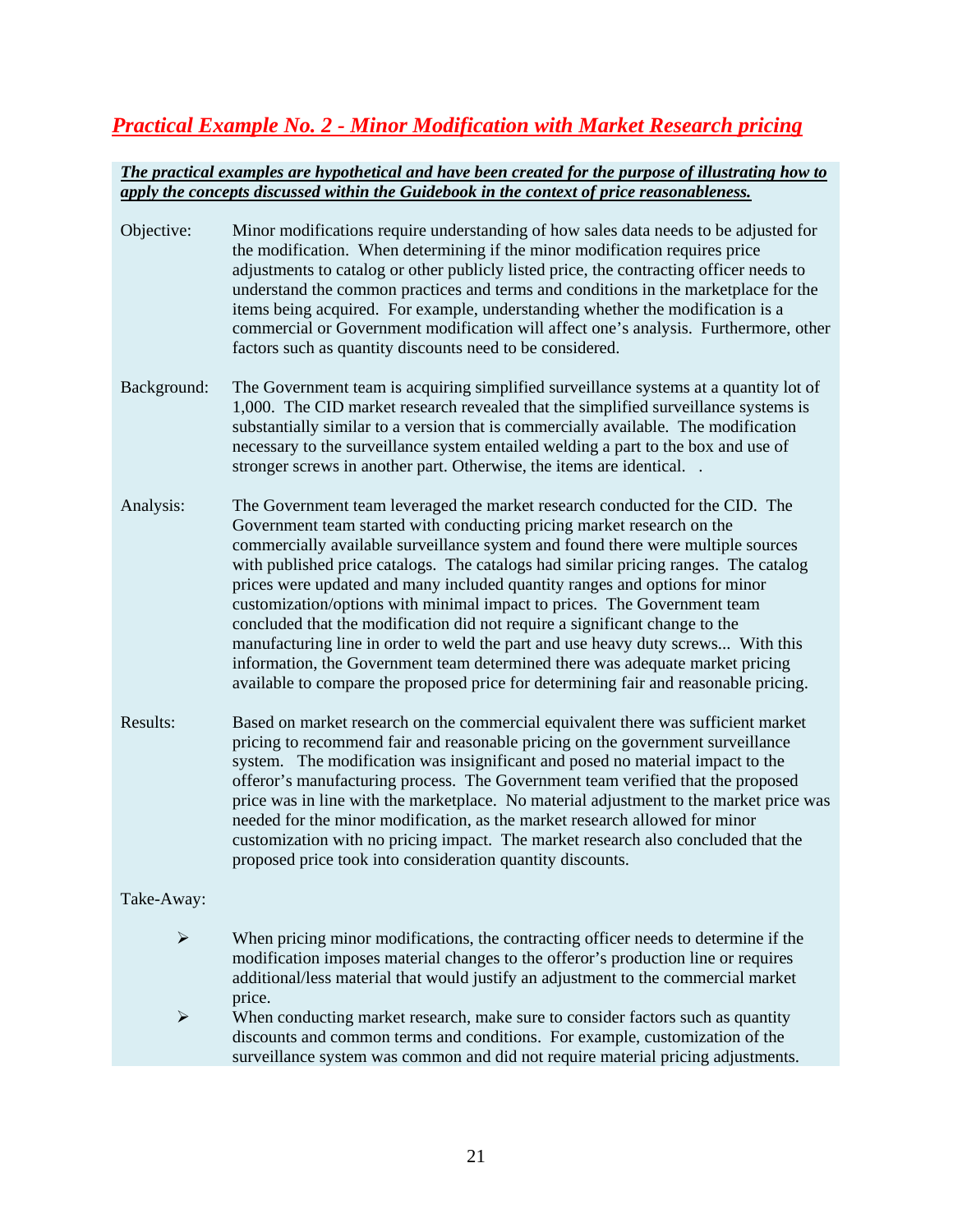#### $\triangleright$  If the market place has COTS pricing and the modification requires price adjustments, sound market research to support the base price will allow the contracting officer to isolate the cost of the modification.

*Comparisons with Historical Prices.* Comparing proposed prices to historical prices is usually an effective price analysis technique, if the Government is buying the same, or similar, item and an adequate commercial market exists. Per FAR 15.404-1(b)(3), comparisons with historical prices are a preferred technique if information on the previous contract prices is sufficient for determining a proposed price is fair and reasonable.

Many factors need to be considered for a price comparison to render valid results. Comparing historical prices may require requesting sales information from the offeror. The contracting officer should request that the offeror provide recent purchase prices paid by the Government and commercial customers (to include the identification of known end users), if price reasonableness cannot be concluded through other market research efforts. The following actions should be considered for price comparisons to render valid results:

- Ensure the sales data are for the same, or similar, items being procured.
- Verify that the terms and conditions of the sales/offers are comparable. Although this is important in all acquisitions, it is particularly critical when dealing with commercial services that are either commercial support services or commercial services of a type due to the wide variation in terms and conditions.
- Verify the totality of relevant factors, such as the time elapsed since the prior purchase, and any differences in the quantities purchased.

If your review of the sales data provided, in terms of recent purchases paid with same, or similar items, does not allow you to conclude that the price is fair and reasonable, the DFARS provides that the contracting officer should request further sales data on:

- Prices paid for the same or similar items sold under different terms and conditions
- Prices paid for similar levels of work or effort on related products or services
- Prices paid for alternative solutions or approaches

# *Practical Example No. 3 – Acquiring a similar of a type sole source item by utilizing historical prices paid by the government*

#### *The practical examples are hypothetical and have been created for the purpose of illustrating how to apply the concepts discussed within the Guidebook in the context of price reasonableness.*

| Objective:  | Acquire a similar commercial of a type sole source item at a fair & reasonable price.                                                                                                                         |
|-------------|---------------------------------------------------------------------------------------------------------------------------------------------------------------------------------------------------------------|
|             | The Government sought a 5-year Firm-Fixed-Price, Indefinite-Delivery Indefinite-                                                                                                                              |
|             | Quantity (IDIQ) contract for stock replenishment of a Power Amplifier. The amplifier                                                                                                                          |
|             | is used to interface with the Single Channel Ground and Airborne Radio System                                                                                                                                 |
|             | (SINCGARS), and is used to provide improved Nap-of-the-Earth (NOE)                                                                                                                                            |
|             | communications capability to helicopter pilots.                                                                                                                                                               |
| Background: | To make a CID, the contracting officer conducted market research and identified a<br>$\sim$ . The contraction of the constitution of the constant $\sim$ . The constant $\sim$ . The constant of the constant |

commercial equivalent amplifier to the required Government item. The contracting officer requested technical assistance from the local engineering office. Both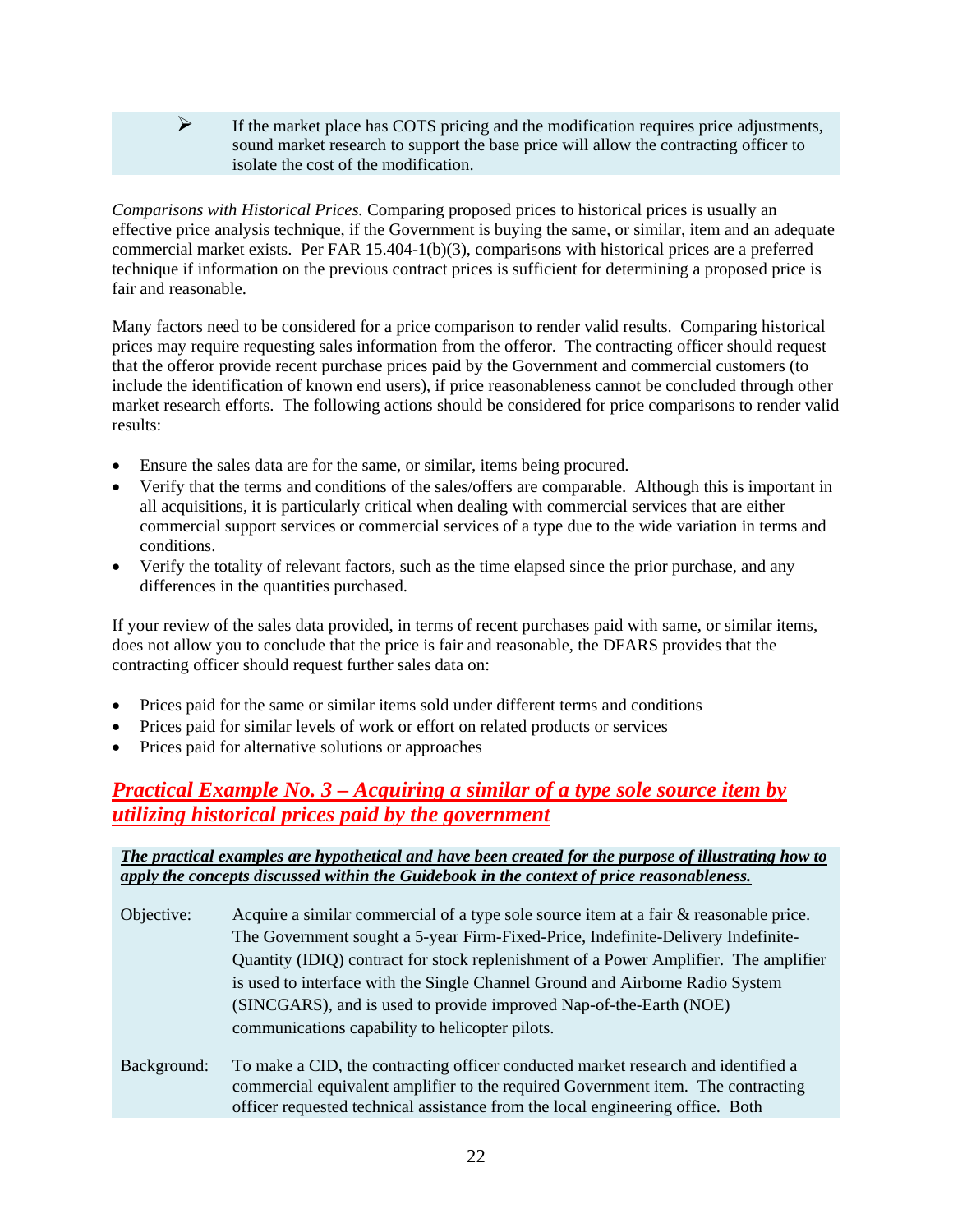amplifiers had similar basic functions of amplifying radio frequencies on aviation platforms. The commercial variant amplified an extensive number of waveforms, while the government version was only required to amplify a narrow frequency band. The Government engineer stated that other than the frequencies at which they operate, the two amplifiers are virtually identical. Nevertheless, the increased capability of the commercial version should make it a more costly item, and invoices obtained by the contracting officer to establish the commerciality of the similar item support this assessment.

Analysis: The required item had an estimated annual demand of 250 units/year and had been previously purchased by the Government, but no commercial market exists for the exact item. The offeror proposed identical unit prices for all quantity ranges. Per FAR 15.404-1(a)(2), price analysis was used to verify that the price is fair and reasonable. Historical prices paid on a prior Government contract, adjusted for quantity and economic factors, were used to establish the Government's objective position for negotiations. The price for the similar item on a current GSA contract was considered in determining a maximum position. The offeror did not propose quantity price breaks; however, market research identified price discounts based on quantity variances. As such, the Government relied on price analysis of historical prices paid per FAR 15.404-1(b)(2)(ii), and comparison with prices on the same item during market research per FAR 15.404-1(b)(2)(vi) to determine the prices fair and reasonable.

Results: Negotiations produced agreement within the Government objective range for each year. The offeror agreed to some small quantity price breaks and less escalation in the out years.

Take-Away:

 Monetizing technical differences between similar items in a price based environment can be challenging; however utilizing multiple price analysis techniques and conducting market research can assist in developing an objective price range and negotiating reasonable prices.

 $\triangleright$  Quantity discounts can be accounted for in smaller purchasing lots as well as large lots sizes. Comparing historical purchases prices, with consideration for lot sizes, can assist the contracting officer to identify quantity discounts to apply to the acquisition.

The different types of sales data available should help the contracting officer to understand how critical terms and conditions and how they affect evaluating sales prices for comparison, and that one must consider the totality of relevant factors to determine if the sales history should be considered in the price reasonableness review.

Relevant Factors. The contracting officer should consider the totality of relevant factors when evaluating sales history.<sup>[22](#page-23-0)</sup> The following actions should be considered when evaluating the relevance of the information available:

<span id="page-23-0"></span> $\overline{a}$ 

 $22$  DFARS 215.404-1(b)(v)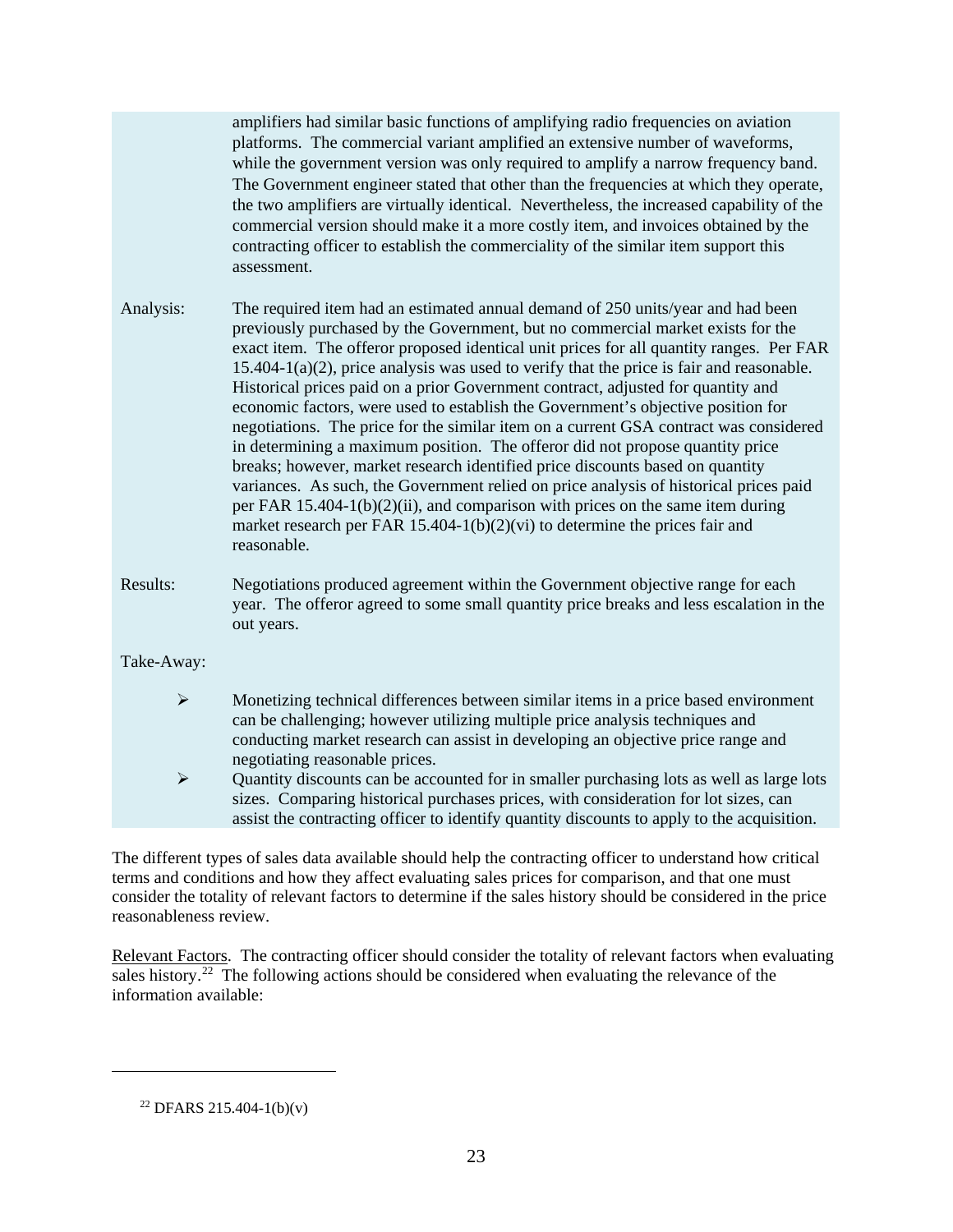- Verify that the sales data reflect market prices. Market prices are the current prices that are established in the course of ordinary trade between buyers and sellers free to bargain and that can be substantiated through competition or from sources independent of the offerors. The seller may adjust prices multiple times for changes in supply/demand curves, or other economic changes. When non-Governmental buyers in a commercial marketplace account for a majority of sales by volume of a particular item, there is a strong likelihood the item is market priced. This factor includes verifying that commercial market sales are to the general public and not to federal, state, local, or foreign Governments and that the end use of the item is not for Governmental purposes.
- Review the age of data. Sales data may be too old to be relevant. "Too old" varies based on the type of product and industry (e.g., cell phone sales data could be outdated in less than 6 months). Consider the specific industry when determining if the data is relevant.
- Review pending sales. A pending sale may be relevant if, in the judgment of the contracting officer, it is probable at the anticipated price and the sale could materially influence the contracting officer's determination of price reasonableness.
- Review volume, completeness, and nature of transaction data. This level of detail will aid in adjusting for any related discounts, refunds, rebates, offsets or other adjustments. These details may be shown in the contract for the specific sale of the item, or in a separate agreement, such as a separate Revenue Sharing Arrangement between the prime and a subcontractor/supplier.

# *Practical Example No. 4 – Obtaining Sufficient Data to Compare Proposed Price to Previous Prices Paid*

- Objective: Understand the importance of ensuring the Government obtains sufficient information to compare the proposed item to historical prices to arrive at a fair and reasonable price. Determining the price to be fair and reasonable through price analysis using comparison to the previous proposed price is the preferred and the most appropriate technique for this procurement.
- Background: A requirement exists for engine maintenance on four helicopters in storage. Market research indicates that only the Original Equipment Manufacturer (OEM) can perform the required maintenance on this specific type of engine. The contracting officer determined the engine and the associated service to be commercial based on market research and data provided by the contractor. The offeror provided the contracting officer with a price quote for the service and stated that the engine has been sold to various non-Government customers in the commercial marketplace and that the offeror provides customers with maintenance on those engines. The offeror provided the contracting officer with several redacted invoices showing that they provided engine maintenance service to non-Government customers.
- Analysis: FAR 15.404-1(b)(2)(ii)(A) states that for a price to be determined fair and reasonable based on a comparison to historical prices paid, the prior price must be a valid basis for comparison with similar terms and conditions. The contracting officer requested the offeror provide un-redacted invoices that indicated the date, labor hours, and price of the engine maintenance service. The offeror responded with invoices showing the date and total price of the service, but stated that the labor hours were proprietary and not necessary to support the price analysis of their commercial service. The Contracting officer explained that labor hour data is necessary to be able to compare the historical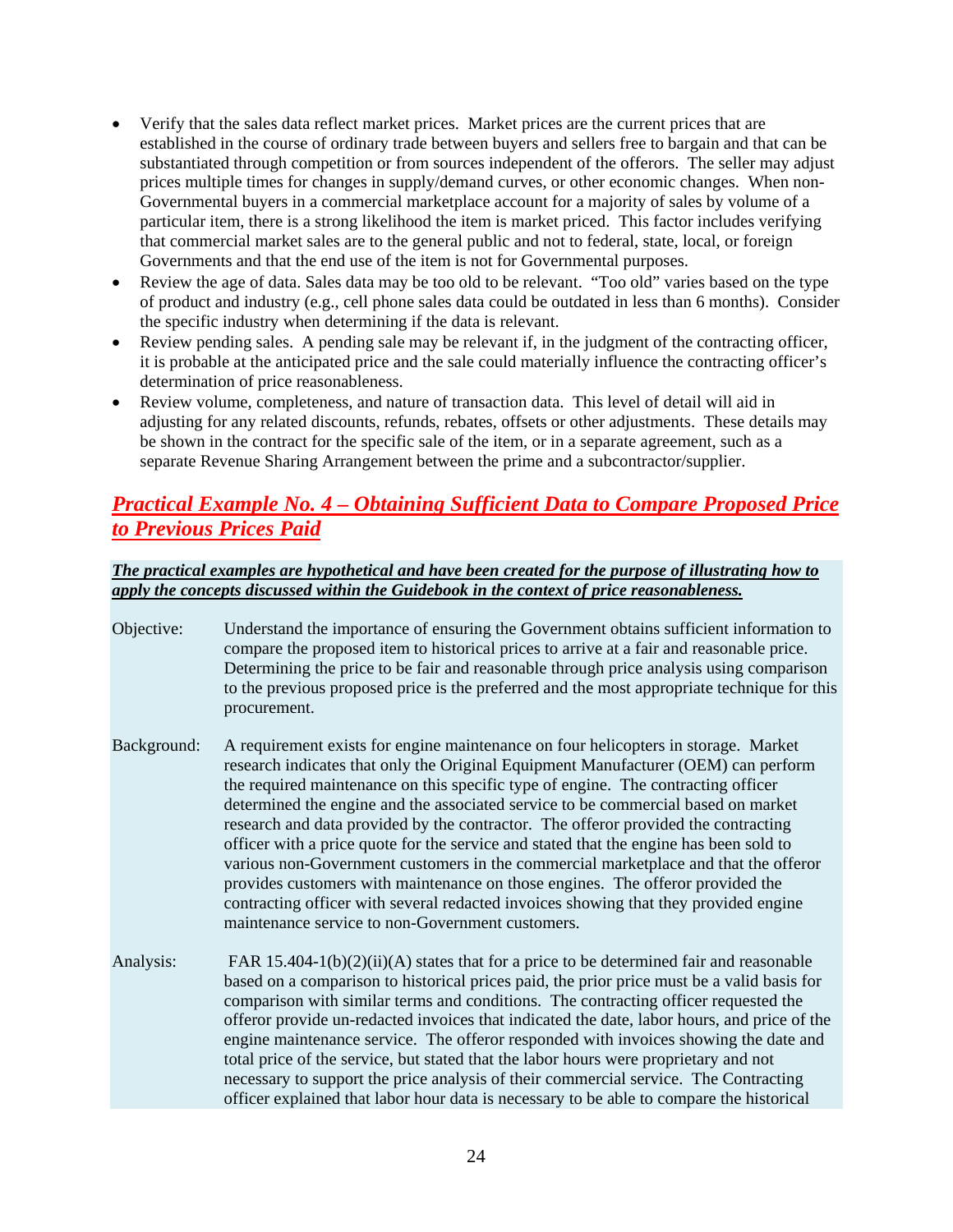|            | services on the invoices to the current quoted service. Without this data, the Contracting<br>officer would be unable to determine that the historical services are a valid comparison,<br>and would have to request data other than certified cost or pricing data in order to analyze<br>the quoted price. The contractor provided the requested data. The contracting officer<br>analyzed the data by calculating historical prices by labor hour, adjusting prices for time,<br>and comparing the adjusted historical hour prices to the proposed. |
|------------|--------------------------------------------------------------------------------------------------------------------------------------------------------------------------------------------------------------------------------------------------------------------------------------------------------------------------------------------------------------------------------------------------------------------------------------------------------------------------------------------------------------------------------------------------------|
| Results:   | The proposed price per hour was 2.14 percent lower than the average adjusted historical<br>price. The contracting officer determined the proposed price fair and reasonable.                                                                                                                                                                                                                                                                                                                                                                           |
| Take-Away: | This hypothetical example illustrates the importance of obtaining sufficient information<br>to compare previous prices to the proposed price to make a determination that the<br>proposed price is fair and reasonable.                                                                                                                                                                                                                                                                                                                                |

When reviewing historical prices for comparability, other considerations/factors can aid you in your review. These may include:

- Seeking the assistance of Government engineers or other functional specialists (your DCMA C/D/ACO or other cognizant ACO (e.g., Supervisor of Shipbuilding for Navy shipbuilding) can help you find the appropriate points of contact) to determine if there are significant differences between the item(s) being used for comparison and the item(s) being procured.
- Ensuring prices have been appropriately adjusted for inflation according to the appropriate Global Insights Producer Price Index and DOL indices.
- Gaining an understanding of the Government price analyses supporting the fair and reasonableness determinations for previous prices paid by reviewing information in CBAR. This may include consideration of contract payment and financing terms. Reviewing the price negotiation memorandum, price analysis report, and other supporting documents will allow you to verify that the appropriate price analysis techniques were used and validate the rationale used for determining the previous prices to be fair and reasonable.

# *Practical Example No. 5– Understanding Terms and Conditions*

| Objective:  | Understand the importance of ensuring the Government analyzes the terms and<br>conditions during market research and appropriately adjusts the negotiation position to<br>arrive at a fair and reasonable price.                                                                                                                                                                                                                                                                                                                                                                                    |
|-------------|-----------------------------------------------------------------------------------------------------------------------------------------------------------------------------------------------------------------------------------------------------------------------------------------------------------------------------------------------------------------------------------------------------------------------------------------------------------------------------------------------------------------------------------------------------------------------------------------------------|
| Background: | For example, consider that the contracting officer is procuring engine sustainment<br>services. The engine was acquired as a commercial of a type item available in the<br>marketplace. Minor modifications to the engine for military use did not alter the<br>function or essential physical characteristics of the engine. The Government team<br>determined the service to be commercial because it was (a) in support of a commercial<br>item and (b) was similar to services provided to the general public under terms and<br>conditions similar to those offered to the Federal Government. |
| Analysis:   | Based on the CID research, the Government team knew that the service was similar<br>(but not the same) thus the team needed to perform an analysis to determine the<br>differences between the services provided to other customers and those to be provided                                                                                                                                                                                                                                                                                                                                        |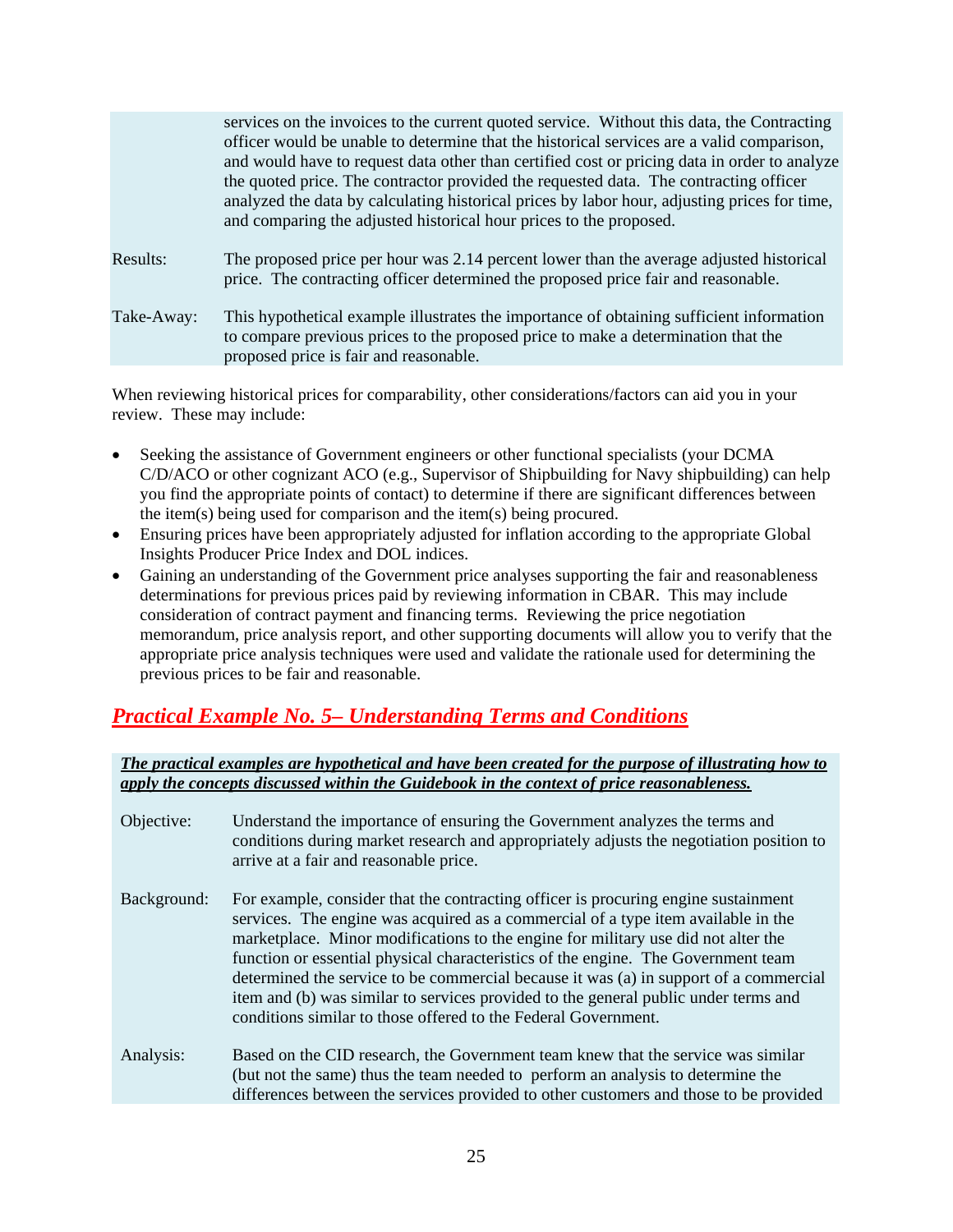|            | to the Government as well as an analysis of the differences in price. There were three<br>provisions that affected pricing as it related to the terms and conditions and<br>requirements of the services: quick engine change (QEC), line replaceable unit (LRU)<br>maintenance, and degree of use (i.e., light or heavy).                               |
|------------|----------------------------------------------------------------------------------------------------------------------------------------------------------------------------------------------------------------------------------------------------------------------------------------------------------------------------------------------------------|
|            | QEC Analysis: The requirements specific to the full QEC engine included basic engine<br>plus the electrical system and fuel/oil system. Under this procurement, the<br>requirement included extended warranty past the normal warranty in the commercial<br>marketplace. Additional terms and conditions included special provisions for<br>inspections. |
|            | LRU Analysis: LRU is an essential support item which is removed and replaced at the<br>field level to restore the end item to operational ready condition. In contrast to the<br>commercial market, the Government requires that the LRU design is in accordance<br>with Mil-Std-1553.                                                                   |
|            | Degree of Use: The commercial marketplace use of the engines requires extensive<br>warranty provisions based on the heavy duty degree of use. The current procurement<br>will need to adjust for the light degree of use as compared to the typical commercial<br>market.                                                                                |
| Result:    | The Government team determined a base price normalized to current year dollars,<br>added to the base price an adjustment for QEC and LRU maintenance, and applied a<br>discount for differences in use between the military and commercial sector, to arrive at<br>a fair and reasonable price.                                                          |
| Take-Away: | This hypothetical example illustrates the importance of analyzing the terms and<br>conditions during market research to first determine if an item is commercial; and<br>second, to determine the impact of cost drivers to arrive at a fair and reasonable price.                                                                                       |

# *Practical Example No. 6 - Verifying that sales data reflect market pricing*

| Objective:  | When conducting your market research and obtaining comparable sales data, you need<br>to consider the relevant factors above when determining if the sales data is a good<br>basis for the price. There are times when pricing in the marketplace can fluctuate<br>based on supply/demand or other economic changes, and this may result in additional<br>review efforts to ensure your sales data reflects the appropriate price for the current<br>market. |
|-------------|--------------------------------------------------------------------------------------------------------------------------------------------------------------------------------------------------------------------------------------------------------------------------------------------------------------------------------------------------------------------------------------------------------------------------------------------------------------|
| Background: | For example, the government team is acquiring a synthetic polymer that was developed<br>for use in military aircraft. In the near future, the item is intended for commercial use<br>on structural rehabilitation projects such as bridges and over passes. The team has<br>determined the item meets the definition of a commercial item but does not have<br>enough information available to determine if the pricing is fair and reasonable.              |
| Analysis:   | The Government team was not familiar with the background and use of the synthetic<br>polymer and requested technical assistance to understand the compound. Assistance<br>was requested from a technical specialist who opined that the projected engineering                                                                                                                                                                                                |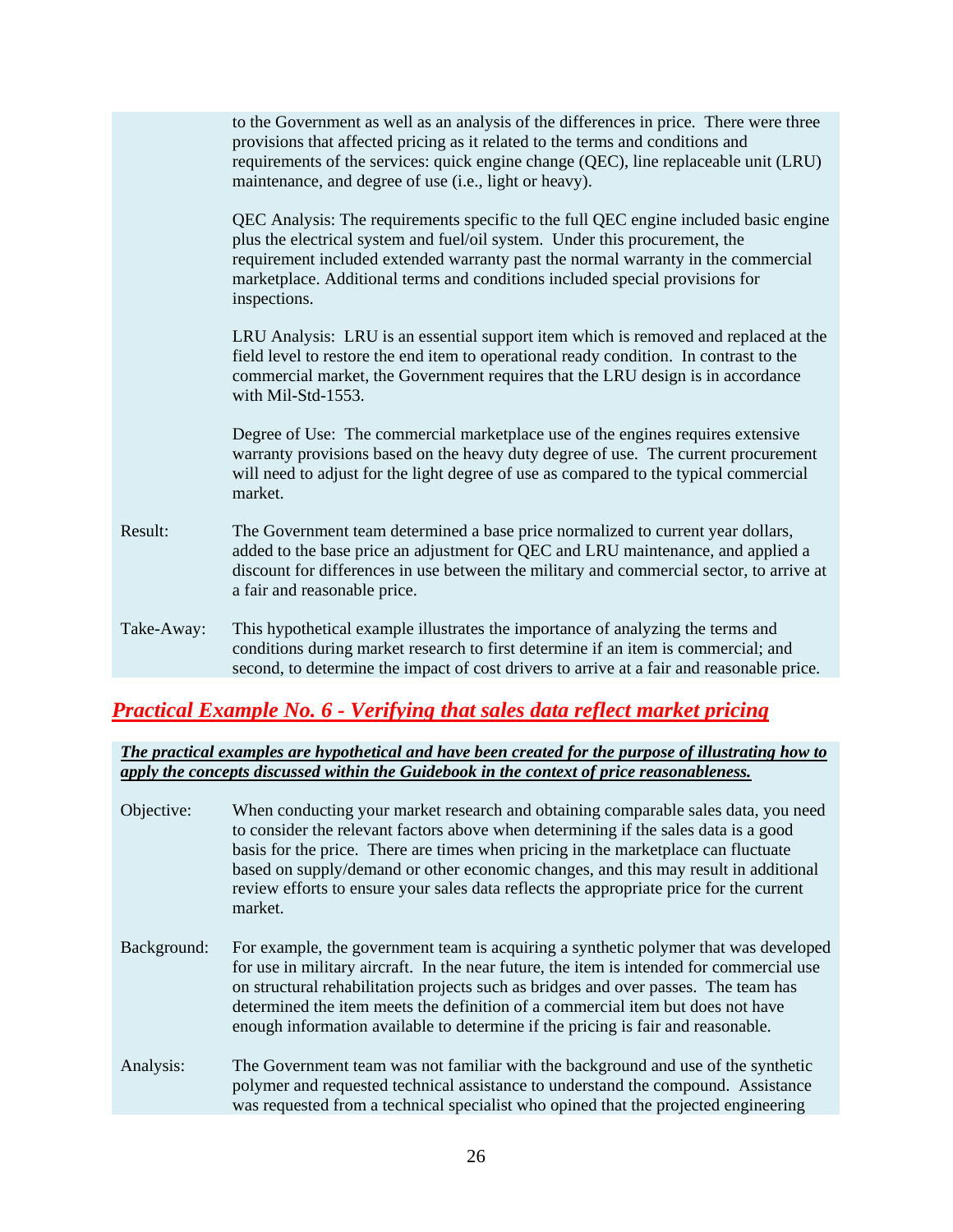|                                                                         | and manufacturing processes are technically similar to carbon fibers. The Government<br>team's market research also indicated that the design and testing costs, scrap rates, and<br>retooling costs can be difficult to predict due to the use of materials that perform<br>inconsistently. Based on the market research, the Government team contacted the<br>offeror for information to support the proposed price. The offeror provided a range of<br>historical prices paid by the United States Government, along with its proposed price.<br>Market research based on industry indices confirmed that the raw material cost<br>fluctuates with the market conditions. The offeror also provided historical<br>Government sales data to illustrate that pricing is volatile for the component. The<br>Government team conducted trends over the material components to confirm that the<br>pricing is volatile. |
|-------------------------------------------------------------------------|-----------------------------------------------------------------------------------------------------------------------------------------------------------------------------------------------------------------------------------------------------------------------------------------------------------------------------------------------------------------------------------------------------------------------------------------------------------------------------------------------------------------------------------------------------------------------------------------------------------------------------------------------------------------------------------------------------------------------------------------------------------------------------------------------------------------------------------------------------------------------------------------------------------------------|
| Results:                                                                | Although relevant Government sales data exists, the volatility in the prices meant there<br>was insufficient information to conclude that the price proposed to the Government is<br>fair and reasonable. The team obtained the historical Government sales data from the<br>offeror and determined a range of pricing to the contracting officer. Based on the<br>volatility and the price range, the team encouraged the use of Economic Price<br>Adjustment (EPA) provisions to the FP contract. $^{23}$                                                                                                                                                                                                                                                                                                                                                                                                           |
| Take-Away:                                                              |                                                                                                                                                                                                                                                                                                                                                                                                                                                                                                                                                                                                                                                                                                                                                                                                                                                                                                                       |
| $\blacktriangleright$<br>$\blacktriangleright$<br>$\blacktriangleright$ | Market research may indicate that sales data is unreliable due to the volatility of<br>material. Such volatility will warrant other considerations to protect the Government<br>such as incorporating EPA provisions to the Fixed Price contract.<br>When an item is entering the commercial market, price volatility may be expected<br>based on supply/demand and/or product maturity. Understanding which phase of a<br>product lifecycle the item is in can help in your pricing review. Be sure to consider all<br>factors collectively when determining a fair and reasonable price.<br>Developing and considering a range of pricing options based on historical buys and<br>market research into current market conditions will help the contracting officer make                                                                                                                                             |
|                                                                         | an informed decision on the pricing strategy for negotiations.                                                                                                                                                                                                                                                                                                                                                                                                                                                                                                                                                                                                                                                                                                                                                                                                                                                        |

# *Practical Example No. 7 – Of a type Commercial Pricing*

#### *The practical examples are hypothetical and have been created for the purpose of illustrating how to apply the concepts discussed within the Guidebook in the context of price reasonableness.*

Objective: Commercial items classified as of a type require understanding of customized features and associated terms and conditions in order to price them adequately. Buying activities should consider the standard practices in the industry when imposing additional terms and conditions. Background: To illustrate the objective, in this example, the Navy wished to acquire a fluid filter and conducted extensive discussions with the offeror to determine whether or not the filter is commercial and whether the price is fair and reasonable. The fluid filter is made of metal, is self-cleaning, and is customized to fit Navy applications. The Navy

 $23$  FAR 16.201(a)

<span id="page-27-0"></span> $\overline{a}$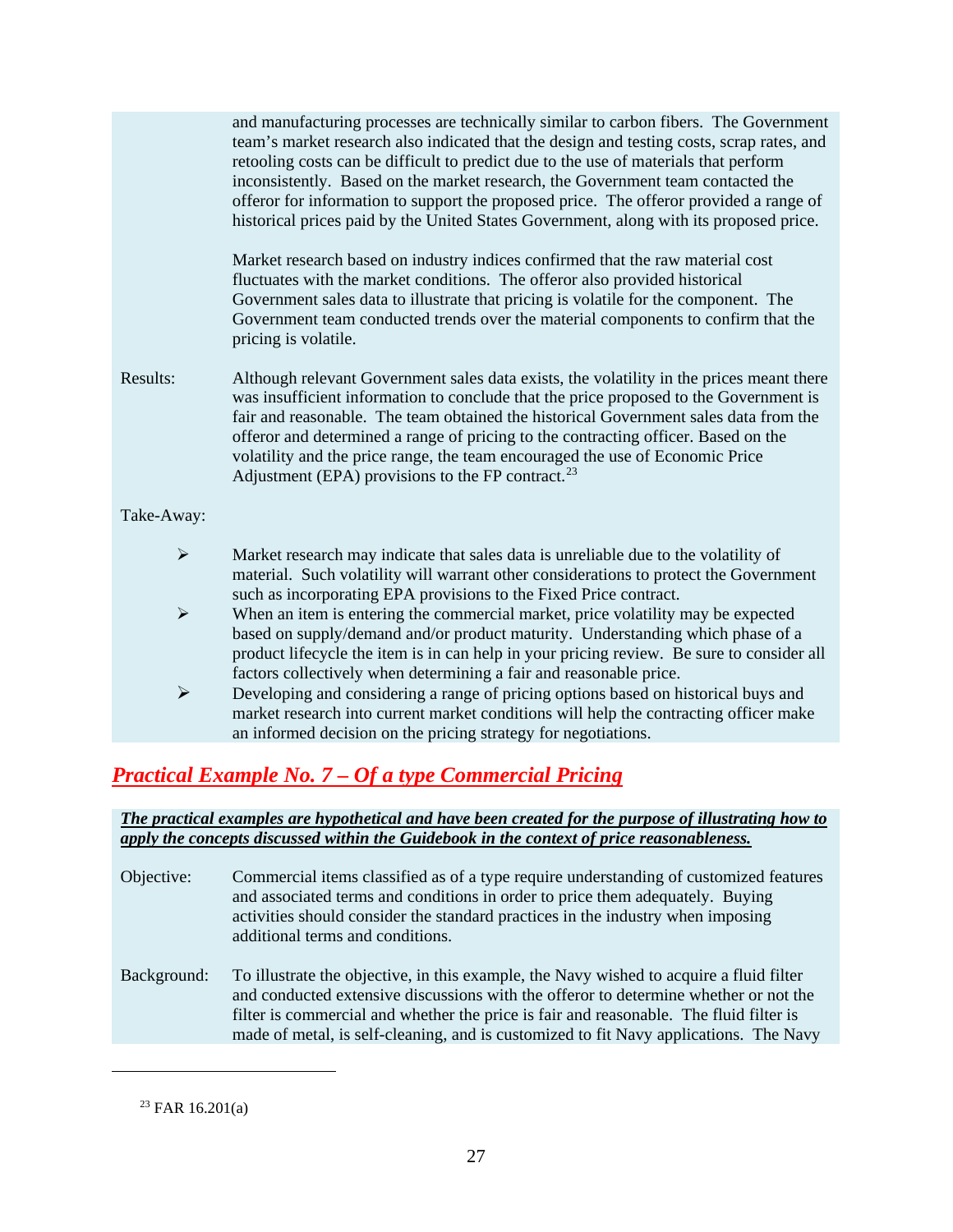required stringent terms and conditions to include: 100 percent inspection at piece part level, 100 percent Non-Destructive (ND) Testing, and 100 percent metallurgy certifications.

- Commerciality Review: The offeror presented another filter for price comparison. The alternative unit had the same functionality and was made with DFARS-compliant stainless steel. Both units met pressure standards of 3000 pounds per square inch (PSI) and filtration standards to 5 microns. The comparable units were all half the length of the Navy's filter. During the commercial review, market research indicated most customers customize size to fit the application. With regard to the Navy's terms and conditions, market research indicated commercial production runs were verified by statistical sampling versus the 100 percent inspection and ND testing required by the Navy.
- Pricing Analysis: Considering the market research conducted during the commerciality review, the filter is classified as of a type based on the following considerations: 1. Commercial filters in the same class exist, although the others were shorter; 2. The inspections and qualifications are the same, with the exception of the Navy's requirement for 100 percent testing versus the standard sampling technique used commercially; 3. The industry practice is to produce customized filters to fit the specific applications; and 4. Standard materials are used. The Government team recognized that the differences in the filter and inspection and testing requirements, industry practices, and terms and conditions all must be taken into consideration when comparing historical sales prices to the proposed prices.

A commercial unit of half the length was priced at \$10/unit. The offeror proposed \$300 per unit for the government filter and claimed the delta (\$252/unit) was based on the value of additional testing. The offeror provided prior sales data but would not provide cost data.

The Navy's market research indicated that other filters were made with the same PSI rating, materials, and micron filtration, but were shorter. All filters were customized by length and diameter; therefore, pricing consideration for customization was included in the historical sales data. The closest filter to the Navy's filter sold at \$30 per unit.

The Government team recommended conducting regression analysis on the sales data for the \$30 unit. Regression analysis was considered an acceptable technique based on the sales data received because it allowed the Government team to derive a baseline price from the \$30 unit since it did not account for specific terms and conditions and did not account for the additional length of the filter needed for the Navy's application. The Government team produced a recommended position of \$42/unit.

Results: The Government determined that the filter was commercial of a type and that 100 percent testing was not necessary. The Government team determined the extra cost associated with 100 percent testing was not in accordance with industry standards, and based on discussions with the requirements and program management team, was neither necessary, nor value-added. The Government team recommended a per unit price of \$48/unit. The Government team computed a recommended price per unit as follows: \$42/unit based on historical sales and regression models before the added requirements, \$5/unit for additional materials/labor for length, and \$1/unit for certification requirements.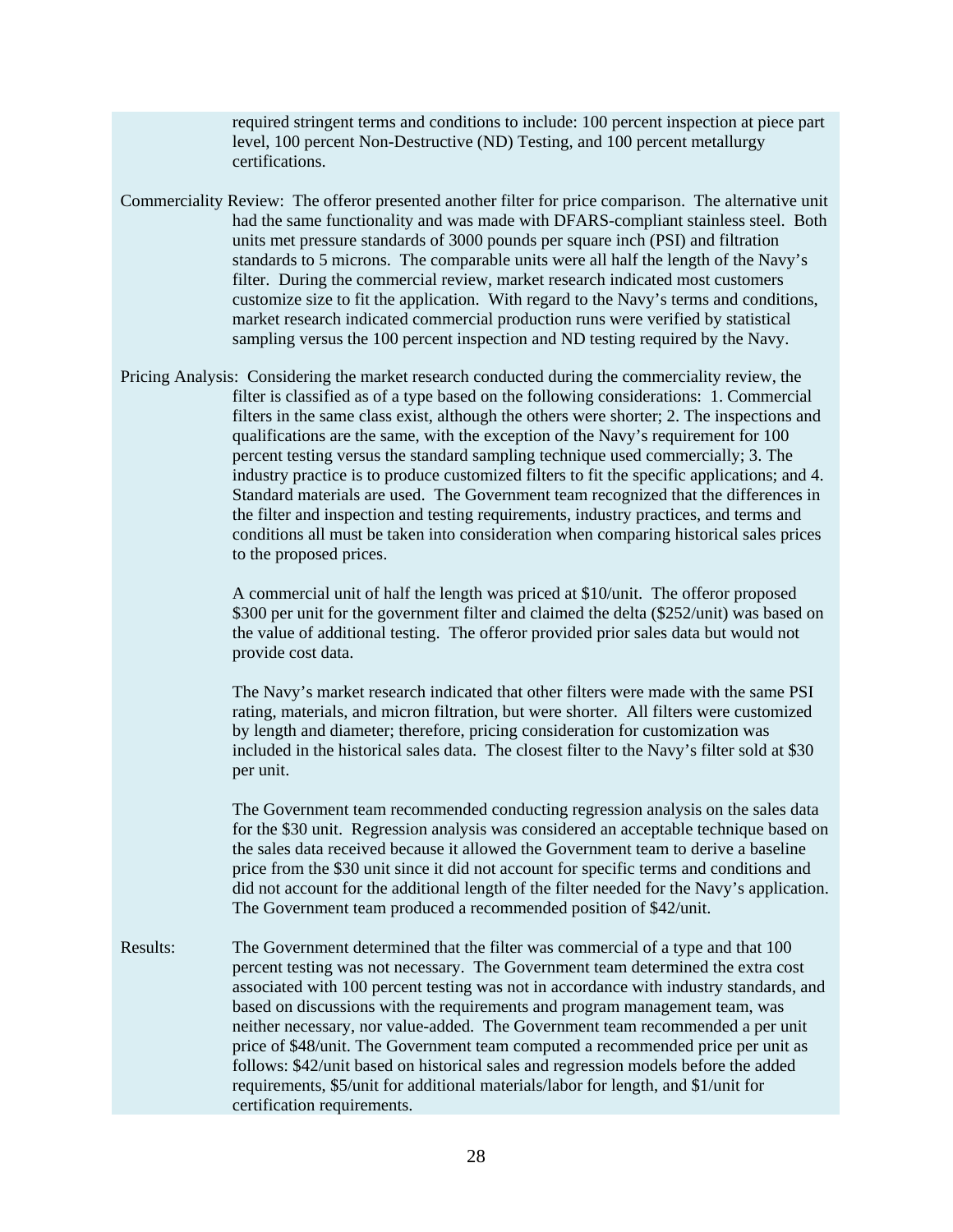| Take Away: |                                                                                                                                                                                                                    |
|------------|--------------------------------------------------------------------------------------------------------------------------------------------------------------------------------------------------------------------|
| ➤          | Market research can highlight key pricing distinctions based on differing requirements.                                                                                                                            |
| ≻          | It can be difficult to determine a fair and reasonable price for commercial of a type<br>items given varying terms and conditions, etc., from market research and sales history.                                   |
| ⋗          | If the contracting officer cannot determine a fair and reasonable price through price<br>analysis, he or she can utilize functional specialists to aid in discrete estimates, tools                                |
|            | such as regression models, and other techniques to assist in the pricing<br>recommendation.                                                                                                                        |
| ⋗          | When customizing a government requirement, pay attention to standard practices in<br>the industry. Ask key questions to ensure inspection and testing above and beyond the<br>commercial marketplace is necessary. |

When reviewing historical prices paid by the Government, it is important that reliance on the prior prices paid by the Government be done with a "trust but verify" mindset. According to DFARS PGI 215.403-3, before relying on a prior price paid by the Government, the contracting officer must verify and document that-

- (1) Sufficient analysis was performed to determine that the prior price was fair and reasonable. Sometimes, due to exigent situations, products or services are purchased even though an adequate price or cost analysis could not be performed. The problem is exacerbated when other contracting officers assume these prices were previously adequately analyzed and determined to be fair and reasonable; and
- (2) The prices previously paid were for quantities consistent with the current solicitation.

The DFARS PGI 215.403-3(4) also provides that "Not verifying that a previous analysis was valid and, consistencies in quantities, have been a recurring issue on sole source commercial items reported by oversight organizations. Sole source commercial items require extra attention to verify that previous prices paid on Government contracts were sufficiently analyzed and determined to be fair and reasonable. At a minimum, a contracting officer reviewing price history may need to discuss the basis of previous prices paid with the contracting organization that previously bought the item. These discussions should be documented in the contract file."

### *Practical Example No. 8 - Sole Source Environment with Historical Buys*

#### *The practical examples are hypothetical and have been created for the purpose of illustrating how to apply the concepts discussed within the Guidebook in the context of price reasonableness.*

| Objective:  | The DoD acquires many sole source commercial items and in this context, it may be<br>difficult to obtain relevant data from market research. In a FAR Part 15 prime contract<br>with FAR Part 12 subcontracts, FAR 15.404-3 provides that the contracting officer is<br>responsible for evaluating the reasonableness of the prime contract, including<br>subcontracting costs. It may be necessary to ask the offeror, prime or subcontractor,<br>for sales history to commercial customers when the contracting officer determines<br>prior Government sales prices are insufficient for determining price reasonableness. |
|-------------|------------------------------------------------------------------------------------------------------------------------------------------------------------------------------------------------------------------------------------------------------------------------------------------------------------------------------------------------------------------------------------------------------------------------------------------------------------------------------------------------------------------------------------------------------------------------------------------------------------------------------|
| Background: | To illustrate the objective, subcontractor proposed a quantity of 56 units at an FY<br>2018 unit price of \$75,000 and applied a 4 percent escalation to compute the per unit                                                                                                                                                                                                                                                                                                                                                                                                                                                |

price for the out years. The subcontractor was a sole source provider and included a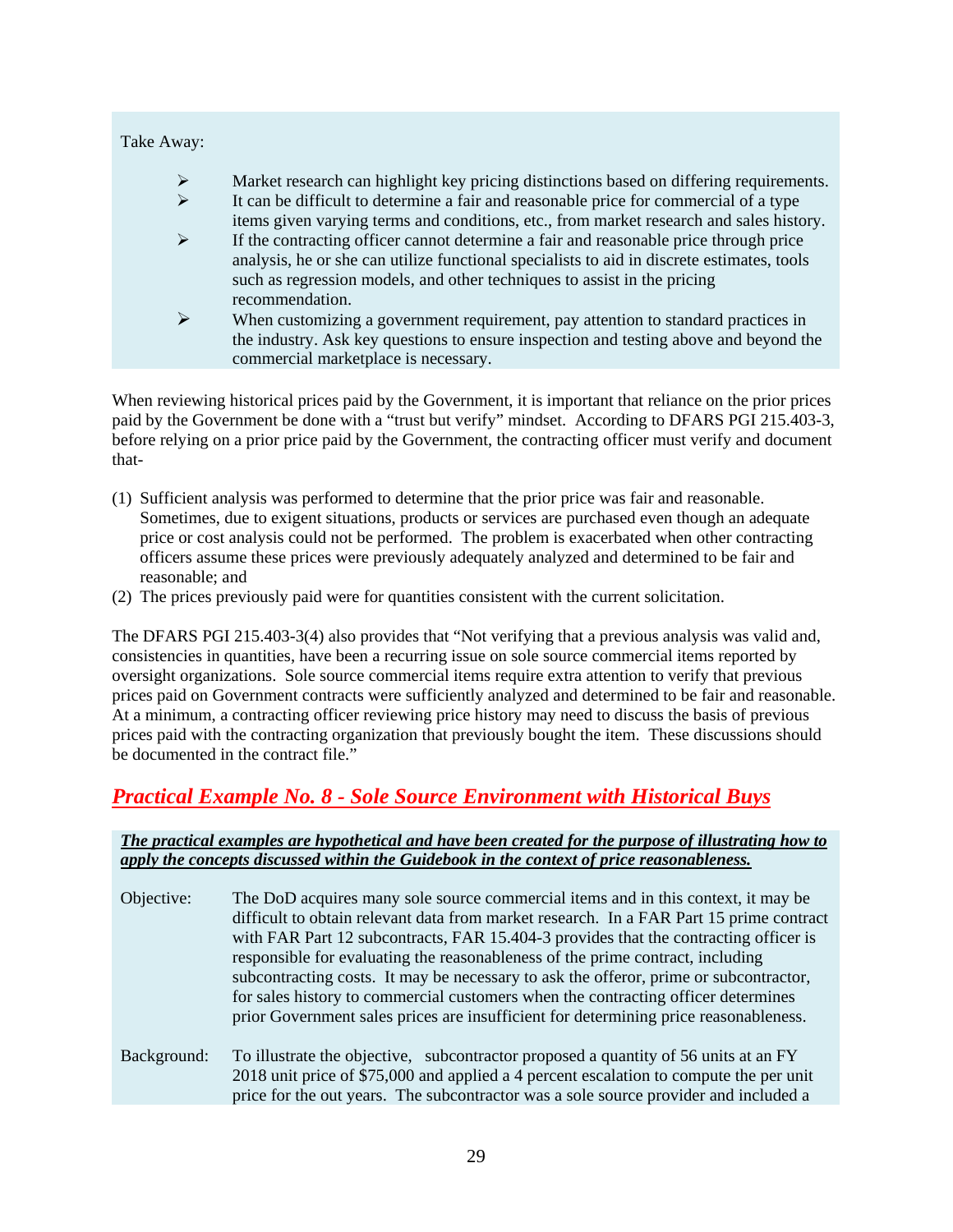screenshot of its catalog price in its proposal. The catalog price was \$200,000 per unit. The offeror, in support of its own fair and reasonable pricing review, provided a screenshot of its subcontractor's catalog price which showed a price of \$475,000 per unit. The catalog snapshots of the two divergent prices were from different subcontractor catalogs.

Analysis: Keeping the order of preference and the general process of conducting a price analysis in mind, the Government team conducted market research to identify any available market data that would allow for price comparisons. Based on the disparity of the catalog prices and the lack of competition and lack of available market data, the Government team asked the offeror to obtain information from its proposed subcontractor to support the proposed subcontract price of \$75,000. The subcontractor provided approximately ten invoices with a total of twelve units sold per invoice. The invoiced per unit price ranged from \$70,000 to \$100,000. The volatility in the subcontractor provided invoice prices indicated that the contract specialist may need to expand the sample to conduct a trend analysis of the pricing history. Via the offeror, the Government team obtained all history of the proposed subcontractor's sales to commercial customers for the specific part for the prior eighteen months. Coordinating with the offeror, the Government team worked with the subcontractor in understanding the invoiced terms and conditions and the associated quantity discounts. The average price of the relevant invoices that were similar to the current buy averaged \$50,000 per item. The relevant invoices were extracted based similar quantities and other terms and conditions. The Government team referenced the DoD's [Contract](http://www.acq.osd.mil/dpap/policy/policyvault/USA004237-13-DPAP.pdf)  [Business Analysis Repository](http://www.acq.osd.mil/dpap/policy/policyvault/USA004237-13-DPAP.pdf) **(**CBAR) and reviewed post-negotiation memoranda (PNM) information related to the prior acquisitions' terms and conditions at the prime level.

Results: The Government team utilized the comparable sales history to compute a per unit average and applied a 2 percent escalation based on historical trends and industry forecasts. The Government team recommended a unit price of \$55,000 (recommended reduction of over 20 percent of the proposed price). The recommended average per unit price took into consideration historical purchase prices over a relevant period of time and normalized them for comparable quantity discounts and terms and conditions.

#### Take Away:

| ➤ | Maintain a "trust but verify" mindset and request that the offeror/proposed<br>subcontractor provide adequate data. In this situation, the subcontractor initially only<br>provided data that was consistent with the proposed price, whereas there were other<br>sales points below the proposed price. |
|---|----------------------------------------------------------------------------------------------------------------------------------------------------------------------------------------------------------------------------------------------------------------------------------------------------------|
| ➤ | It is critical to understand what prices are actually being paid, not just what is provided<br>in the catalog.                                                                                                                                                                                           |
| ⋗ |                                                                                                                                                                                                                                                                                                          |
|   | Sole source situations may result in the need to contact the offerors to provide sales<br>data that cannot be obtained through sources within the Government or from outside<br>the offeror.                                                                                                             |
| ⋗ | You must understand the terms and conditions and quantity related discounts to ensure<br>that the previously invoiced pricing is comparable to your acquisition.                                                                                                                                         |

*Parametric Methods.* Parametric estimating methods can be useful in establishing price reasonableness, but should be supported by other pricing techniques. When using parametric analysis, it is important to validate the parametric model or method to ensure accuracy and validity. This technique involves cost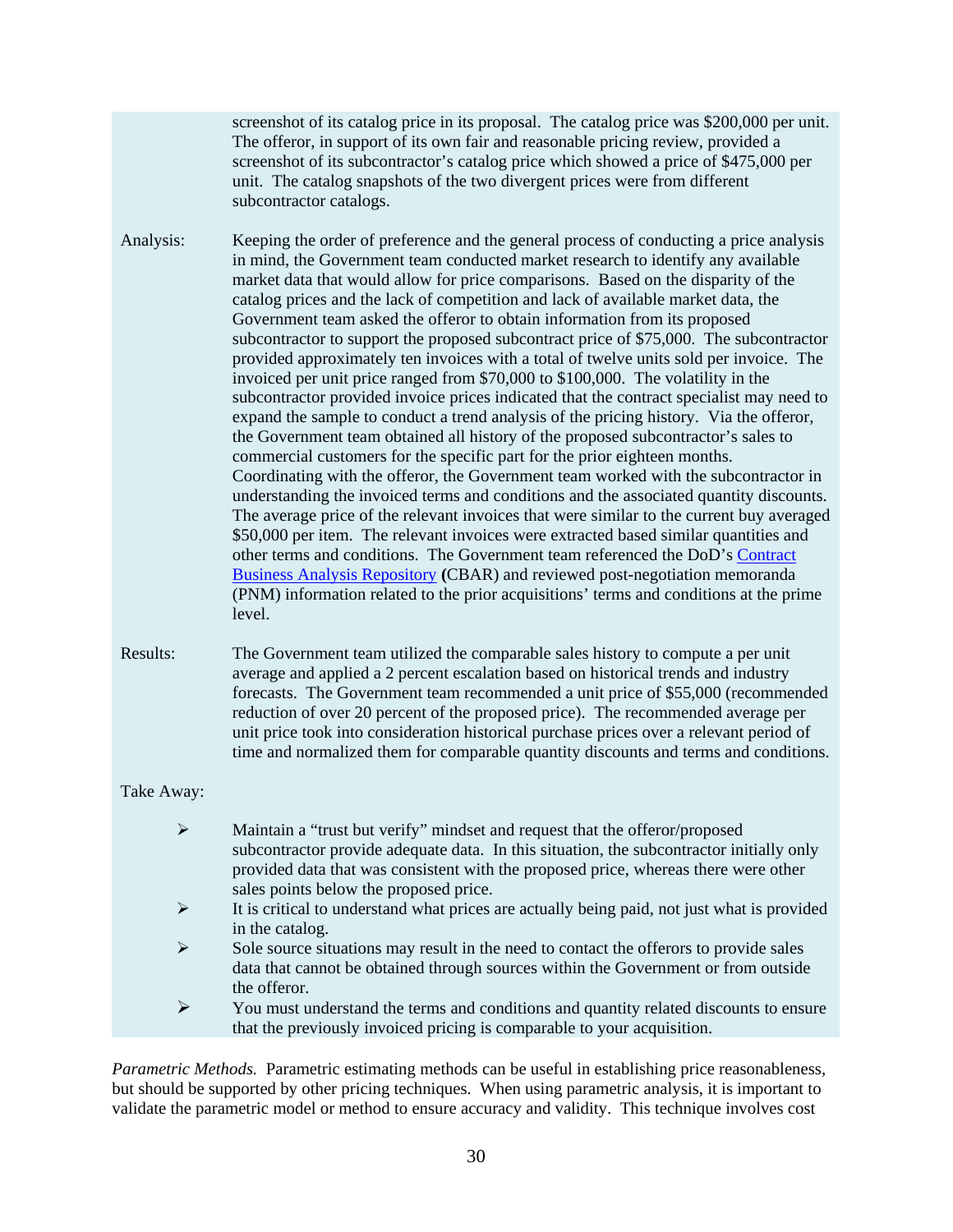estimating relationships (CER) and "rules of thumb" based on historical data. A CER is a technique used to estimate a particular cost or price by using an established relationship with an independent variable, for example, hours/drawing. The CER may be mathematically simple in nature (e.g., a simple ratio) or it may involve a complex equation. If needed, contracting officers should contact DCMA or their internal estimators/proposal evaluators (e.g., at the Naval Sea Systems Command's Supervisors of Shipbuilding) to ensure a CER or other parametric model has been properly validated and calculated.

We use CERs in our everyday life. For example, home prices are often evaluated based on a price per square foot, and food items are often priced in terms of dollars per pound, gallon, or some other measure. When using CERs, the contracting officer must ask three questions:

- Has the CER been widely accepted in the marketplace (by both buyers and sellers)?
- Does the CER produce reasonable results? (The user has the burden of proving that the rough yardstick produces reasonable estimates to achieve the desired outcome.)
- How accurate is the CER? (The contracting officer should validate the CER using known product data and prices. Accuracy should be based on relevance (e.g., same, or similar, effort) and currency of data).

When evaluating a CER, there may be instances where contractors have different definitions or meanings for a CER or proposed factor. As mentioned, a CER has an established relationship with an independent variable. If you find that a proposed "CER" does not have a strong correlation, the CER may be a factor that is allocating cost similar to indirect rate functions. In this event, it is necessary to contact DCMA or other experts to review the factor.

*Comparisons with Independent Government Cost Estimates (IGCE)*. IGCEs should not be used as the sole price analysis technique to evaluate whether a price is fair and reasonable. If valid, however, an IGCE can be an excellent way to validate the findings of the other price analysis techniques described above. To be a valid basis for comparison, the IGCE must address how the estimate was developed and include any assumptions relied on, a description of the tools used, and other information used to develop the estimate.

Detailed information on independent Government estimates can be found in the CPRG at [https://acc.dau.mil/cprg.](https://acc.dau.mil/cprg)

*Value Analysis.* Value analysis, utilized in conjunction with price analysis, is a viable and important technique to establish price reasonableness of commercial products and services. It can be useful when used in combination with other price analysis techniques. Contracting officers as well as cost and price analysts need to work closely with program and requiring officials to understand what features/characteristics of a given product/service or offered terms and conditions warrant consideration as having legitimate value to the Government. For example, answering questions such as: What is a five year warranty worth? How do you value sustaining engineering that is included with the product? What portion of research and development costs is the vendor entitled to recover? Is the Government obtaining the same terms and conditions as other buyers? Why or why not? These are difficult questions which require critical thinking, collaboration, and judgment.

Per FAR 15.404-1(b) (4), value analysis can provide insight into the relative worth of a product and may be used in conjunction with the other price analysis techniques. Value analysis should not be used to justify the price difference between the proposed price and the price analysis; it should be used in conjunction with the Government's price analysis. When considering the "value" of an item, consider that a fair and reasonable price is a price that a prudent businessperson would pay for an item under competitive market conditions, given a reasonable knowledge of the marketplace.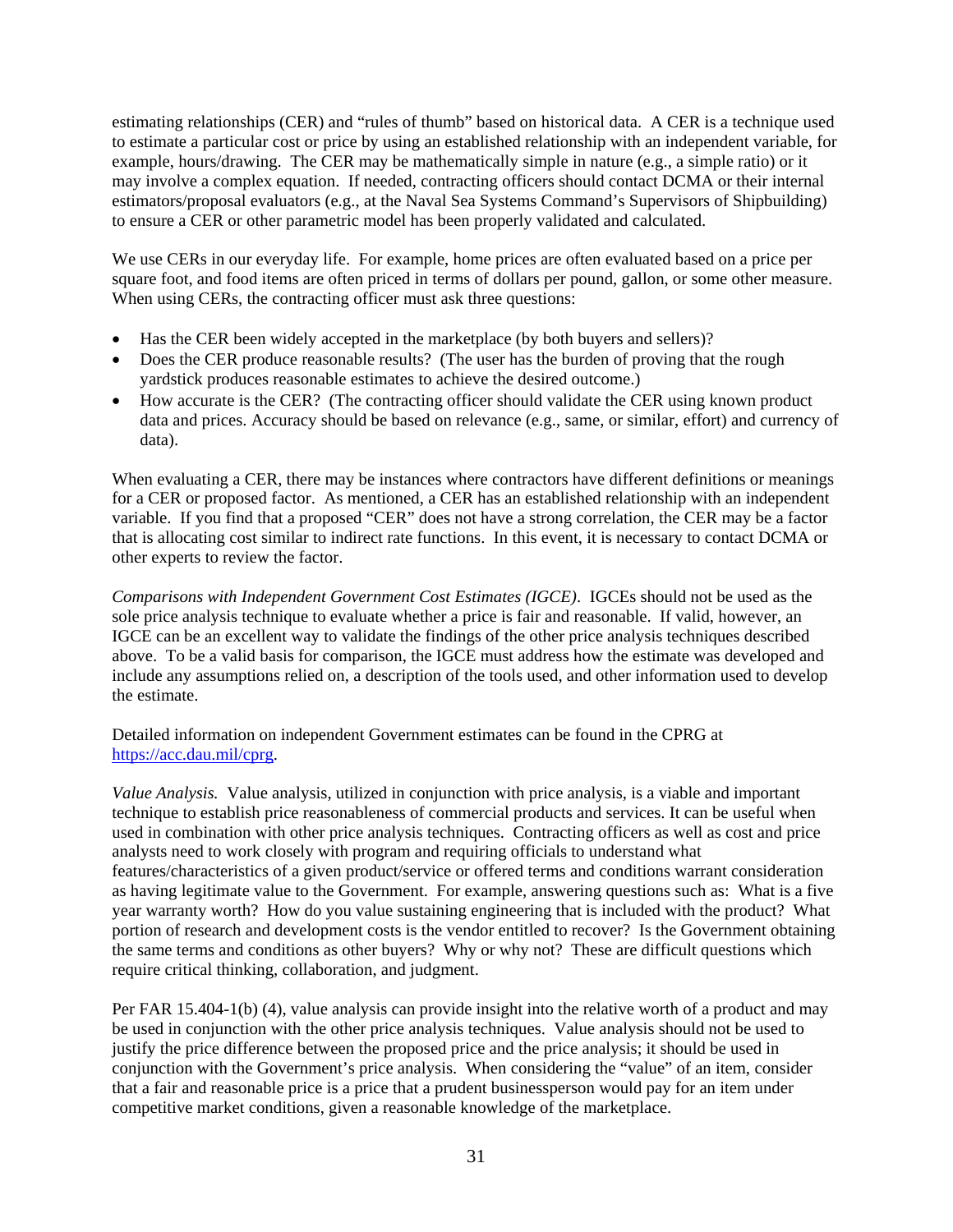When you think value analysis, you may think about best value and how it applies in a source selection context. You also may think of how this applies in your everyday life, e.g. is it worth to me to pay \$500 extra to get heated leather seats in the vehicle I am purchasing?

In the case of a best value analysis for a competition, the Source Selection Authority (SSA) can make trade-offs between cost and performance. In fact, the SSA may reach a decision that it is worth paying extra in order to obtain additional performance over that of the competing offerors. Competition is the key in that context. In a source selection, when two or more offerors are bidding, competitive forces are at work and that is reflected in the offers that are submitted. The SSA can generally rely that the successful offer submitted was with competition in mind and is reflective of a fair price to the Government for the solution that is offered. The SSA may choose to pay a higher price in exchange for a higher level of performance. There is a level of subjectivity involved in arriving at that best value decision. Section M of the solicitation should establish how the Government will make its selection for award, which will provide the SSA with evaluation results to determine which proposals represent the best value.

In comparison, how does value analysis work in a sole source commercial item environment? Are competitive forces at work the same as in a competitive environment? The answer is not necessarily. In this environment, an offeror may propose "what the market will bear" and when competitive forces are not part of the equation, in some cases, the offeror may be testing the market to determine what the Government is "willing to pay". In some cases, the offeror may propose prices aligned with their own profit objectives without market pressures influencing the proposed prices. Given the premise for a TINA exception for commercial items is that the commercial marketplace drives fair and reasonable prices, it is important for the Government to have a baseline from which to make a comparison as far as the commercial marketplace. Comparing against prices paid in the commercial marketplace should form the foundation of the price analysis.

What if the Government is unsuccessful obtaining a relevant commercial baseline from which to make comparisons? In that case, the Government may have to conduct a "value analysis". When applied to price, value analysis is intended to establish the value of the product, how much it is worth to the user. More precisely, value analysis is a systemic and objective evaluation of the function of a product and its related costs (to the Government), whose purpose is to ensure optimum value. In the case of a sole source commercial item, this could involve assessing the cost to produce the item, e.g. a cost build-up and then adding the additional items that provide value. For example, a commercial item sold in the commercial marketplace has a price that should already include items like management support and non-custom warranty. However, if you are doing a cost build-up, you will have to consider these types of items (beyond the cost to product) when arriving at the final value to the Government. It would not be appropriate, however, to consider things like company profit objectives as that would not be relevant when evaluating any market price.

Another important aspect to the value analysis discussion is the subjectivity that can be part of the decision making process. However, it is important to note that in a sole source environment, the Government does not have the same options as present in a competitive environment. Therefore, caution must be exercised in making subjective value assessments in comparison to the commercial marketplace. For example, if a price analysis was conducted based on commercial sales data and the offered price was higher, it would not be prudent to add things like "brand name" value adjustments in order to justify the higher price over that of the commercial marketplace. An example where it would be appropriate for a subjective valuation would be in the context of quality differences. If the Government is purchasing a "high performing" item and a lesser performing item is sold in the commercial marketplace, it could be appropriate to assess the value of the higher performance and pay a premium over the prices of the lesser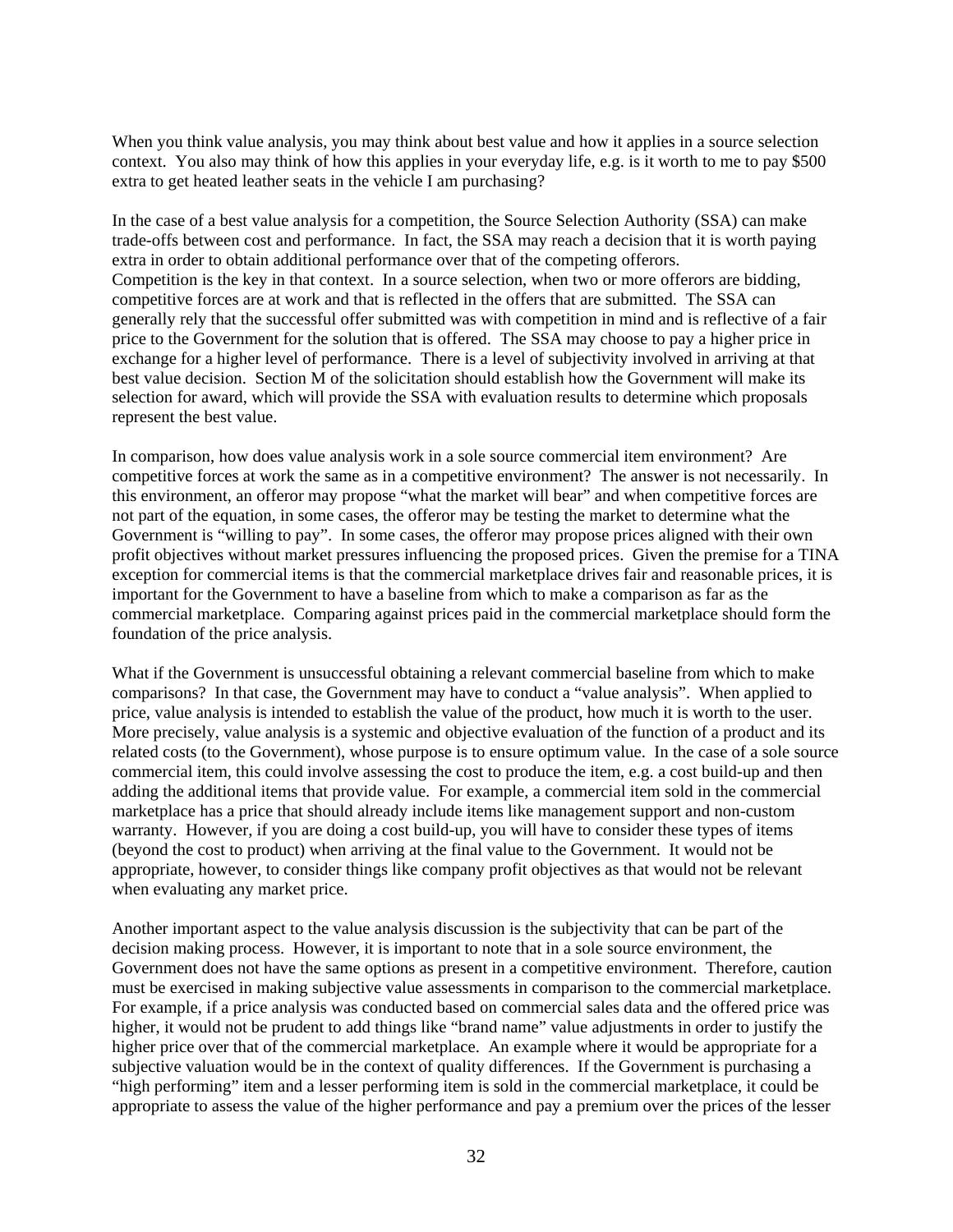performing items sold in the commercial marketplace. In that case, it would be appropriate to have a thought process behind the additional cost that the Government is willing to pay, e.g. after consultation with the technical team it is worth an additional 10 percent to obtain the higher level of performance.

Value analysis should foster an understanding of the Government's acquisition need and help align the requirements with the industry capabilities. For an effective acquisition, market research should provide information on the value of the item/service in comparison with possible substitutes in the industry. Consider the guidance in chapter 3 and chapter 6, volume I of the Contract Pricing Reference Guide (CPRG) when conducting value analysis:

- 1. Determine acquisition costs based on current proposal or other estimates.
- 2. Assure Government requirement documents reflect the minimum needs of the Government.
- 3. Identify alternative products or methods meeting the minimum needs of the Government. This is typically the key step in the analysis. The following are examples of questions you should consider:
	- a. *Can any part of the product be eliminated?*
	- b. *Can a standard part replace a special part?*
	- c. *Can a lower cost material or method be used?*
	- d. *Can paperwork requirements be reduced?*
	- e. *Can the product be packaged more economically?*
- 4. Estimate the costs associated with alternative products or methods that would meet the minimum needs of the Government.
- 5. Document the reasonableness of the current prices or recommend appropriate changes. Ensure that the process and results of the value analysis are clearly documented and include a copy of the documentation in the contract file. When you are satisfied that the value to be received supports the offered price, use the information obtained to support your determination of price reasonableness. When you are not satisfied, use the information to document efforts to bring the price in line with the perceived value.

In summary, knowledge of the product, its functions, and the use to which it is to be put is essential for sound contract pricing. When applied to price, value analysis is intended to establish the value of the product, how much it is worth to the user. More precisely, value analysis is a systematic and objective evaluation of the function of a product and its related costs, whose purpose is to ensure optimum value. Value analysis determines whether the product, as it is now constituted, is the best product in terms of value. Certain features might be modified or eliminated, or there may be alternative product or an alternative process to provide the required function at a lower cost.

# *Practical Example No. 9 – Value Analysis of Intellectual Property Rights*

#### *The practical examples are hypothetical and have been created for the purpose of illustrating how to apply the concepts discussed within the Guidebook in the context of price reasonableness.*

Objective: Utilizing value analysis to support the purchase of intellectual property in a sole source commercial item IT procurement. Background: The Center for Naval Analyses (CNA), a Federally Funded Research and Development Center (FFRDC), along with a Naval Aircraft Program Office has been working with an IT Corporation on the development of a novel approach to aircraft operational planning and inventory management. The results of this effort resulted in a prototype IT system called the Naval Air Toolset (NAT), which relies on the IT Corporation's proprietary software framework call the Airmade Application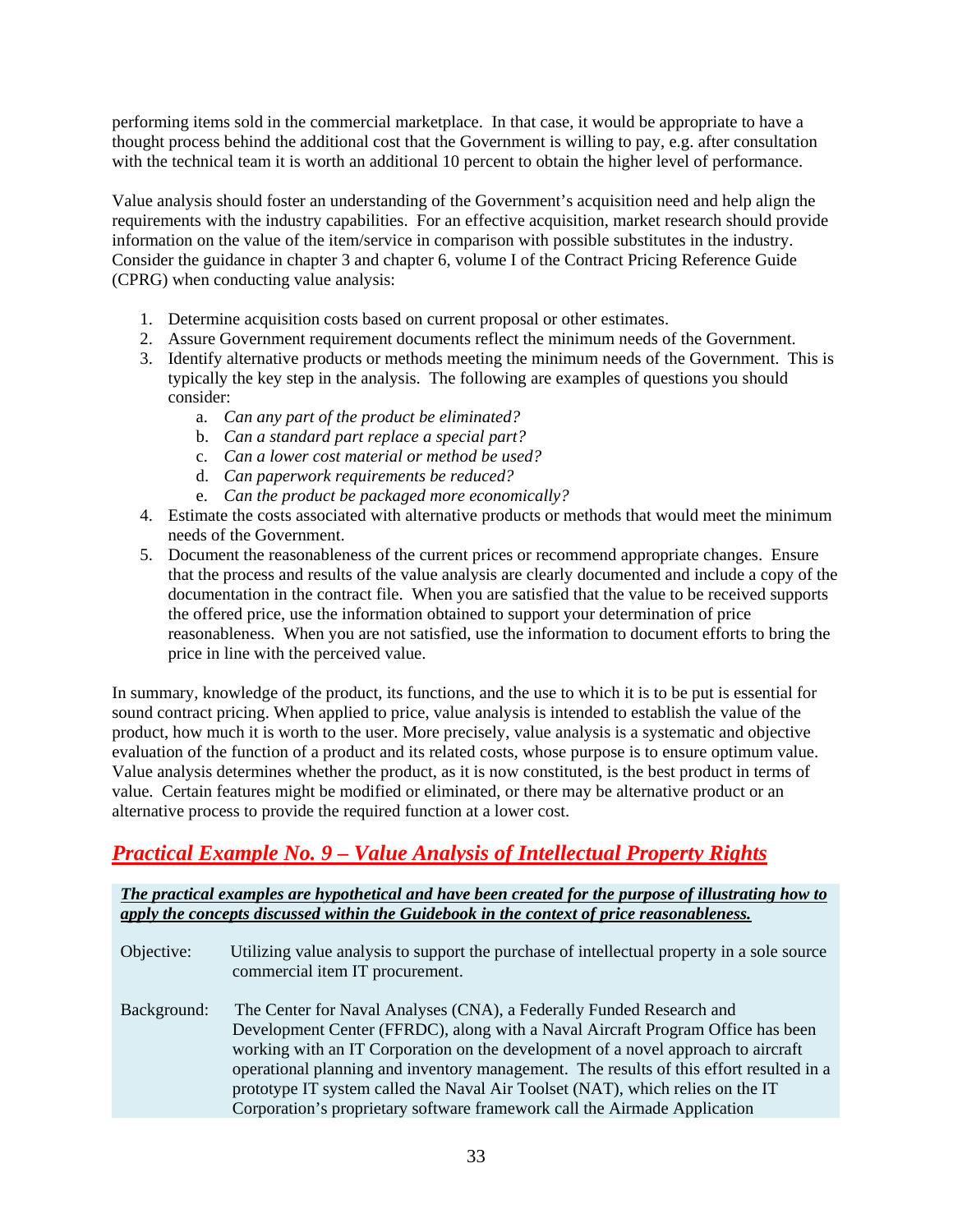Framework (AAF). In order to utilize the NAT, the Navy procured the AAF licensing from the IT Corporation. A request for proposal was provided to the IT Corporation requesting a license for the AAF.

- Analysis: The IT Corporation provided their licensing agreement to the Navy for a price of \$2,000,000. The price analysis showed the AAF license available for sale on the IT Corporation's website in their 2017 commercial pricing catalog for \$2,050,000. The AAF license was also available on the General Service Agreement (GSA) website for \$2,000,000. However, upon review of the licensing agreement the Navy decided the license agreement "as is" did not provide enough value to the Navy to pay the proposed price. Instead of deciding the price was too high for the intellectual property, the Navy decided minor changes to the license agreement were needed in order to gain greater value to support the proposed price.
- Results: The Navy broadened the applicability of this license for future use beyond the current Naval Aircraft Program Office's need to allow the Department of Navy (DON), which includes all of the Navy and Marine Corp, use of this license. This supported the intended future transfer of the NAT from the Naval Aircraft Program Office to the Executive of Ship Operations. The license change also included the addition of language to clarify and protect Government data rights, allow unlimited installation and access by DON authorized third party contractors and to permit further expansion of the NAT. Finally as the NAT would be utilized for years to come, the license was modified to state that the license will continue perpetually or until otherwise terminated by the DON. The modified licensing agreement provided the Navy with legitimate value to the proposed price.

#### Takeaway:

- $\triangleright$  While the price analysis alone supported the proposed price, the item was no longer "worth" the proposed price to the Government when combined with the value analysis.
- $\triangleright$  Don't assume intellectual property is too expensive. Think of what is important (what would provide greater value) and see if those important items can be included/modified within the intellectual property terms and conditions.
- $\triangleright$  The Navy received significant cost avoidance in the modified license agreement by opening the applicability of the license to the DON, so a new license wouldn't need to be procured when the Navy transfers the NAT within the Department, and removing the license expiration timeframe, which saves on the NAT sustainment cost.

### *Practical Example No. 10 – Value Analysis Mobile Chem Bio Sensor, Analysis and Notification Systems*

| Objective:  | Use Value Analysis to identify features and factors to consider when establishing the<br>Government objective when acquiring a sole source commercial item procurement. |
|-------------|-------------------------------------------------------------------------------------------------------------------------------------------------------------------------|
| Background: | Mobile Chem-Bio Sensor, Analysis and Notification Systems is a commercial,<br>privately held company that manufactures the gold standard for chemical and               |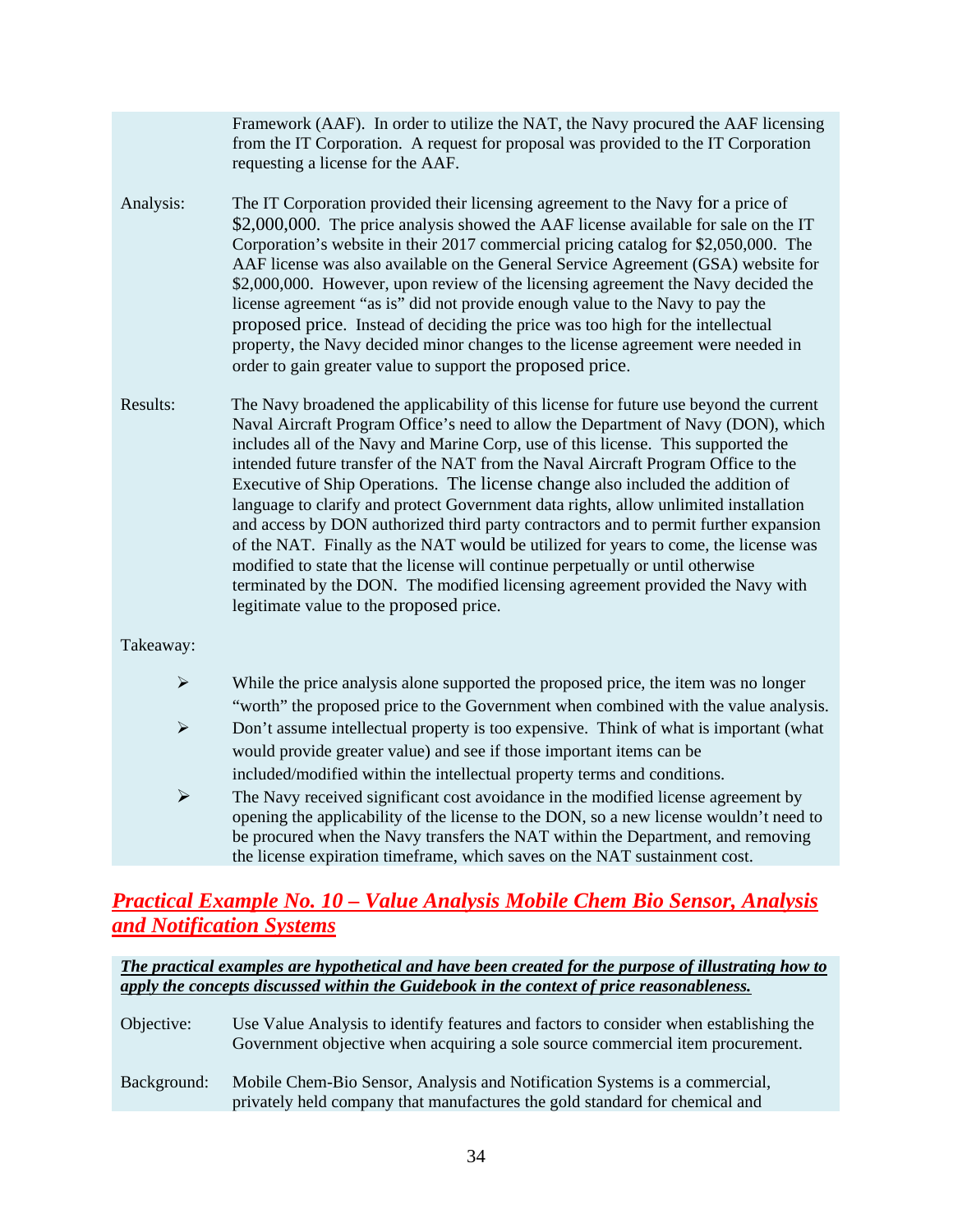biological detection, analysis, and notification. Research confirmed the quality and customer satisfaction with their products. Mobile-Chem Bio Sensors has developed an improved product that the Army wanted to procure. It was mounted on an electrical vehicle that contained a stable, hardened container to protect the sensor and analysis equipment. The vehicle could be self-driving, remotely controlled, or driven by a human. The new sensor could detect as few as three Nano particles per cubic meter for a list of over 200 microorganisms and over 400 elements or chemical compounds. An aerial version used a drone with sensors that fed the information back to a central command center. Both versions provided GPS coordinates, wind direction, and velocity. No other company had anything like this product, and the Army questioned if this had commercial applications.

The Army tried to procure it as a developmental product, but the owner of company refused. The company claimed they ran a commercial company and anticipated many commercial applications for the new product. The owner also stated that the company could not comply with CAS standards. When asked for catalog prices, the owner replied that a quote would be available upon request because "every situation is different." When the Army received the quote for the price per unit, the acquisition team was taken aback. The Army sought the assistance of the DCMA CIG to determine a fair and reasonable price. DCMA assigned its most experienced and capable pricer as well as several industrial engineers to support the effort.

- Commerciality Review: Upon receipt of the price quote, the DCMA CIG performed extensive market research in order to satisfy price comparisons of other available parts. The research confirmed what others had said. There were many commercial applications for Chem-Bio sensors, analysis, and notification systems (e.g., fracking operations, oil refineries, petrochemical plants, and other heavy industries all use some form of chemical sensor and notification). In addition, large agri-businesses use bio sensors to detect a multitude of biological micro-organisms that would create a liability or reduce profits through an epidemic among poultry or livestock. Market Research also confirmed that this particular company was used and the preferred provider. Interviews with commercial customers indicated how pleased they were with the quality and capability of the systems. DCMA CIG concluded that this system is a commercial product and that the offeror did not have an accounting system that would be CAS compliant.
- Value Analysis: The DCMA CIG analyst realized that he would have to use Value Analysis to provide independent should cost analysis for the mobile Chem-Bio system. The DCMA CIG listed the major components and found pricing for a comparable vehicle. The team assessed a value for the modified cargo carrier for the sensors and analytic equipment. There were other sensors in the commercial market place, but they were designed for stationary sensing and had limited analysis. Clearly the analyst and his industrial engineers would have to use other methods to assess these additional features. DCMA's group of industrial engineers worked to evaluate the new features and estimate a value and price range for each of the additional features.

Other term and conditions - DCMA conducted in person research. The company provided some unusual terms and conditions for all of its products. For example, it unconditionally guaranteed the sensor and analysis systems. The company automatically pushes out software updates to the applicable systems and provides quarterly calibration and maintenance checks by its own employees. If a system fails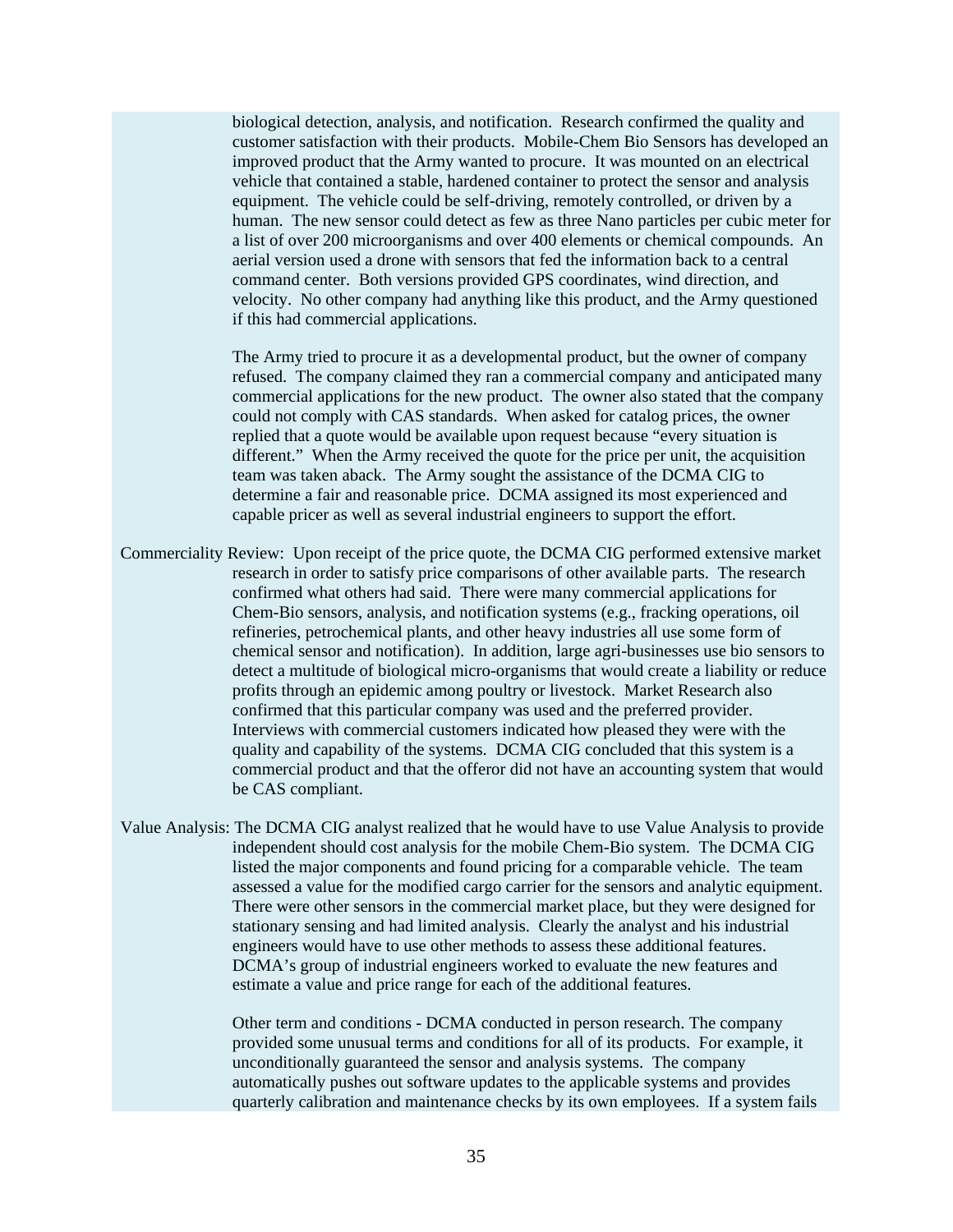|                       | to perform for any reason, the company sends out a team to repair it within 24 hours.<br>The price analyst accounted for the value of these terms and conditions in<br>recommending a price objective.                                       |
|-----------------------|----------------------------------------------------------------------------------------------------------------------------------------------------------------------------------------------------------------------------------------------|
| Results:              | The team concluded that the price quoted was fair and reasonable, but the team<br>recommended a quantity discount.                                                                                                                           |
| Take Away:            |                                                                                                                                                                                                                                              |
| $\blacktriangleright$ | Value Analysis is based upon price analysis not cost analysis in determining the prices<br>of component parts and features.                                                                                                                  |
| $\blacktriangleright$ | Value analysis is effective with support from Government engineering experts to help<br>the contracting officer and other members of the acquisition team understand the value<br>of certain technical characteristics, features, and terms. |
| $\blacktriangleright$ | Objective pricing positions are typically stated in price ranges vice one point price<br>because the techniques entail a certain amount of subjective judgment.                                                                              |
| $\blacktriangleright$ | The success of Value Analysis frequently depends upon the cooperation of the<br>commercial offerors bringing forward information to substantiate the value of a given<br>characteristic or term.                                             |
|                       |                                                                                                                                                                                                                                              |

# <span id="page-36-0"></span>Price Analysis Adjustments

Once you have conducted your market research and identified differences in content, terms and conditions, and other relevant factors that affect pricing in the marketplace, you may need to adjust the baseline price obtained through market research efforts to reflect your acquisition's terms and conditions, and relevant factors. These types of price analysis adjustments can be difficult. Depending on the type of commercial item, the contracting officer may need to reach out to the cadres of experts within the DCMA CIG to help adjust any market research pricing. Common types of adjustments include differences in quantity, escalation, financing terms, or complexity factors.

Making price analysis adjustments can be complex. Let's consider a relatively simple illustration to illustrate the concept of price adjustments. Consider the purchase of a home. First, a buyer may list all the important features desired in the home and then might research the homes sold recently in the desired area. Then the buyer may select a handful of homes with the desired features and compare them on a spreadsheet based on what factors are the most important- location, square footage, bedrooms, etc. Next, the buyer might adjust the price of the comparable homes by adding or subtracting value based on features. This allows a buyer to use recently sold homes to compare important information and develop a price range based on these factors. Making price adjustments to baseline pricing found in the market requires analysis of important terms and conditions, and factors, and comparing differences to the proposed acquisition.

Many times offerors will have pricing and market models that aid them in pricing their commercial items. These models may include valuable information; however, many times offerors will not release the pricing models or provide the data inputs used to generate the proposed prices. Nevertheless, you will need to understand the market when making the adjustments for pricing and the "value" placed on the commercial items.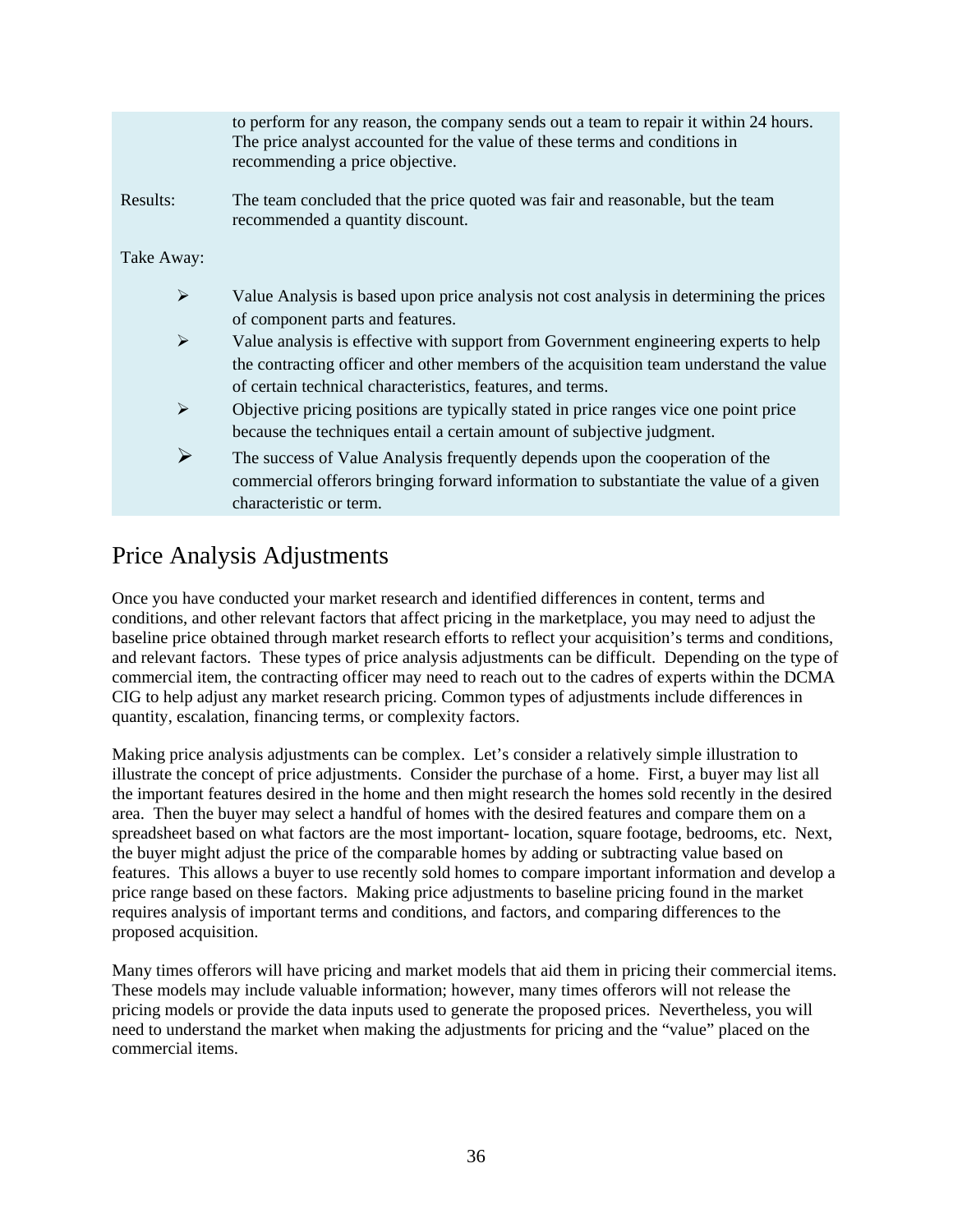Consider the following when making price adjustments:

Market or sales trends- Trend analysis is a common practice in most industries and helps identify patterns in sales in the marketplace. This method may be better to utilize when there are minimum adjustments for specific terms and conditions, and data points can be easily normalized since trends are analyzed in groups of data with similar terms and conditions, and factors.

Statistical Application- Statistical applications such as regression analysis may be useful to analyze the relationship between price and one or more independent variables. Regression analysis is most commonly used in forecasting or predicting how a set of conditions will impact an outcome (price). Data points such as historical sales will need to be normalized or weighted based on factors (independent variables) identified. When using historical pricing, ensure the market conditions moving forward resembles the historical conditions. If not, you will need to make additional adjustments for anticipated out-year changes.

Pricing or Market Models- Pricing or market models can be anything from trend analysis to macro driven models that populate based on specific terms and conditions. Having access to price or market models can significantly benefit accurate pricing adjustments. These models may contain sales data that can be evaluated or may include batch reports on specific items that would help with should cost evaluations.

There are advanced models, such as conjoint analysis models, that combine choices to be made and how they impact pricing. These models are used when there is sufficient data available to compare historical prices paid. These models can be created internal to an organization based on historical data or can be purchased through industry/market subscriptions. Advanced models consider how trade-offs such as terms and conditions impact price by tracking and analyzing data points by a product profile. Product profiles will include pricing as it relates to assigned attributes such as requirements and terms and conditions. When conducting your market research, you should have access to CBAR and sales prices. By identifying specific terms and conditions and other relevant factors, you may be able to develop your own model that demonstrates how different terms and conditions and relevant prices impacted sales history.

### *Practical Example No. 11–Price adjustment based on sales data*

#### *The practical examples are hypothetical and have been created for the purpose of illustrating how to apply the concepts discussed within the Guidebook in the context of price reasonableness.*

Be able to adjust pricing based on specific terms and conditions, and other factors.

You are in a sole source acquisition and the offeror has proposed a price at \$625,000 per item with a lot size of 10,000. Included in the proposed price are terms and conditions, and other requirements for increased testing and extended warranty that differ from standard practices in the market.

During your market research efforts, you gained knowledge of recent sales to the Government (to other military services). You obtained the sales prices and documented corresponding attributes that may have impacted the sales prices from CBAR. There is no cost data associated with the attributes; therefore, you utilize descriptive annotations: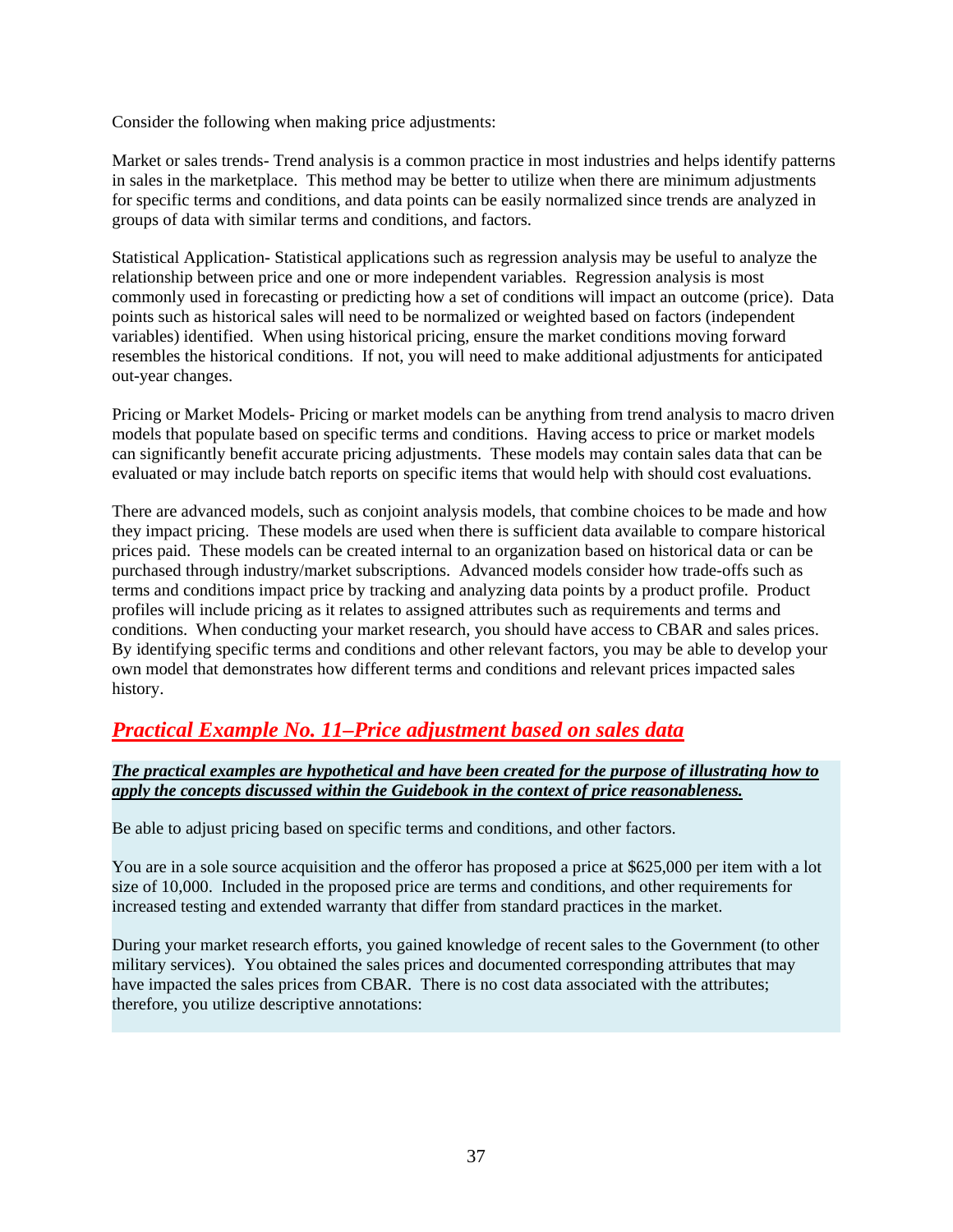|     |         | Age                     |            |        |          |                                  |                                                   |
|-----|---------|-------------------------|------------|--------|----------|----------------------------------|---------------------------------------------------|
|     |         | of data                 | Customer   |        |          |                                  | Testing                                           |
| S   | 450,000 | 60 days                 | Army       | 12,000 |          |                                  | Standard                                          |
| \$. | 700,000 | 15 days                 | <b>FMS</b> | 9.000  | Standard | Standard                         | Standard                                          |
| S   | 300,000 | 61 days                 | Air Force  | 6.000  | Standard | Standard                         | Standard                                          |
|     |         | Sales Price<br>per unit |            |        |          | Market research sales identified | Lot Size Warranty Packaging<br>Standard Increased |

Also, you contacted DCMA and they provide additional sales history with the corresponding attributes obtained on a prior review of sales item no. 3:

|                | DUMA provided sales history |          |            |              |          |          |           |           |
|----------------|-----------------------------|----------|------------|--------------|----------|----------|-----------|-----------|
|                | Sales Price                 |          | Age        |              |          |          |           |           |
| Item No.       |                             | per unit | of data    | Customer     | Lot Size | Warranty | Packaging | Testing   |
| $\overline{4}$ | \$                          | 300,000  | $125$ days | Commercial   | 15,000   | Extended | Standard  | Standard  |
| 5              | \$                          | 600,000  | 65 days    | Air Force    | 10,000   | Standard | Standard  | Increased |
| 6              | \$                          | 580,000  | $103$ days | Marine Corps | 7,000    | Extended | Standard  | Increased |
| 7              | \$                          | 400,000  | 400 days   | Army         | 10,000   | Extended | Standard  | Standard  |
| 8              | \$                          | 300,000  | 750 days   | Commercial   | 4,000    | Extended | Standard  | Standard  |
| 9              | S                           | 610,000  | 315 days   | Air Force    | 9,500    | Standard | Standard  | Increased |

### DCMA provided sales history

Market research identified available catalog pricing that ranged from \$300,000 to \$650,000. The catalog pricing included a note that ranges may vary based on specific terms and conditions, and requirements.

You review the sales data for age to ensure all sales are current. You identified sales item no. 8 is not current based on the universe of sales data and remove it from your analysis. Based on the catalog pricing, you identify any sales data that falls outside of the published price. Item no. 2 sales price per unit sold for \$700,000. The customer was FMS; the acquisition conditions were not the same. You remove this sale from your analysis because other sales data more closely-related to your acquisition conditions is available.

Your market research efforts, with consideration for recent and relevant sales review, results in the following sales for comparison:

| <b>Recent and Relevant Sales History</b> |    |             |                    |              |        |          |                             |           |
|------------------------------------------|----|-------------|--------------------|--------------|--------|----------|-----------------------------|-----------|
|                                          |    | Sales Price | Age                |              |        |          |                             |           |
| Item No.                                 |    | per unit    | of data            | Customer     |        |          | Lot Size Warranty Packaging | Testing   |
|                                          | \$ | 450,000     | 60 days            | Army         | 12,000 |          | Standard Increased          | Standard  |
| 3                                        | \$ | 300,000     | 61 days            | Air Force    | 6.000  | Standard | Standard                    | Standard  |
| $\overline{4}$                           | \$ | 300,000     | $125$ days         | Commercial   | 15,000 | Extended | Standard                    | Standard  |
| 5                                        | \$ | 600,000     | 65 days            | Air Force    | 10,000 | Standard | Standard                    | Increased |
| 6                                        | \$ | 580,000     | $103 \text{ days}$ | Marine Corps | 7.000  | Extended | Standard                    | Increased |
| 7                                        | \$ | 400,000     | 400 days           | Army         | 10,000 | Extended | Standard                    | Standard  |
| 9                                        | \$ | 610,000     | $315$ days         | Air Force    | 9.500  | Standard | Standard                    | Increased |
|                                          |    |             |                    |              |        |          |                             |           |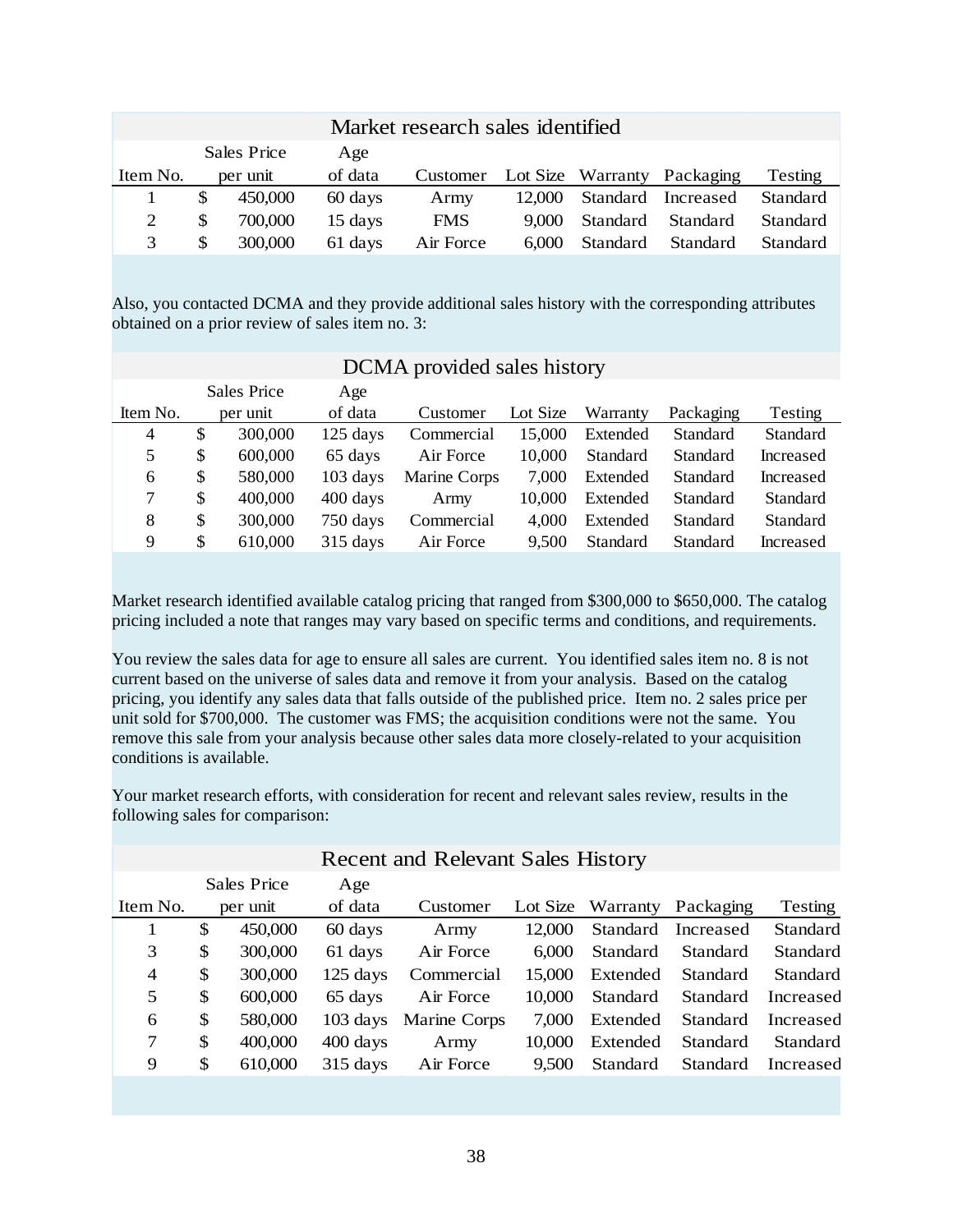For comparison, you review how the requirements and terms and conditions impact the sales price. Taking sales collectively, you calculate an average sales price and lot size. Average price per unit is \$462,857 with an average lot size of 9,929. The standard deviation of the sales data is approximately \$126,119. This indicates that price adjustments based on requirements and terms and conditions is necessary. Further analysis identifies the "lower per unit prices" have standard industry testing requirements. You also identify through a review of the sales data that extended warranty does not necessarily add to the price per unit. You calculate the following per unit prices based on the sales data:

| Average Price/Unit        | \$<br>462,857<br>(a)     |
|---------------------------|--------------------------|
| Average Lot Size          | 9,929<br>(b)             |
| <b>Standard Deviation</b> | \$<br>126,119            |
|                           |                          |
| Average Price/Unit with   |                          |
| <b>Increased Testing</b>  | \$<br>605,000<br>(d)     |
| Difference in avg price   | \$<br>$(142, 143)$ (a-d) |
|                           |                          |
| Average Price/Unit with   |                          |
| <b>Increased Warranty</b> | \$<br>350,000<br>(f)     |
| Difference in avg price   | \$<br>112,857<br>$(a-f)$ |
|                           |                          |

The average price/unit with increased testing only is \$605,000/unit. You isolate the price/unit with increased warranty and notice it does not necessarily increase the price/unit; therefore, the main drive for increased cost seems to be increased testing requirements.

You speak to the DCMA engineering team familiar with the manufacturing site. The DCMA engineers inform you that in order for additional testing to be completed, the offeror must stop the production line and isolate the batch order. Manual testing is conducted on the items in a side room. There are no Corrective Actions Reports on the offeror and reviews indicated limited warranty repairs are planned each year which provides additional insight into why the extended warranty cost did not seem to impact the sales price significantly.

Your team conducts Regression Analysis on the sales price and lot sizes to determine if there are any associated relationships between units sold and quantity discounts. The Regression Analysis resulted in an R-Square of 6.237 percent (perfect correlation would be 100 percent), with an estimated sales price at the proposed lot size of \$462,048. Based on the Regression Analysis, you determine lot size is not driving the price per unit but rather the price differences for the requirements and terms and conditions.

The contracting officer may request other relevant information regarding the basis for price or cost, including uncertified cost data in the event the pricing information is not sufficient to determine the reasonableness of the price. In the example, the differences in requirements and terms and conditions made it difficult to determine the cost impact of quantity discounts and associated warranty, testing, and packaging costs. If the contracting officer concluded that the sales data was sufficient to determine price reasonableness, a negotiation range could be established based on concessions for the requirement of increased testing: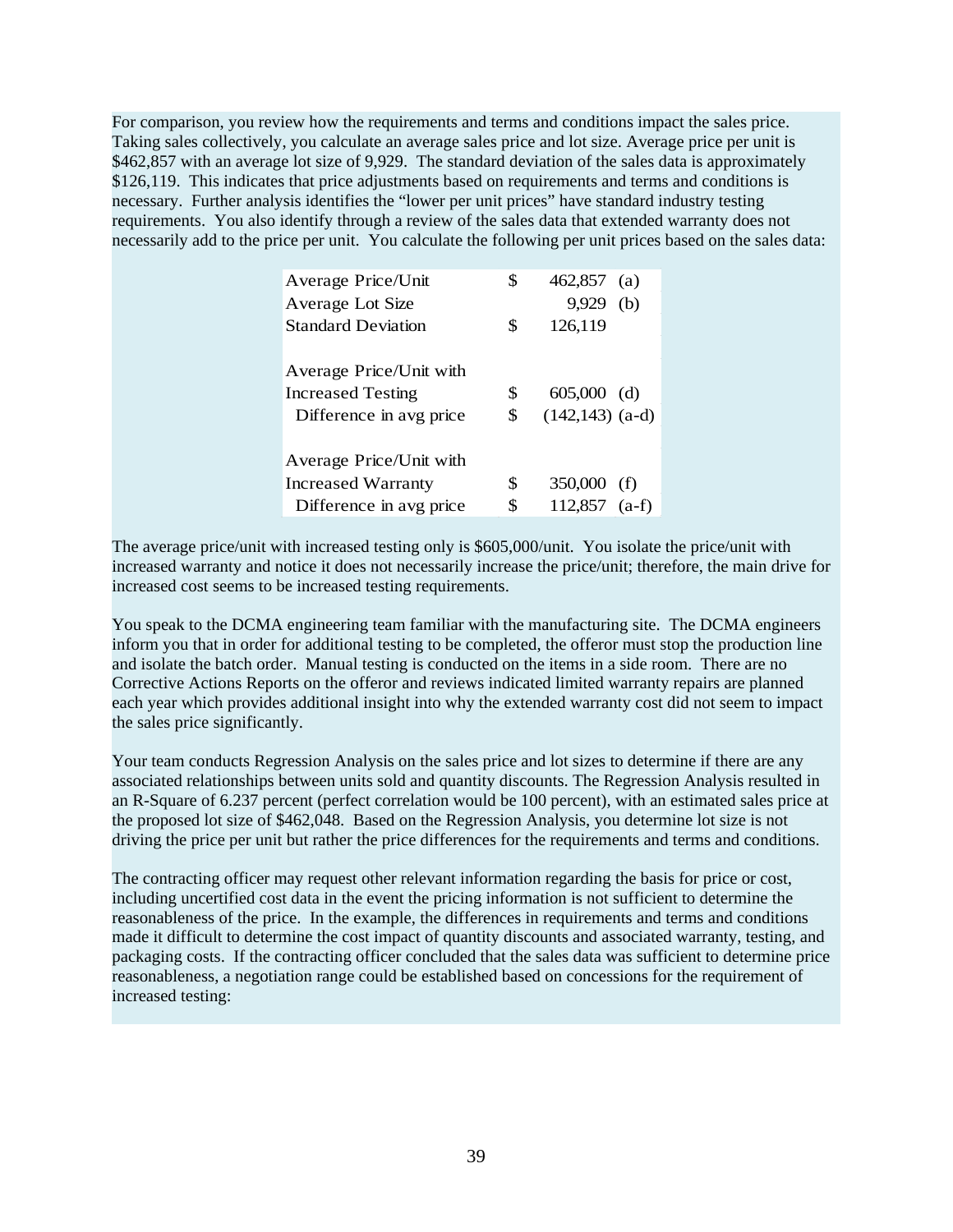|                      | Minimum $(1)$       | Objective $(2)$ | Maximum $(3)$ |  |
|----------------------|---------------------|-----------------|---------------|--|
| Negotiation Range \$ | 350,000             | 580,000         | 605,000       |  |
| <b>Basis</b>         | <b>Warranty Avg</b> | Sale Item No. 6 | Testing Avg   |  |

Note 1: The Minimum position is based on the average unit price with increased warranty cost. To consider this position, we would need to make a concession on our requirement for increased testing.

Note 2: The Objective position is based on sale item no. 6 historical buy. Market research indicates sales history for no. 6 is the closest buy to our requirements and terms and conditions.

Note 3: The Maximum position is based on the average price per unit with increased testing. No adjustment is made for warranty based on the sales history.

Take-Away:

- $\triangleright$  There are different pricing techniques for and approaches to analyzing historical sales data. Many times historical pricing data will need to be reviewed to determine how specific terms and conditions, and other factors impacted the prices paid.
- $\triangleright$  The contracting officer may request other relevant information to include uncertified cost data if necessary to determine price reasonableness.
- <span id="page-40-0"></span>Regression analysis and simple averages are not always the best pricing techniques and there is rarely one right answer. Make sure to employ different techniques and analyze your data in different ways to ensure you don't overlook an important term, condition or other relevant factor price impact. Having multiple analyses that support your conclusion will help you in developing your negotiation position.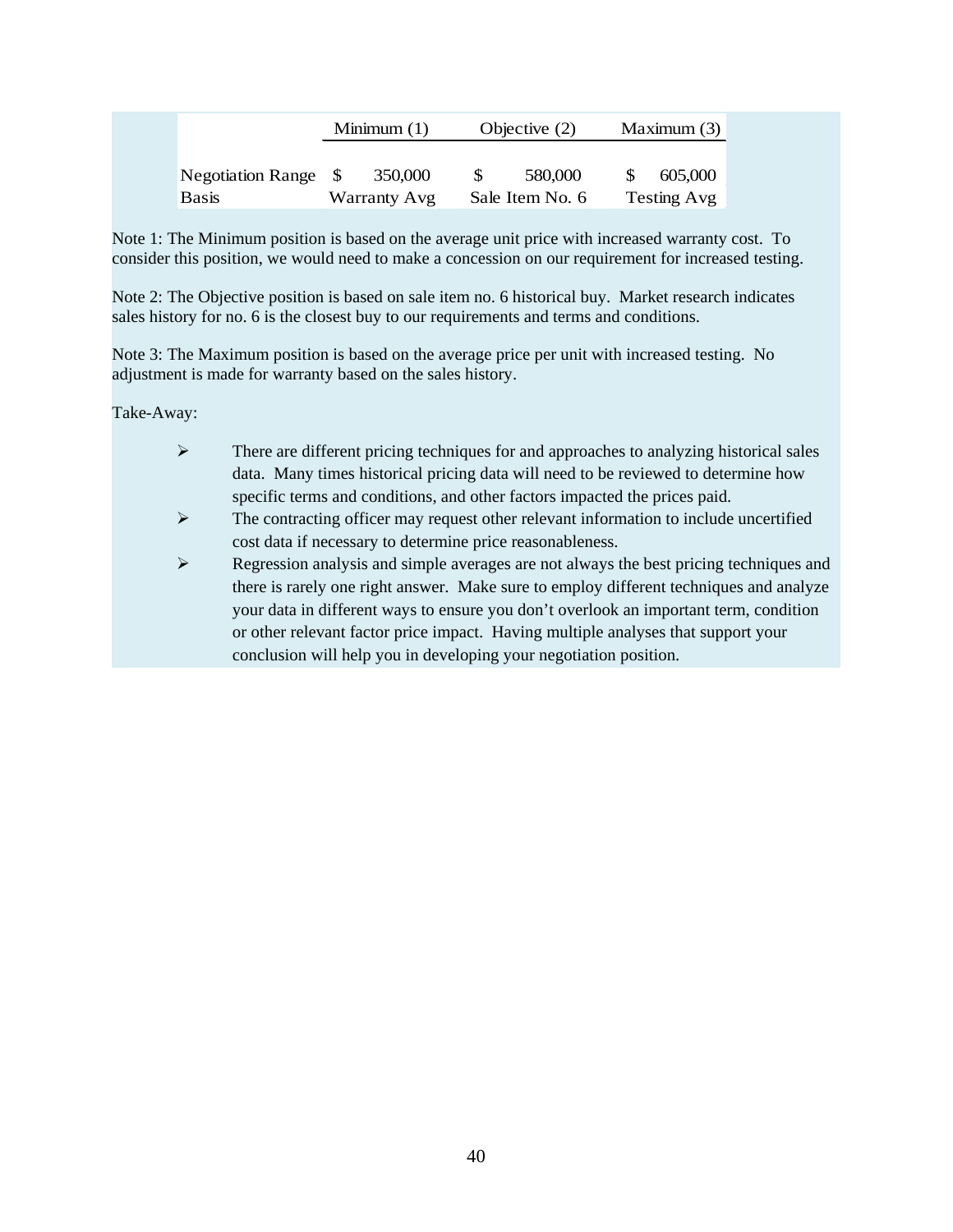# **Prime and Subcontract Price Analysis**

It is important to recognize there may be distinctive considerations when analyzing the prime offeror or the proposed subcontractor for fair and reasonable pricing. This section covers circumstance where there is a FAR Part 15, noncommercial, prime contract with a FAR Part 12, commercial, subcontract. In accordance with FAR 15.404-3(b), the prime contractor or subcontractor shall conduct appropriate cost or price analyses to establish the reasonableness of proposed subcontract prices.

# **Prime Contractor Analysis Considerations**

Specific to your review of the prime offeror, consider the following:

- Focus efforts to drive competition at the prime level. Encourage competition to reduce our efforts in the pricing review by allowing adequate competition to drive our price to fair and reasonable. If your market research during the pricing review reveals there may be adequate price competition, communicate this to the appropriate acquisition team member.
- Continuously evaluate and understand your acquisition need, there may be available alternatives in the marketplace that could expand competition. If you discover suitable alternatives that drive additional competition during your pricing market research, you may not be able to impact the current solicitations; however, you may be able to impact future solicitations.
- When conducting market research, understand the market conditions and the common terms and conditions within the industry. Offerors have buyers that understand the market very well. Reach out to the DCMA CIG cadre of experts or other appropriate Government personnel to gain insight into the industry market conditions.
- Inquire with the Administrative Contracting Officer (ACO) and others within the contract administration office to understand how the offeror routinely conducts business. Understanding any advance agreements, routine obstacles/challenges, etc. may allow your team to interact with the offeror in a more efficient and productive manner.

# **Considerations Regarding Price Analysis of Subcontractors**

In terms of analysis of subcontractor pricing, the contracting officer needs to ensure that the prime offeror has conducted a price analysis on its proposed subcontractor's prices<sup>[24](#page-41-0)</sup>. If the contracting officer concludes that the prime or higher tier subcontractor has not performed adequate price analysis, he or she will either have to ask the prospective prime contractor to do so or rely exclusively on Government analysis.

• Remember sole source at the prime level does not mean that we cannot have competition at the subcontract level. Encourage competition at every level! Ask yourself if the prime contractor is incentivized to compete subcontracted items, and if not, consider what steps you can take to establish that incentive.

<span id="page-41-0"></span> $\overline{a}$ 

<sup>24</sup> FAR 15.404-3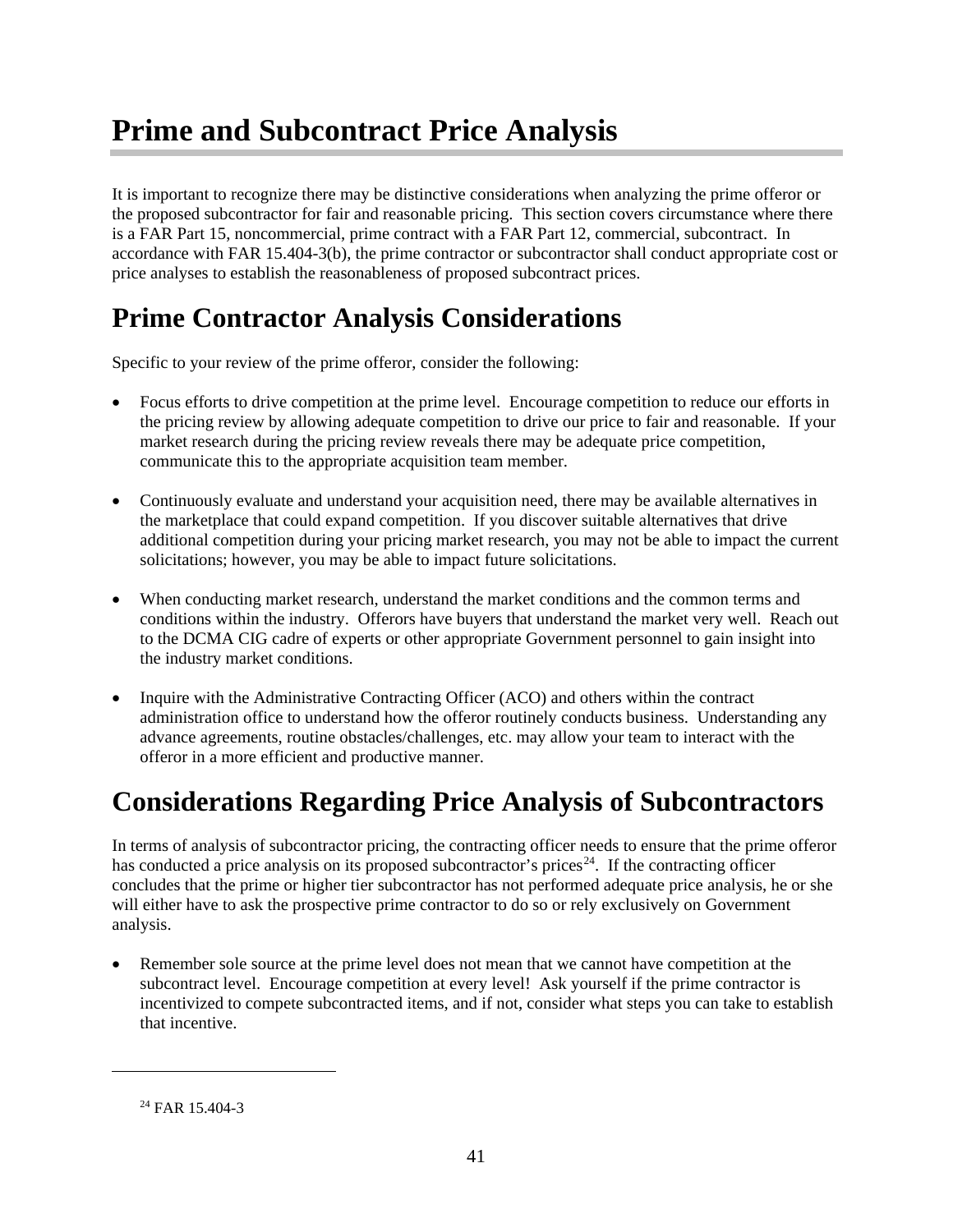- The prime contractor should conduct an analysis of the subcontractor's price. There are instances when the subcontractor will not support a prime contractor's request to determine fair and reasonable pricing. For example, the subcontractor may not want to share sensitive pricing information with a prime contractor since the prime contractor may also be a competitor. In these situations, the Government team will need to conduct the analysis at the subcontractor level to determine if the subcontractor's proposed price is fair and reasonable. The prime contractor should include in their proposal language any limitations they had when evaluating the subcontractor's price for fair and reasonableness. The Government team should engage with the cognizant DCMA office as determined appropriate when requesting reviews of the subcontractor's price.
- Conducting an evaluation at the subcontract level, the Government might identify differences between the subcontractor's (or supplier's/vendor's) proposal versus the Government's recommended price. Many times prime contractors will be negotiating with their subcontractors during the Government pricing reviews. The Government should try to notify the prime contractor of any price differences between the proposed subcontractor price and Government recommended position, preferably before the prime contractor concludes negotiations with the subcontractor. It is important to understand what subcontractor information can be shared with the prime contractor. Typically, the subcontractor will provide a non-disclosure agreement on any restrictions imposed on what can and cannot be shared with the prime contractor.
- It is critical to understand the status of the prime and subcontractor's business systems. How business systems may impact your review should be discussed with the cognizant DCMA C/D/ACO, cost monitoring teams or the cognizant ACO. Discussions should address any specific issues or planned reviews that may impact your price analysis. If you find areas during your review that may impact a business system review or forward pricing monitoring, you should contact the cognizant DCMA D/ACO or the cognizant ACO if not DCMA.

Although an approved business system may provide some level of confidence, there may be instances where a business system has not been reviewed; or where it has been reviewed, but there is no mitigation for known risks or inadequacies. For example, the DCMA CPSR team reviews the purchasing systems. Within purchasing systems, there is a requirement associated with whether the prime contractor conducts adequate price or cost analysis on subcontractors. If a contractor's policy requires price analysis on subcontractor's prices in the commercial market, the DCMA CPSR team may not see discrepancies that exist between the policy and the application of the policy in each and every instance. A failure to exercise due diligence in this area can have substantial long term implications in future contracts. For example, there is danger if a prime contractor has not adequately performed a review of the subcontractor price for fair a001486nd reasonableness because once the subcontractor price is incurred, the prime has established a market price which may be utilized as a price point in future acquisitions if historical prices paid is a technique utilized for determining a fair and reasonable price. Due diligence in price analysis may uncover a significant business system deficiency that was not discovered via the CPSR.



<span id="page-42-0"></span> $\overline{a}$ 

**NOTE:** While an approved purchasing and/or estimating system may provide some level of confidence, it is analogous to assuming all proposed prices and costs in a proposal are acceptable because there is an approved system. Reliance on a business system does not constitute automatic acceptance.<sup>[25](#page-42-0)</sup>

<sup>25</sup> FAR 15.404-3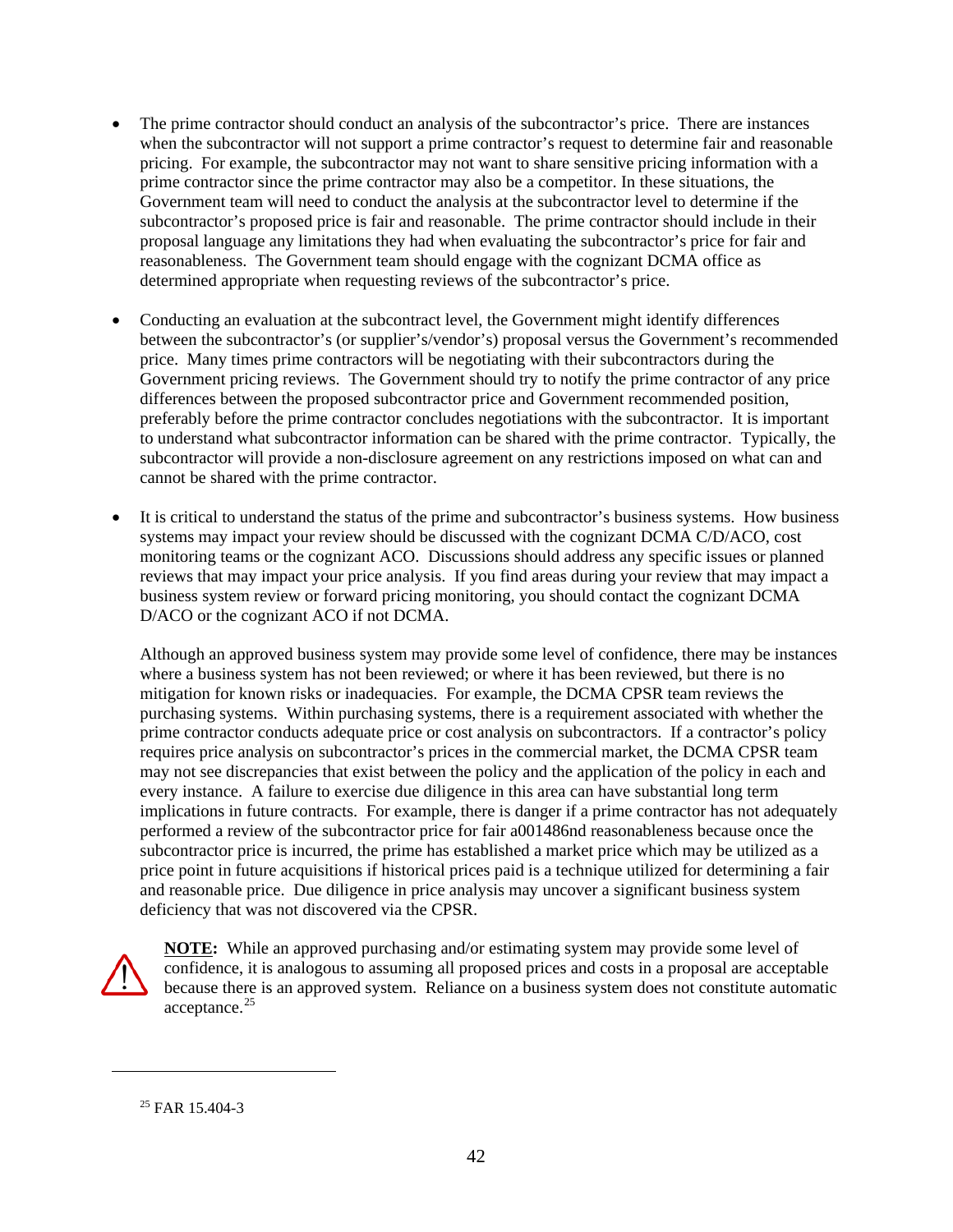# *Practical Example No. 12– Future contract work for large dollar buy*

| Objective:            | It is important to keep a "trust but verify" mindset when requesting data from the<br>offeror. The DCMA DACO team will be able to assist your team in this process.<br>When reaching out to the team, you will gain valuable insight into the business<br>systems and the data routinely monitored and collected in support of forward pricing<br>efforts. Ensuring communication between Government teams will aid in exchange of<br>information that may impact other areas of Government contracting.                                                                                                                                |
|-----------------------|-----------------------------------------------------------------------------------------------------------------------------------------------------------------------------------------------------------------------------------------------------------------------------------------------------------------------------------------------------------------------------------------------------------------------------------------------------------------------------------------------------------------------------------------------------------------------------------------------------------------------------------------|
| Background:           | To illustrate the example, the Navy is acquiring a quantity of 4,000 high-durability<br>tires. All 4,000 tires are the same make and model. The planned contract type is firm-<br>fixed price (FFP). The contracting officer determined that the tires are commercial, as<br>they include commercially available modifications to make the tires more durable in<br>unpaved mountainous terrain. Market research indicates the make and model of the<br>tires resulted in a sole source contracting environment.                                                                                                                        |
| Analysis:             | Market research produced general, but not relevant, sales data because the<br>modification and specific tire's make and model required additional support from the<br>offeror. The contracting officer requested relevant sales data from the offeror. The<br>contracting officer also requested the DCMA DACO assist in verifying the accuracy of<br>the offeror's response. The DACO's Cost Monitor ran the query again, and ran similar<br>queries to compare the sales data with that provided by the offeror's ERP system                                                                                                          |
|                       | However, as part of the monitoring of the general and administrative $(G&A)$ indirect<br>rate and the contractor's Estimating System, the Cost Monitor also tracked information<br>on large dollar proposals not yet awarded. The Cost Monitor noticed that the offeror<br>was also concurrently negotiating a sale to the Army of 40,000 of the same type of tire.<br>The price offered to the Army included a quantity discount of 15 percent. The offeror<br>anticipated there was a high probability of winning the contract with the Army, and<br>this sale would account for 10 percent of the annual sales for the product line. |
|                       | This information could be expected to influence the Navy contracting officer's<br>determination of price reasonableness. The Army contract is likely, and it could<br>significantly alter the fair and reasonable price for tires offered to both the Army and<br>the Navy. The Cost Monitor observed that that proposed sales to the Army was not<br>included in the sales data provided to the contracting officer.                                                                                                                                                                                                                   |
| Results:              | The offeror's response was incomplete and follow-up is required. The pending sale to<br>the Army should have been disclosed within the relevant sales data, because it can be<br>expected to influence the contracting officer's determination of price reasonableness.<br>The DACO therefore ensured that the Army contracting officer and the Navy<br>contracting officer conferred with each another.                                                                                                                                                                                                                                |
| Take-Away:            |                                                                                                                                                                                                                                                                                                                                                                                                                                                                                                                                                                                                                                         |
| $\blacktriangleright$ | Encouraging the appropriate channels of communication will empower the two<br>Services to work together and likely save taxpayer money.                                                                                                                                                                                                                                                                                                                                                                                                                                                                                                 |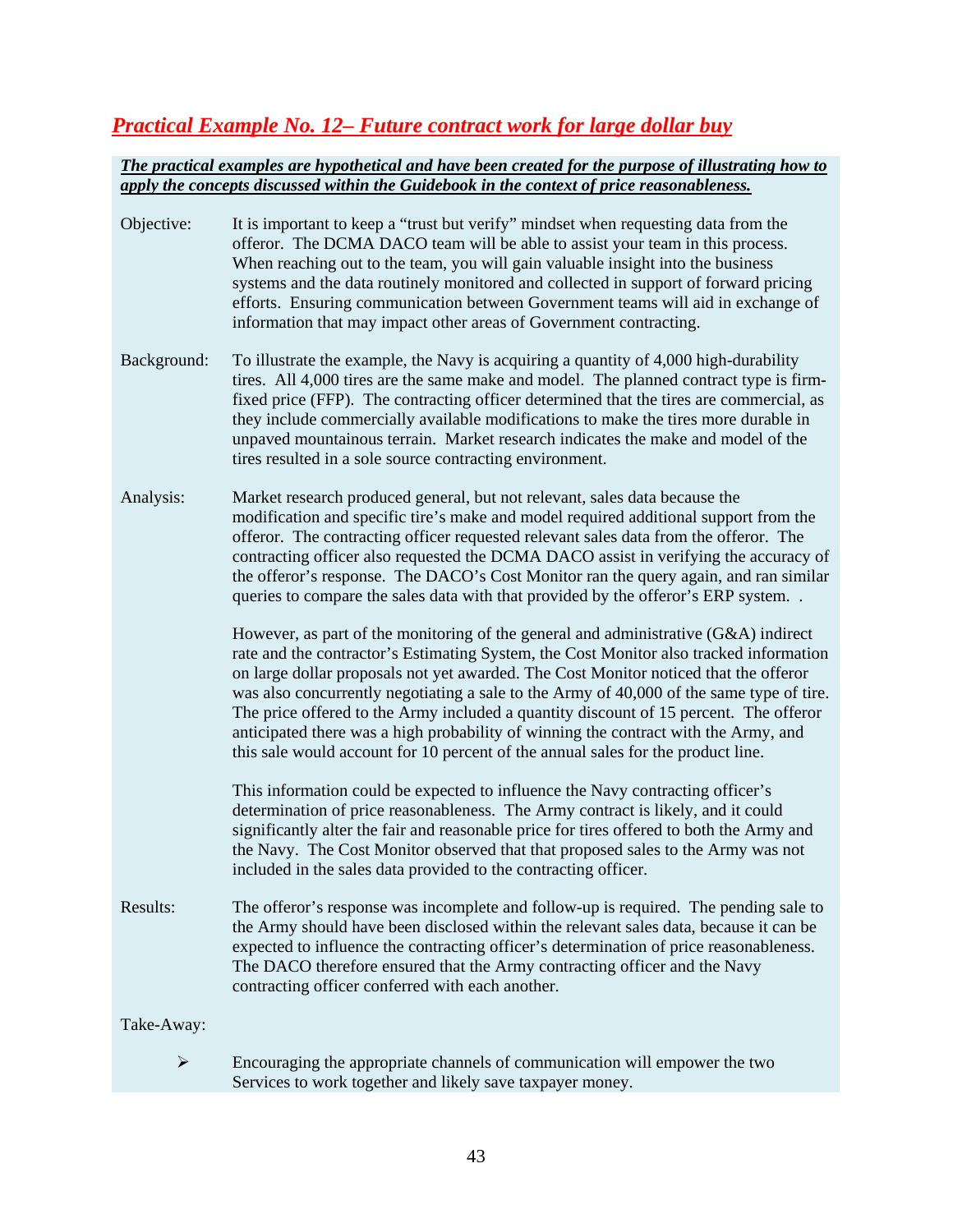| Effectively engaging the DCMA DACO teams will be invaluable for the flow of |
|-----------------------------------------------------------------------------|
| communication and forward pricing monitoring.                               |
| Quantity discounts and supply/demand are viable factors that drive pricing. |
|                                                                             |

### **Long Term Agreements (LTAs) between the Prime or Subcontractor and Lower Tier Suppliers:**

An LTA is a long-term contract between a contractor and a supplier that the PCO may encounter when engaged in price analysis of a subcontractor. LTAs are becoming a common practice in the industry. Benefits of LTAs include price discounts such as quantity related discounts or rebates, supply chain management, and long range insight into future sales. The result is a mutually beneficial procurement process for the contractor and its supplier because the parties achieve predictable pricing and do not have to negotiate as frequently. Although LTAs can provide a variety of benefits, the Government review should ensure cost savings generated from LTAs are realized and passed on to the Government. If the contracting officer finds a lower prices in the competitive market place, or find that different customers received different discounts, it may trigger concern if the LTA benefits the Government. LTAs also may need to be reviewed to ensure that transactions are arms-length between the contractor and supplier and to determine whether a fair and reasonable price was established.

Questions to Consider:

- How long the LTA has been in place?
- When was the LTA competed? For example, if the LTA is for 2 years and was competed with multiple bids, there may be appropriate conditions to determine pricing is fair and reasonable. If the LTA was negotiated five years prior under different economic conditions and was not competed, it may signal further review is necessary to determine fair and reasonable pricing.

NOTE: As the benefits drive primes to enter into LTAs, we must remember to keep our mindset on competition. We do not want to encourage an LTA if it is likely to discourage competition and result in an artificially determined sole source provider in future acquisitions. We should encourage open competition with multiple sources.

When conducting analysis of price reasonableness under the LTA, the contracting officer should seek information from the contractor's records or from third-party sources. Revised agreements, recent/relevant purchase order history, and other third party catalog pricing may be available. There may be supplier sales data available to conduct additional analysis. The cognizant DCAA office could compare LTA prices with what is recorded under the supplier's accounts receivables on a sample basis. The contracting officer also could ask for a review of total supplier sales on an annual basis and total associated rebates to generate the effective price. This could then be compared to the LTA provisions and pricing.



NOTE: If contracting officer finds that the LTA pricing is not fair and reasonable, he or she should quantify the impact and incorporate that into the negotiation position. Remember, DCAA can aid in reviewing supporting documentation. It should be noted that prime contractors ultimately will pay based on the quantities of all units they purchase, not solely

based on one acquisition quantity. Reviewing the terms of the LTA will allow the Government more insight into the pricing strategies of the LTA and how the Government may be recovering those savings.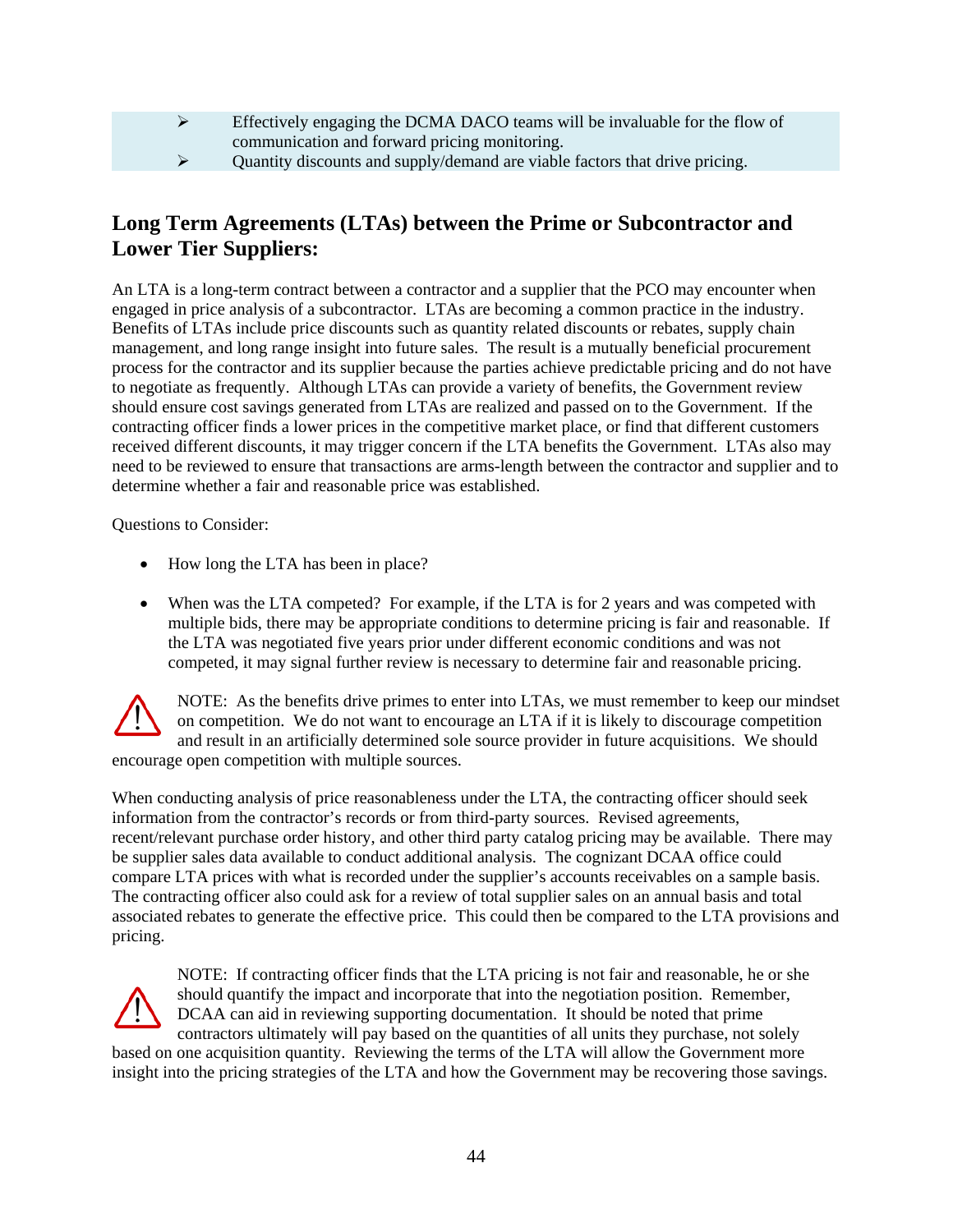# *Practical Example No. 13– Prime LTA with a major first tier supplier*

#### *The practical examples are hypothetical and have been created for the purpose of illustrating how to apply the concepts discussed within the Guidebook in the context of price reasonableness.*

| Objective:            | When evaluating an LTA, the contracting officer can request queries of ERP sales data<br>queries in order to understand why any sales data varies among customers. This will<br>aid in developing the Government's negotiation strategy to derive the best benefits<br>available from the LTAs.                                                                                                                                                                                                                                                                                                                                                                                         |
|-----------------------|-----------------------------------------------------------------------------------------------------------------------------------------------------------------------------------------------------------------------------------------------------------------------------------------------------------------------------------------------------------------------------------------------------------------------------------------------------------------------------------------------------------------------------------------------------------------------------------------------------------------------------------------------------------------------------------------|
| Background:           | To illustrate this objective, this hypothetical case involves an indefinite<br>delivery/indefinite quantity (IDIQ) contract for refurbishing airplane wings. The prime<br>contractor purchases all wing flaps required for this type of wing under an LTA with<br>one specific supplier, whether using them for original or after-market assembly.                                                                                                                                                                                                                                                                                                                                      |
| Analysis:             | The Government team requested the sales data which provides all sales history for both<br>Government and commercial customers for the type of wing. The sales data provided<br>to the contracting officer showed that the contractor consistently charged the same flat<br>fee for January through March to the Government, but charged a lower price to<br>commercial customers. The contracting officer asked the reason for the price<br>disparity, and was informed that a volume discount was obtained on the wing flaps<br>under the LTA. The cost savings were passed along to the commercial customers, but<br>the Government was locked in at the higher price under the IDIQ. |
| Results:              | When conducting your price analysis, ensure you are receiving all sales history along<br>with the terms and conditions associated with the LTA. Understanding the agreement<br>with the first-tier supplier and ensuring the Government is treated fairly. The price<br>analysis should include adequate sales data and adjustments, where necessary, to make<br>the Government pricing comparable with the sales data.                                                                                                                                                                                                                                                                 |
| Take-Away:            |                                                                                                                                                                                                                                                                                                                                                                                                                                                                                                                                                                                                                                                                                         |
|                       | LTAs are not in the taxpayer's best interest if they are not reasonably priced.                                                                                                                                                                                                                                                                                                                                                                                                                                                                                                                                                                                                         |
| $\checkmark$          | LTAs should provide benefits such as reduced cost, pricing volatility mitigation,<br>supply chain benefits, effective outsourcing, etc. Ensure that you take these factors<br>into consideration in your evaluation. If you find the item on the open market at a<br>similar price, ask for comparable discounts or benefits in the LTA.                                                                                                                                                                                                                                                                                                                                                |
| $\blacktriangleright$ | Periodically review LTAs and compare them to open market availability and pricing.<br>We want to encourage competition and not create sole source providers.                                                                                                                                                                                                                                                                                                                                                                                                                                                                                                                            |
| $\blacktriangleright$ | When conducting price analysis, ensure you receive all sales history. There is not a<br>requirement that a prime or subcontractor provide all sales history upfront. Therefore,<br>they may only supply the sales history they decide is relevant to the price analysis.                                                                                                                                                                                                                                                                                                                                                                                                                |

### **Non-disclosure Agreements from Suppliers/Vendors**

It is common for suppliers/vendors to have non-disclosure agreements with their prime contractors that restrict release of sales data/support documentation. It is common in some industries for customers to have non-disclosure agreements with the seller. This may impact your ability to obtain relevant sales data. During a review of supplier/vendor sales data, the supplier or the prime may redact invoices/sales data. Notwithstanding, it is important to identify whether the customer of the sale is a commercial customer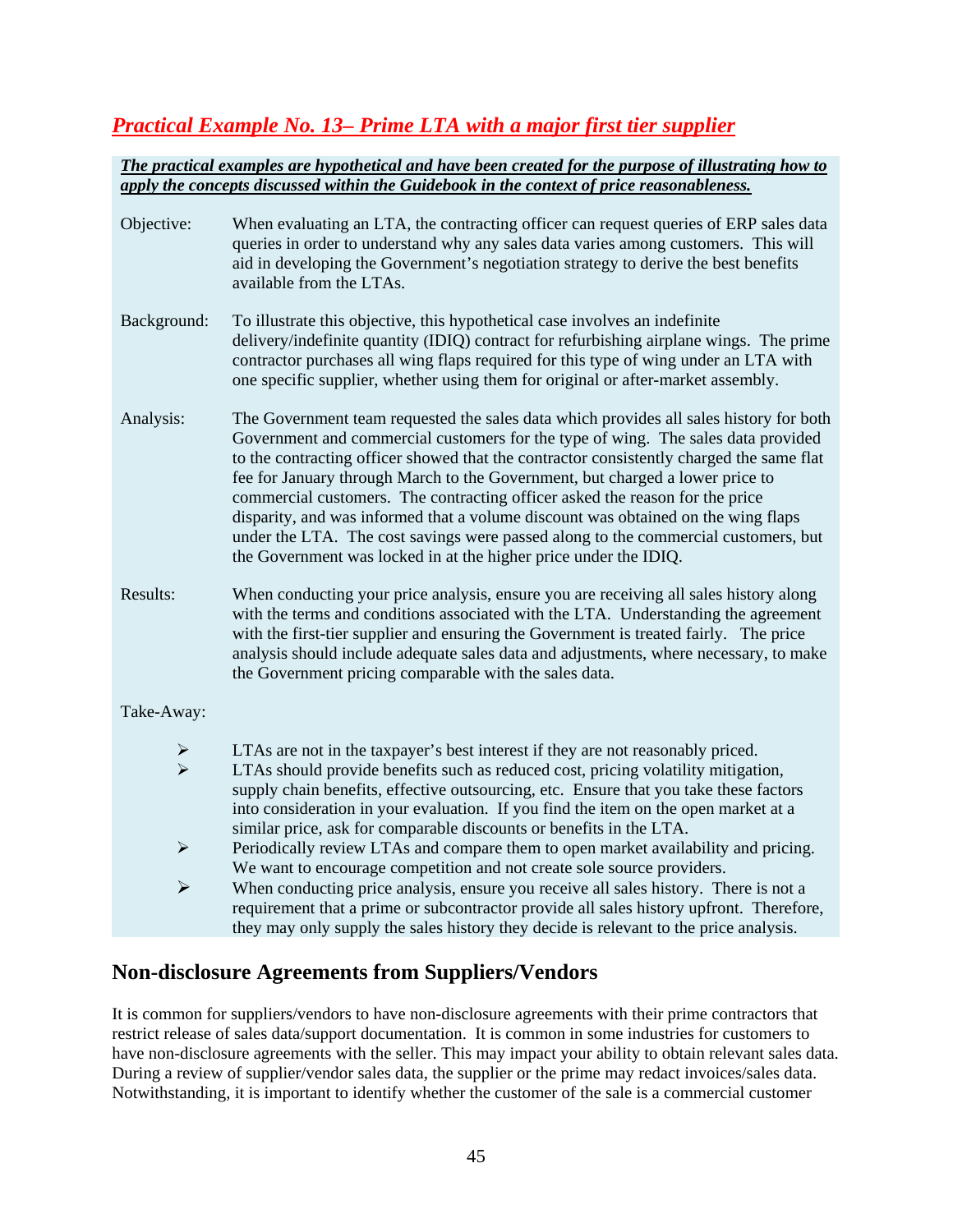and who, ultimately, is the end user of the item. It is important to work with the prime contractor to understand what is available regarding historical sales data and incorporate functional specialists as appropriate when validating sales information. Depending on the concerns of your review, the prime may be able to work with the subcontractors to obtain alternative data to meet your review needs. Based on the sensitivity of prime and subcontractor relationships, you may need to work directly (or request the cognizant Government official to work directly) with the subcontractor to obtain the data you need to support a fair and reasonable price. This may include site visits to the subcontractor location and signing of non-disclosure agreements. Also, don't forget to consider how business systems impact your review scope. Many contractors expend significant time and resources to ensure approved system status.

# **Revenue Sharing Agreements between Prime Contractors and Subcontractor**

Revenue Sharing Agreements may exist between a prime contractor and a subcontractor. Revenue Sharing Agreements can be viewed similarly to rebate programs. Essentially, a prime contractor may enter into a rebate program with a subcontractor for volume of sales, quantity discounts, etc. These types of agreements typically include an annual baseline of anticipated level of business of parts, or families of parts. They can also include provisions for increases for overall portfolio of business. The prime contractor and/or subcontractor will issue rebates for extra business above/beyond the projected baselines based on an established ratio/percentage. These transactions are difficult to identify because most contractors account for these rebates at the profit line, unlike specific material quantity discounts you might see on a Bill of Material or invoice. The Government focus is on ensuring the prices paid by the Government are consistent with market prices. When evaluating commercial prices we need to understand customary commercial pricing terms or other arrangements that may impact pricing. Conducting market research and focusing your efforts on evaluating the market place will assist you in this area. Be sure to ask if there are any rebate programs, strategic agreements etc. that may result in discounts to commercial pricing.

### **Interorganizational or Interdivisional Transfers**

Companies promote business within their own organization and may establish profit sharing relationships with each other (e.g., subcontractor and prime are part of the same parent company). When conducting a commercial procurement, the commercial product or service from the interorganizational transfer to the prime is normally at price and therefore includes profit. This is different than non-commercial procurements in which interorganizational work is transferred at cost to the prime.

<span id="page-46-0"></span>

**NOTE**: The key is, in a commercial acquisition, to conduct price analysis to ensure that the interorganizational transfer is at price that is fair and reasonable given current market prices.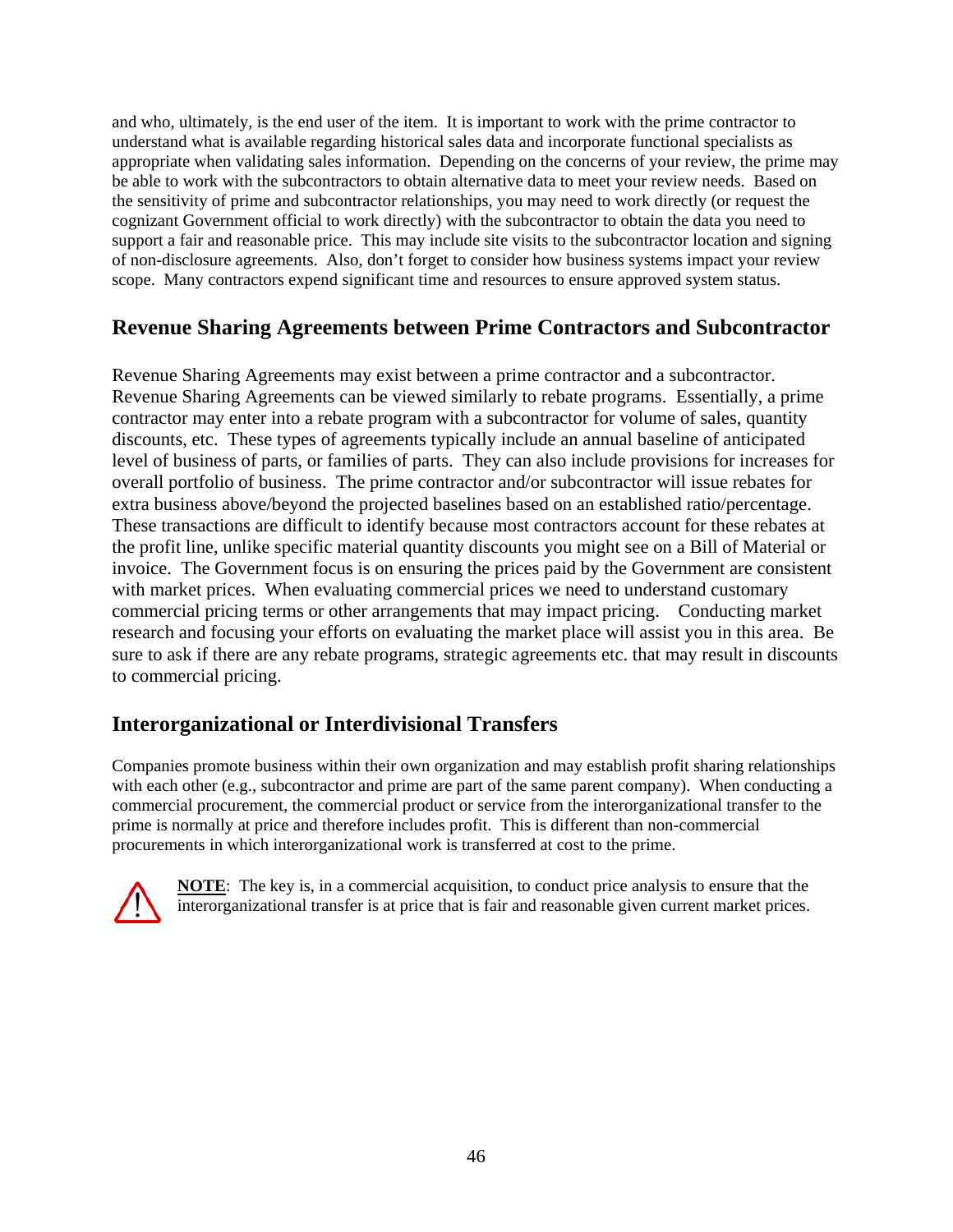When conducting price analysis on a services acquisition, it is important to understand the terms and conditions associated with the acquisition. It is helpful to reference the definition under FAR Part 2 regarding what is a commercial service. This should lead you to understand the importance of how terms and conditions impact your pricing review. When drafting the requirements of a solicitation based on your program needs, terms and conditions include contract type, financing, warranty differences, etc. Furthermore, pricing considerations will need to be made based on your requirements. This would include frequency of management/quality oversight, testing requirements, frequency of inspections, timeliness of repairs, etc. These types of terms and conditions may vary significantly from common industry practices in the commercial marketplace. This is where the pricing challenges exist. For example Government contracts for services may contain terms and conditions not found in private sector contracts, such as avoidance of inherently governmental functions. In these situations, it important to incorporate functional specialists such as the DCMA CIG or other cognizant specialists on how you adjust for these types of impacts.

# *Practical Example No. 14–Acquisition of Commercial Services*

*The practical examples are hypothetical and have been created for the purpose of illustrating how to apply the concepts discussed within the Guidebook in the context of price reasonableness.* 

- Objective: Understand the importance of ensuring the Federal Government receives similar terms and conditions offered to the general public for such services, when appropriate.
- Background: The United States Air Force (USAF) solicited bids for Maintenance, Repair and Overhaul (MR&O) services for a fleet of 30 aircraft. A USAF Procuring Contracting Officer (PCO) determined that the engines are commercial items with minor modifications per paragraph (3) (ii) of the commercial item definition at FAR 2.101. The USAF sought a commercial vendor to service the engines in the U.S.

ABC Aerospace, operated out of a commercial airport, was a small business that provides MR&O services for turbine engines to many commercial airlines. ABC Aerospace submitted a FAR 12 proposal asserting their MR&O services are commercial based on FAR 2.101. A summary of the bid is below.

*ABC Aerospace submits the following FAR Part 12 proposal to provide MR&O services to the USAF fleet (30 aircraft). ABC Aerospace has over 20 years of experience providing MR&O services to multiple commercial airlines with commercial aircraft that also use a similar to engine, previously determined to be commercial. ABC Aerospace asserts these services are commercial based on FAR 2.101 and will provide the following standard MR&O services at \$60M per year except where noted:*

- *All scheduled maintenance as outlined in the applicable maintenance manual (oil changes, hydraulic fluid changes, stationary seal replacement, shaft and turbine blade inspections where visible)*
- *Major overhaul every 1,000 hours to include complete disassembly and internal inspection of each engine and repairs where necessary (drum inspections, rotor inspections, disk inspections, diffuser and exhaust cleaning)*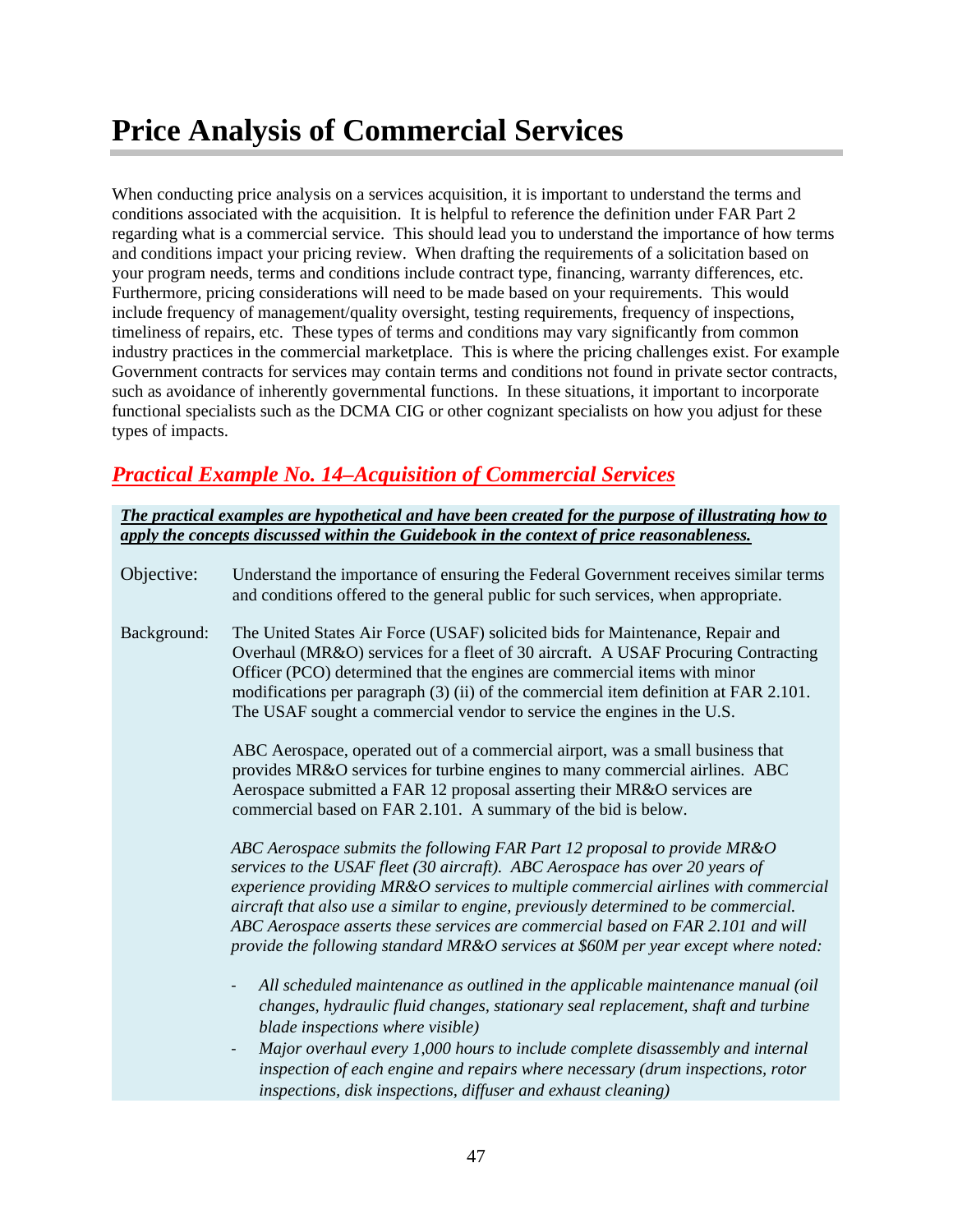- *All unscheduled maintenance and repairs (limited to \$250k per engine including labor due to the extreme operating environments required for military aircraft)*
- *All MR&O work completed by Federal Aviation Administration (FAA)-certified maintainers using FAA-approved parts*
- Preliminary Analysis: Market research indicated that the standard major overhaul interval is every 500 hours and that unscheduled maintenance is customarily limited to \$1M per engine for MR&O services for similar commercial fleet sizes. The MR&O services provided to the commercial airlines were not offered in a fixed price per year format, rather a fixed price per engine overhaul. Commercially, there were also various price points per overhaul depending on the number of cycles (takeoff and landing) per engine; ranging from \$1M-\$3M per overhaul.
- Preliminary Results: The engine was determined to be a commercial item but the terms and conditions offered in the ABC Aerospace proposal to the Government are not similar to those offered to the general public. In this case, the RFP issued by the buying command requested that ABC Aerospace propose in a manner that was inconsistent with commercial practices. In the proposal, ABC Aerospace extended the overhaul interval and limits unscheduled maintenance repairs to \$250k per engine because of the extreme military operating environment. In addition, the price proposed was based on a price per year of service opposed to price per engine/flying hour. In this case, these services are not customarily available in the same or similar manner in the commercial market; therefore, the service proposed was deemed to be not commercial.
- Revised RFP: The buying command re-issued the RFP to include standard terms and conditions that would exist in the commercial market, and ABC Aerospace provided pricing per engine based on cycles. ABC Aerospace re-proposed using the standard market approach. ABC Aerospace proposed \$4M for "light" overhaul and \$5M per "heavy" overhaul. "Light" and "heavy" were dictated by the number of cycles on the engine. ABC Aerospace also increased the price limit proposed for unscheduled maintenance from \$250k to \$750k based on commerciality discussions with the buying command. ABC Aerospace and the buying command were not able to impact or change the intervals in which the engine was overhauled. When the military engine was developed and put through flight testing, and critical safety requirements were examine, it was expected to be overhauled every 500 hours. As a result, overhauling every 1000 hours would become a safety issue.
- Revised Proposal: ABC Aerospace proposed using the commercial standards of dollars per engine cycle; they increased the unscheduled maintenance price to \$750k, which was much closer to the \$1M commercial market; however they still required engine overhaul to be twice as frequent as the commercial market. The operating environment of the military aircraft can be harsher than commercial airlines. ABC Aerospace referenced a study that was done during the engine development which compared the conditions of military engines to those of the commercial market and it showed that overhauls are required at a similar rate more frequently. The terms and conditions are not identical, but they were similar. Because the engine was considered commercial, the Government team started the analysis by looking at paragraph (5) of the commercial item definition. With the re-bid, the buying command confirmed that the repair services are of an item which is considered commercial per paragraph (3)(ii) of the commercial item definition, and the services are offered under similar terms and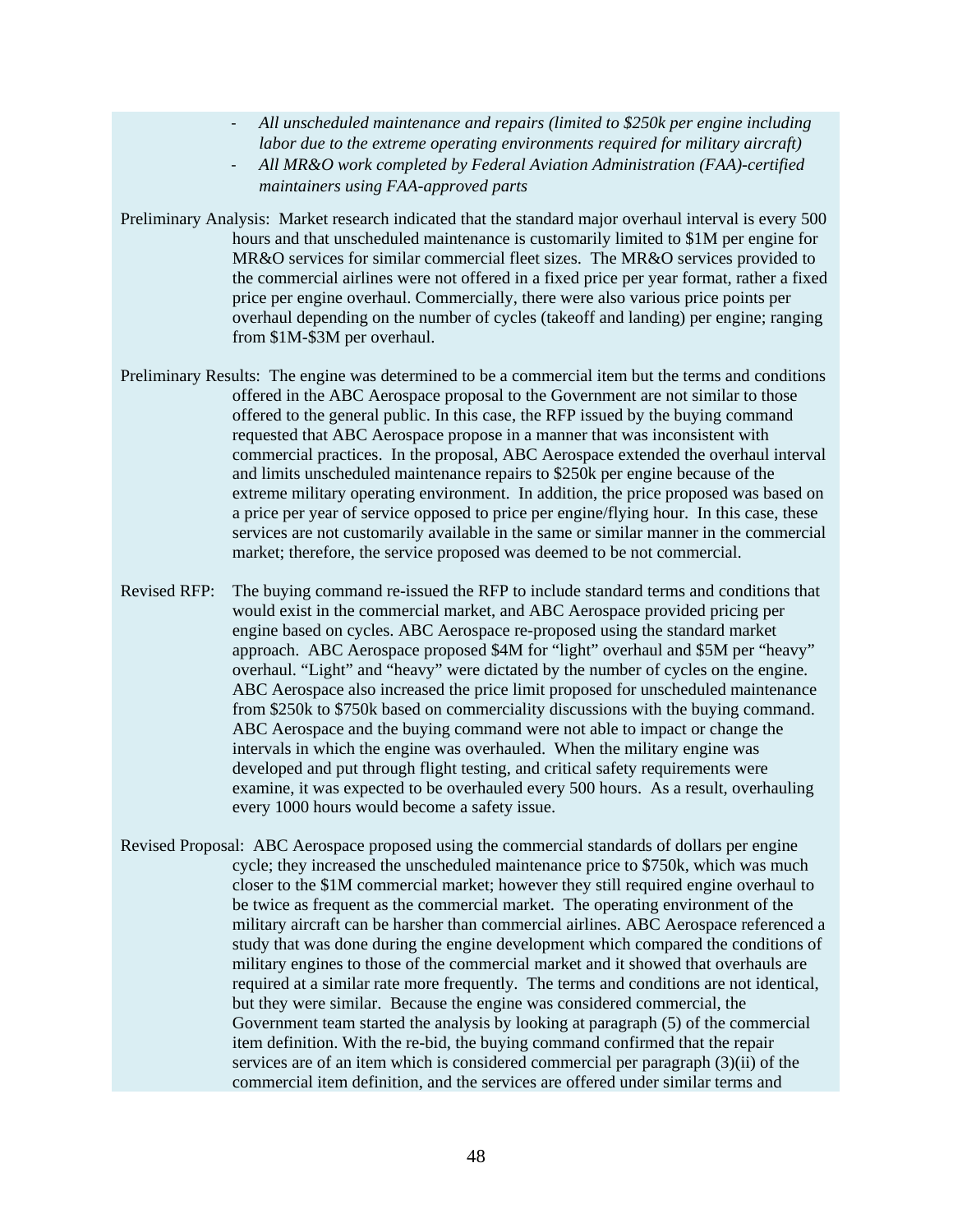conditions to those offered to the Government, thus meeting all criteria of paragraph (5) of the commercial item definition.

Analysis: The Government team compared the \$4-\$5M per engine to the market of \$1-\$3M per engine. The Government team compared the commercial price to the proposed price by pricing a baseline of the engine, and then adjust for any Government unique requirements. Below is a chart that is a combination of the proposal and market research:

|                            |           | Commercial | Military  |        |  |
|----------------------------|-----------|------------|-----------|--------|--|
|                            | Light     | Heavy      | Light     | Heavy  |  |
| # of Cycles                | $0 - 300$ | $301+$     | $0 - 300$ | $301+$ |  |
| # of hours before overhaul | 1000      | 1000       | 500       | 500    |  |
| Price per overhaul (\$M)   | \$1 M     | \$3M       | \$4M      | \$5M   |  |

Devising a table allowed the Government team to see how much more expensive and more frequent the military overhauls are as compared to the commercial market. The Government is paying for overhauls more frequently than in the commercial market, and they cost more per overhaul. Based on the cited conditions above, which required the military overhauls to be every 500 hours; the Government team determined the condition of the military engine after 500 hours is comparable to a commercial engine after 1,000 hours. Given the fact that the 1,000 hour mark and the 500 hour mark is the respective overhaul times, the Government can assume that each engine in the "light" and "heavy" category respectively are in a similar condition to those in the commercial market when taken in for an overhaul. Because of this, the Government had no information suggesting that each overhaul should cost more than the commercial comparable. As a result, the Government agreed with the increased frequency of the military overhauls, given their harsh operating condition, but recommended paying the same price per engine overhaul as the market research yielded: \$1M for light and \$3M for heavy.

Take Away: The DOD mission required many services that are similar to those commercially available, but the military unique requirements may drive the need for additional services or more frequent services and testing that are not customarily available to the general public. The Government team needs to understand exactly what the terms and conditions are so the correct price analysis can be conducted.

<span id="page-49-0"></span>**NOTE:** The importance of understanding the commercial item definition as it relates to service acquisitions is critical when evaluating for fair and reasonable pricing. See DOD Guidebook for Acquiring Commercial Items, [Part A,](https://www.acq.osd.mil/dpap/cpic/cp/docs/Guidebook_Part_A_Commercial_Item_Determination_20180129.pdf) section Commercial Definition- subparagraph 5 and 6 for further illustrations.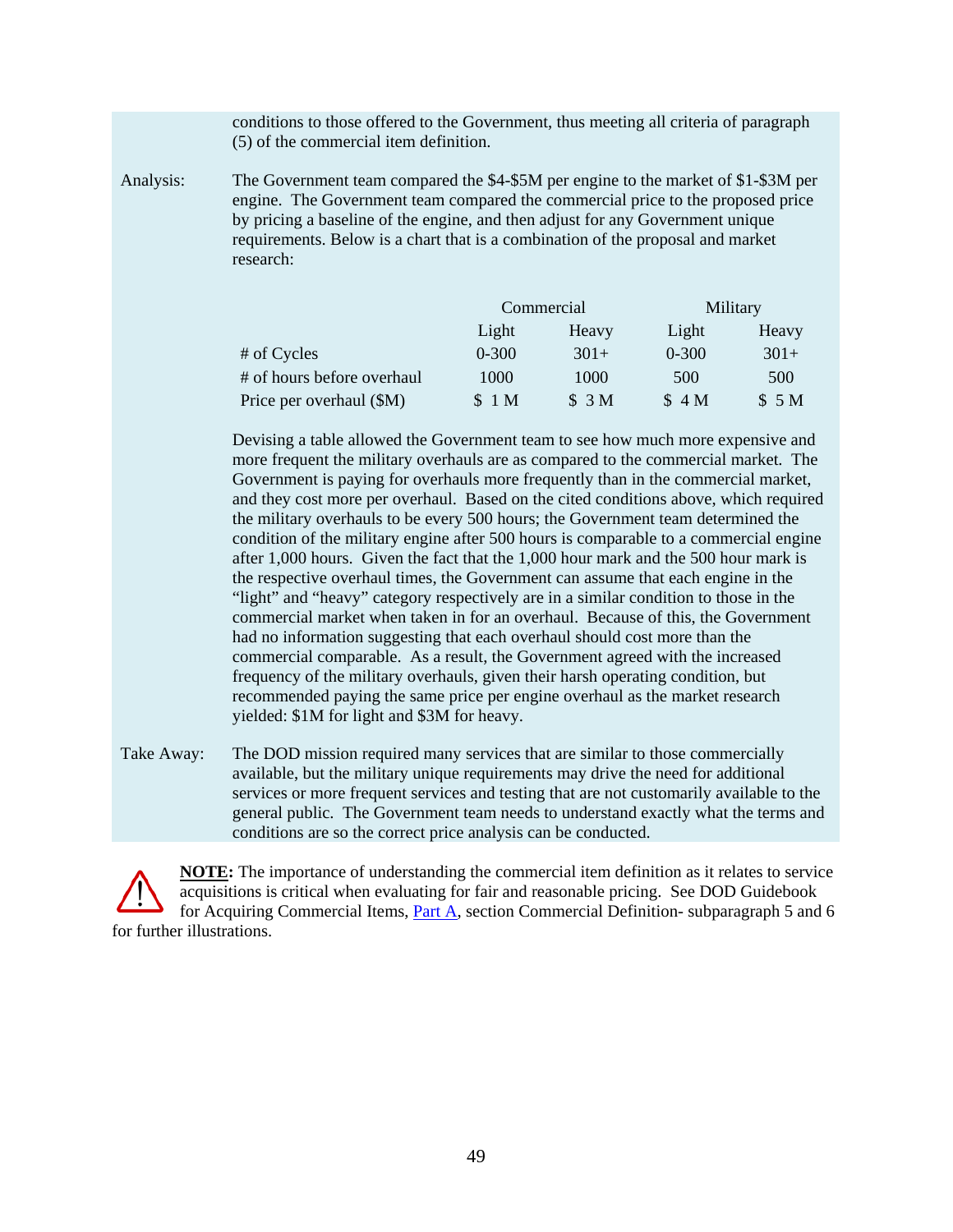# **Beyond Price Analysis**

Price analysis, not cost analysis, is the primary method used to evaluate commercial pricing. However, some degree of cost analysis may be necessary when prices cannot be established using price analysis techniques alone.

The contracting officer is responsible for determining if the information provided by the offeror is sufficient to determine price reasonableness. This responsibility includes determining whether information on the prices at which the same or similar items have previously been sold is adequate for evaluating the reasonableness of price, and determining the extent of uncertified cost data that should be required in cases in which price information is not adequate. DFARS 212.209(d) provides that, if the contracting officer determines that the pricing information submitted is not sufficient to determine the reasonableness of price, the contracting officer may request other relevant information regarding the basis for price or cost.

Follow the FAR 15.402 and DFARS 212.209 order of preference and the hierarchy of data requests when determining whether cost analysis techniques are necessary. No cost data may be required in any case in which there are sufficient non-Government sales of the same or similar item to establish reasonableness of price. This will require the contracting officer to understand the commercial item definitions in detail and how they apply to your item [\(Part A\)](https://www.acq.osd.mil/dpap/cpic/cp/docs/Guidebook_Part_A_Commercial_Item_Determination_20180129.pdf). Understanding how terms and conditions and requirements affect the sales data provided by the contractor will play an important role in whether the contracting officer can determine price reasonableness based on market research and sales data alone. A situation requiring cost analysis may occur when acquiring a commercial item that includes minor modifications. Cost analysis may be required if the minor modifications are not of a type customarily available in the commercial marketplace. Also, in accordance with FAR  $15.403-1(c)(3)(iii)(C)$ , certified cost or pricing data and a cost analysis is required if the value of the modification(s) exceed the greater of the Truthful Cost or Pricing Data threshold or 5 percent of the total price of the contract at the time of the contract award. Price analysis techniques are generally conducted on base commercial items; however, cost analysis is generally needed for minor modifications that are not commercial.

There are several resources that can be utilized when conducting a cost analysis. These resources are discussed in the CPRG.

Remember, when obtaining uncertified cost data, the contracting officer shall require the offeror to provide the information in the form in which it is regularly maintained in the offeror's business operations. Cost analysis may lead you to conduct a "should cost" scenario. Utilizing market research tools such as public databases will aid you in identifying what items "should cost" by giving you access to cost data by component or task level. For example, some GSA schedules have labor rates for specific skill mix categories. Other online sources may list components or parts for sale. This information, along with what you may obtain from the contractor through requesting uncertified cost data will aid you developing what the item "should cost".

# *Practical Example No. 15 – Conducting analysis with Data Other than Certified Cost or Pricing Data available for commercial items*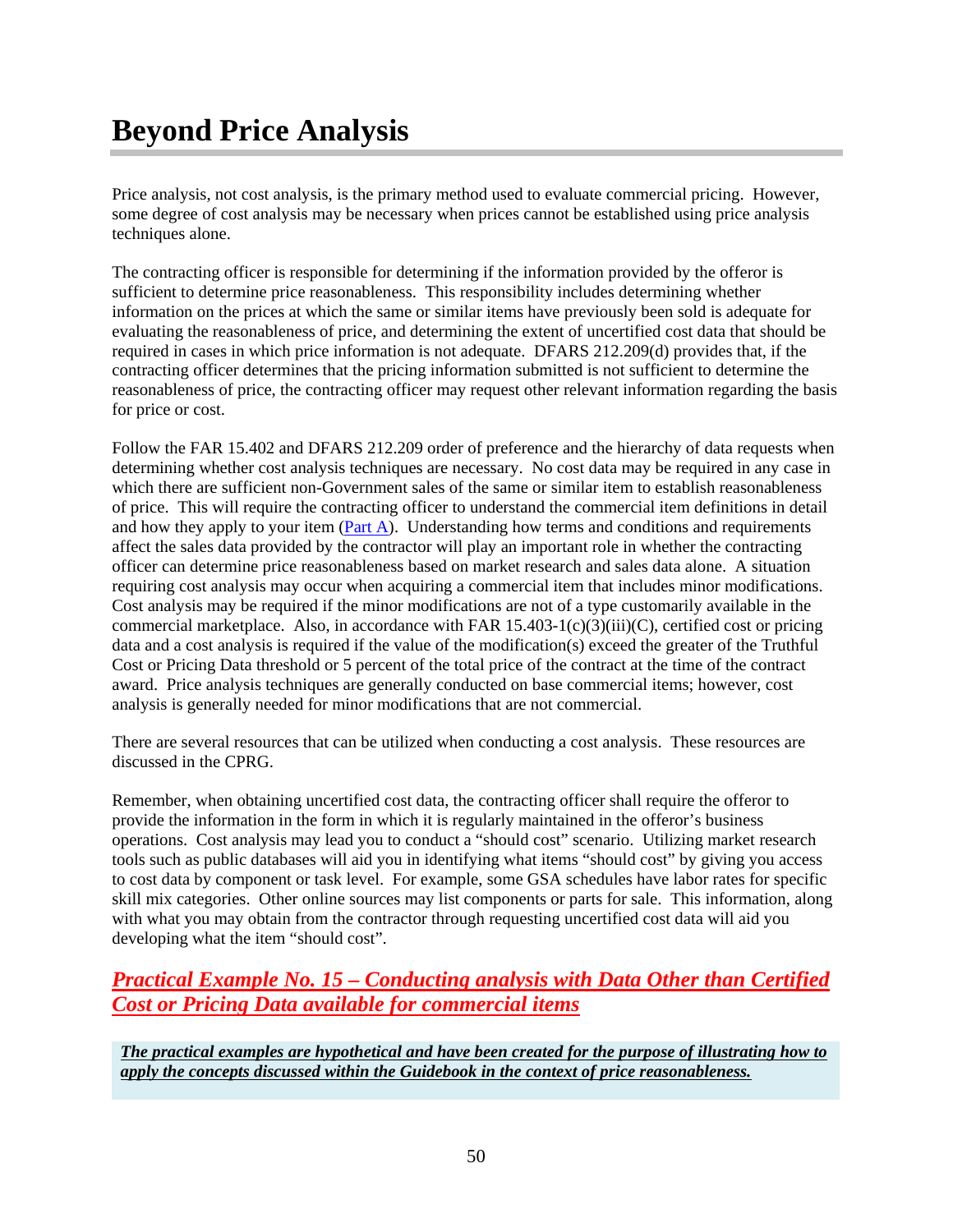- Objective: FAR  $15.403-3(c)(1)$  provides if the contracting officer cannot determine whether an offered price is fair and reasonable, even after obtaining additional data from sources other than the offeror, then the contracting officer shall require the offeror to submit data other than certified cost or pricing data.
- Background: For example, to illustrate this objective, the Navy issued a sole-source firm-fixed price contract for a heavy duty engine to support an amphibious assault vehicle. The contracting officer determined the engine was commercial of a type that has been sold to the general public. The model did include modifications of a type not customarily available in the commercial marketplace made to meet Government requirements. The modifications made did not alter the nongovernmental function or essential physical characteristics. The base quantity of the engines are a total of 300 engines. The solicitation included that the offeror submit a firm fixed price proposal and submit information to include other than certified cost on pricing data to support the proposal. The offeror provided catalog prices, purchase orders, quotes for engines, and included a top level support on labor cost, overhead cost and a bill of material.
- Analysis: The Government team reviewed the quotes provided by the offeror for the average price per engine. The Government team identified the quotes provided by the offeror included different delivery terms than the current requirement. The Government team requested the offeror provide recent quotes and include quotes with similar delivery terms as the current requirements. The Government team compared all quotes received and made an appropriate price adjustments based on the delivery terms. The Government team also identified that the proposed price was based on a quantity of 1, as compared to the Government quantity of 300 engines. The offeror asserted there is no economy of scale for the engine if production of the engine is less than 20 engines per month. The Government's requested quantity resulted a proposed engine price based on a build schedule and purchasing practices consistent with "Just in Time" inventory.

The Government team conducted market research efforts to determine whether pricing discounts associated with differences in engine quantities would be useful. The Government team identified a research report that showed pricing advantages should exist in small quantity buys. The Government team shared the research efforts with the offeror and came to an agreement on pricing discounts based on smaller buys.

The Government team included price adjustments to account for inflation based on commercially available software such as Global Insight, which is a tool for economic and financial analysis, forecasting, and market intelligence.

Additionally, the Government identified added costs associated with support engineering efforts. The additional cost for the support engineering effort is not a commercial practice; however, it was proposed due to the requirements for full support per the Statement of Work. Cost and pricing analysis to produce a more comprehensive support requirement resulted in test that allowed the offeror to control mean miles between failures.

Results: Based on market research, price analysis and a review of data other than certified cost or pricing data, the Government team achieved a 16.7 percent reduction on the price of the engines. The price reductions were based on adjustments for smaller quantities, differences in delivery terms, escalation, and historical prices. Based on the technical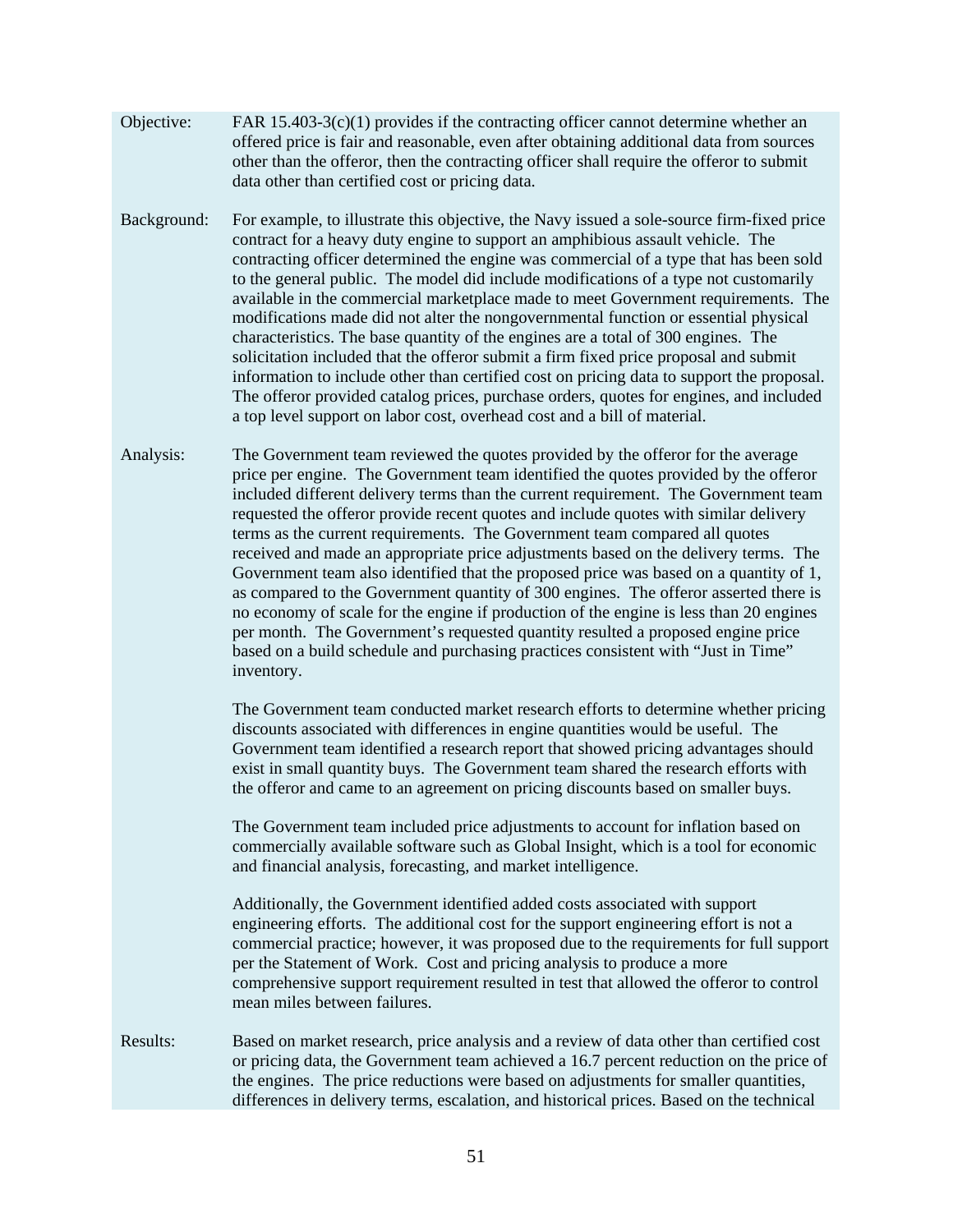|            | requirements and the available data, need for full support, the Government concluded<br>the proposal addition for the support engineering efforts was fair and reasonable for the<br>level of effort.      |
|------------|------------------------------------------------------------------------------------------------------------------------------------------------------------------------------------------------------------|
| Take-Away: | This example illustrates the importance of obtaining sufficient information to compare<br>previous prices to the proposed price to make a determination that the proposed price<br>is fair and reasonable. |

# *Practical Example No. 16 – Conducting analysis on of a type items for nonrecurring costs*

- <span id="page-52-0"></span>Objective: Commercial items classified as of a type may need tailoring to meet our specific military-unique need or to integrate the item into a military platform or weapon system. This could require offerors to propose nonrecurring effort (e.g. development cost, engineering design cost, etc.) to perform this work. While it is not common to pay nonrecurring cost discretely (they are typically included in the unit price) on commercial items, there may be instances where it is justified. Contracting officers will need to determine when it is appropriate and how to determine a fair and reasonable price for the effort.
- Background: For example, to illustrate this objective, an offeror proposed to supply a communication device for installation into a new military aircraft. In their proposal, the offeror asserted that the item was commercial of a type because the communication device was similar to other devices in that they supplied for commercial aircraft but with additional, military-specific capability. Additionally, the initial contracting officer for the acquisition determined that the communication device to be commercial of a type and, therefore, both the Air Force and Navy have been purchasing the communication device on FAR Part 12 contracts for the past several years. For this new Air Force aircraft, the offeror submitted a FAR 12 compliant proposal that included unit prices for the communication device, and proposed firm-fixed price nonrecurring effort as well.
- Analysis: After reviewing the CID completed by the prior contracting officer, the PCO agreed that the item was properly identified as commercial of a type. In addition, the contracting officer reviewed the unit prices and found them to be fair and reasonable based on market research for commercial communication devices, the unit prices historically paid by both the Air Force and Navy for this specific communication device, and the rationale for the same prices previously paid. The contracting officer did not believe, however, that they should have to pay non-recurring expenses given this is an of a type commercial item and that those costs should be included in the unit price.
- Results: The contracting officer requested the offeror provide additional support for their nonrecurring proposed price. After subsequent fact-finding sessions with the offeror, the contracting officer ascertained the nonrecurring expense was for the design effort to integrate the communication device into the new aircraft including creating software to ensure the communication device actually communicates appropriately with the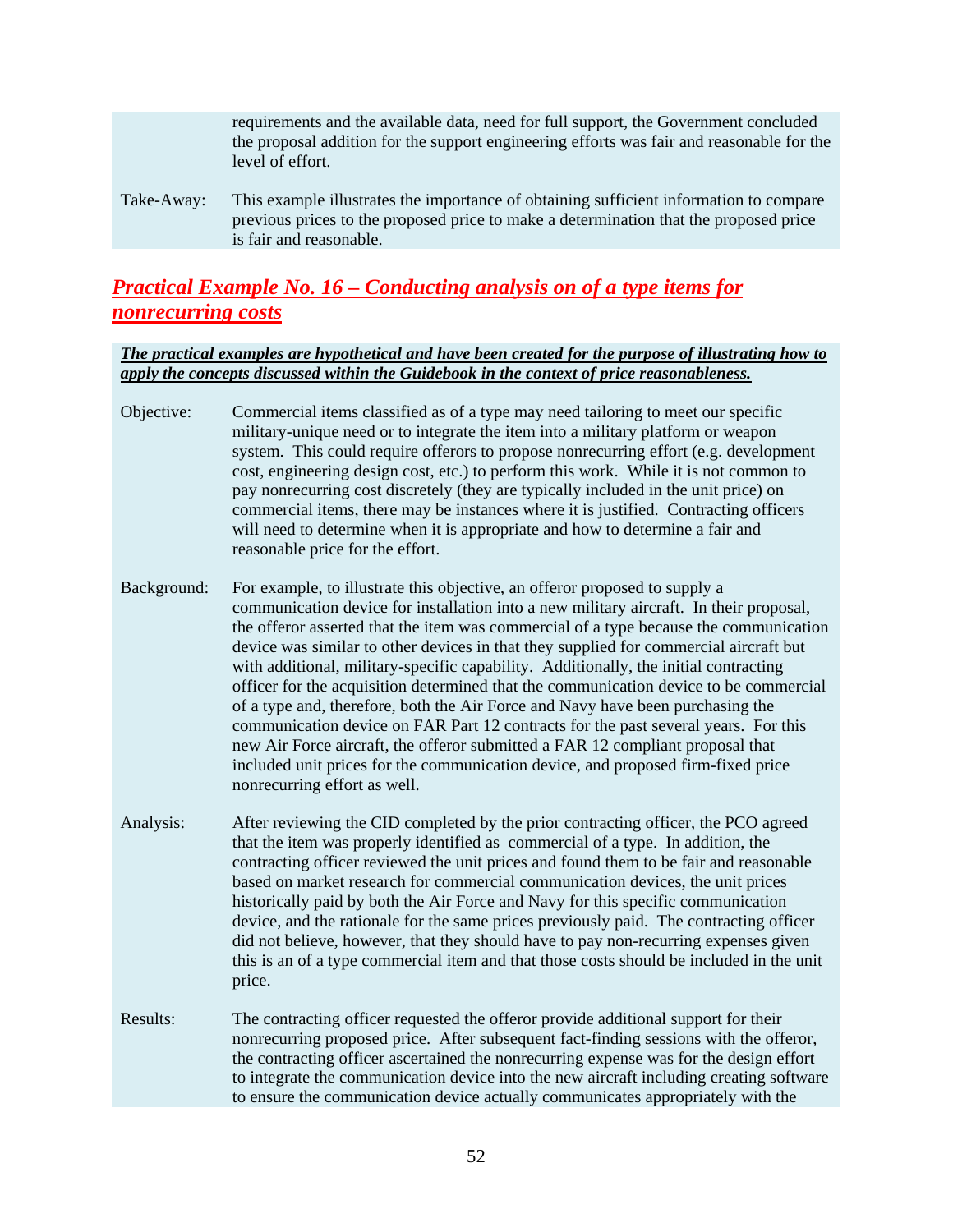other avionics systems on the aircraft. The offeror provided a top-level breakout of the hours to perform the work and their firm-fixed price labor rates. The offeror asserted that while they typically include all cost in their recurring unit prices, when they modify, tailor or perform nonrecurring work to adapt the communication device for a specific customer, they charge them directly versus allocating within the unit prices. This ensures that only the customer that receives the benefit for the nonrecurring design work pays for it and they don't increase the unit prices for the other customers not receiving the benefit. After the technical team reviewed the hours and the contracting officer reviewed the labor rates, the contracting officer determined that the one-time, the nonrecurring costs were appropriately charged and fair and reasonable.

Take-Away: For most commercial items, you pay a unit price and have no to little insight into component costs for that item. For example, for a COTS item such as a cell-phone, you would not pay separately for the R&D or the design effort, you simply pay a unit price for the phone. Of a type items may need item tailoring to meet our mission needs. Who will receive the benefit for the nonrecurring effort? If other customers receive benefit, the cost should be allocated accordingly. In the above example, the Government is the only customer receiving the benefit and it would be appropriate that they pay all costs related to this nonrecurring effort.

> Once you have established the cost are appropriately allocated to your effort, you will likely need to require the offeror to provide other than cost or pricing data to evaluate price reasonableness as sales data or market research may not be helpful. It would be appropriate to have a technical representative evaluate the hours; while the contracting officer would review the labor rates and any other data provided. Do not require the offeror to provide this data in any other format beyond what they maintain as part of their normal business operations.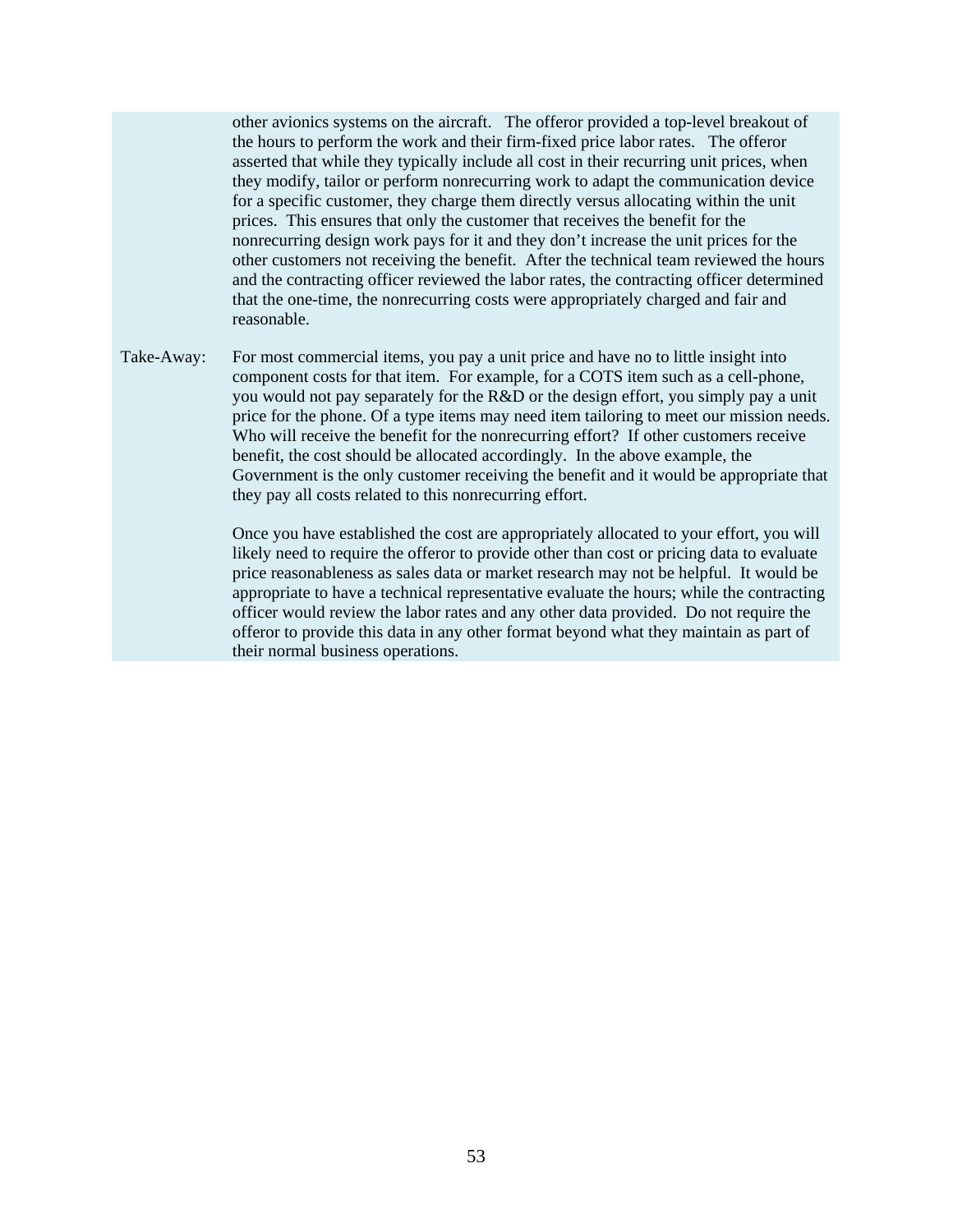# <span id="page-54-0"></span>**OVERVIEW**

Developing an effective bargaining position is important in any acquisition. Armed with the results of their market research and other information, contracting officers and contract specialists should be able and willing to negotiate to achieve fair and reasonable pricing.

Both the buyer and the seller have an equal right to engage in hard bargaining. At the same time, the ultimate success of the negotiation depends upon two-way cooperation and a desire by both parties to establish and maintain a mutually advantageous business relationship. Remember that contracting officer has a duty to pursue a fair and reasonable price for both the Government and the contractor. If a seller is unwilling to negotiate, this behavior should be elevated through the appropriate chain of command, documented in the business clearance/negotiation memorandum and considered in future source selections.

See [http://www.acq.osd.mil/dpap/cpf/docs/contract\\_pricing\\_finance\\_guide/vol5\\_ch3.pdf.](http://www.acq.osd.mil/dpap/cpf/docs/contract_pricing_finance_guide/vol5_ch3.pdf)

# <span id="page-54-1"></span>DOCUMENTATION NEEDS

Pre-negotiation objectives need to be substantiated with sufficient detail regarding the pricing method used or the analyses performed to establish the negotiation objectives. Be specific and avoid general, boiler-plate statements. Price negotiation documentation should identify the applicable FAR 2.101 subparagraph and explain the results (outcome) of the negotiations in comparison to the stated prenegotiation objectives. Adequate documentation will clearly specify how the negotiated amounts were determined to be fair and reasonable. For example, if the price analysis was based on a prior commercial item determination and pricing, your documentation should speak to significant differences between the terms of the last contract and those recommended for your acquisition. Specific to pricing, document how you adjusted for those differences in developing your negotiation position. In preparing for and developing your negotiation position, contracting officers should utilize CBAR as applicable. The CBAR eTool enables contracting offices to share contracting officer's negotiation experience with other contracting officers who will be negotiating with the same contactor. [\(www.dcma.mil/WBT/CBAR/\)](http://www.dcma.mil/WBT/CBAR/)

# <span id="page-54-2"></span>NEGOTIATION POSITION

Your negotiation position should be based on your evaluation. Your evaluation should result in understanding the market conditions, account for price adjustments based on differences in requirements, terms and conditions, quantities, etc. and should consider the "value" or price that a prudent businessperson would pay for the item.

Understanding the marketplace will enable you to effectively evaluate the factors that influence pricing in a particular market. Market leverage needs to be considered when preparing for and conducting negotiations. Buyers and sellers enter the marketplace with different amounts of leverage. Leverage is determined by a number of factors, in addition to the traditional forces of supply and demand that make buyers and sellers attractive business partners to one another. For example, buyers increase their leverage when they purchase larger quantities, take advantage of full lines of products and services offered, use flexible terms and conditions, minimize unique requirements or specifications, commit to long-term partnerships, use existing commercial distribution systems, and so forth. The more attractive the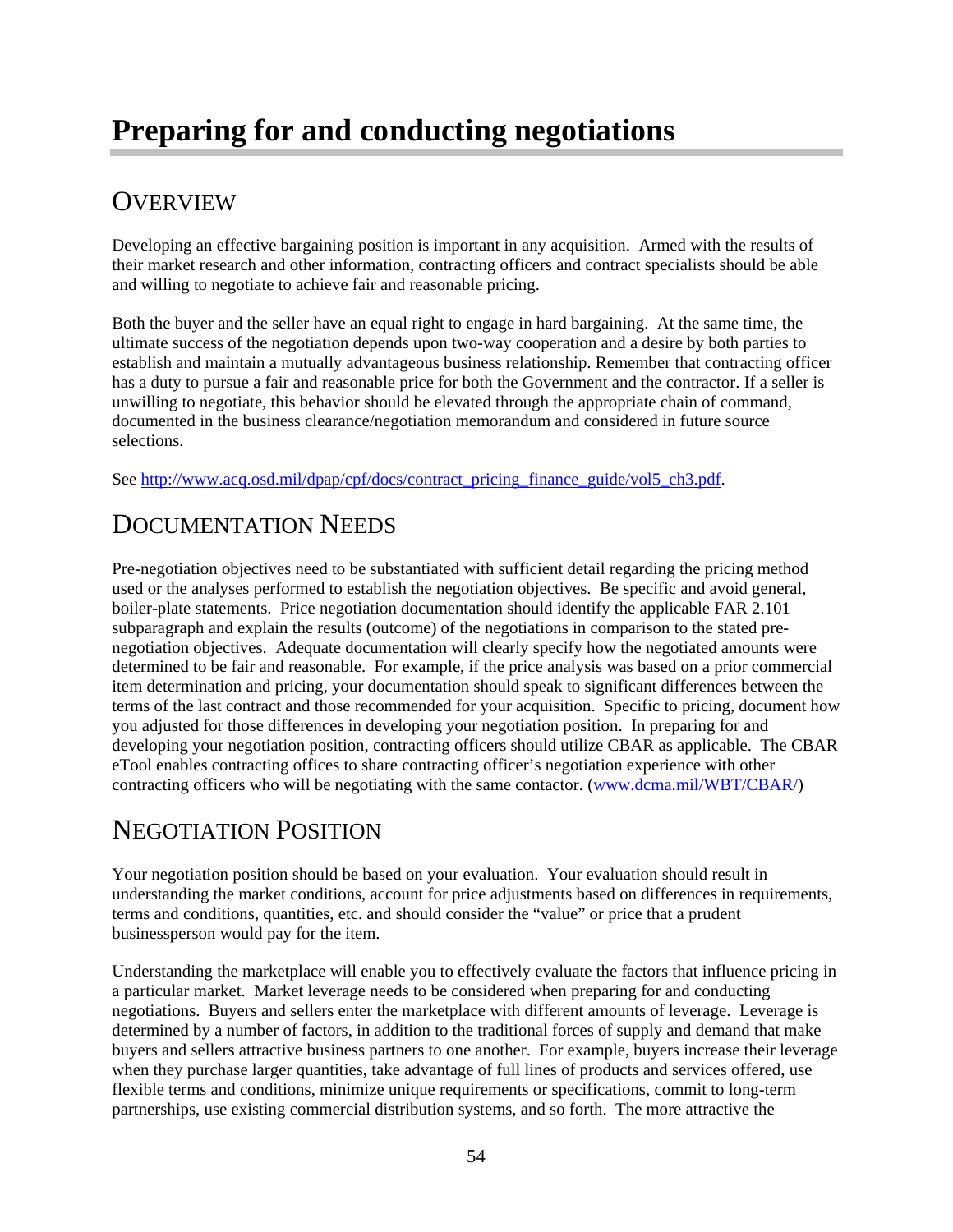Government can make itself as a buyer, the more likely it is that world-class sellers will enter into contracts with the Government, and the more likely it is that the parties will negotiate favorable terms and conditions and pricing.

By understanding the requirements, as well as the marketplace, the acquisition team is in a better position to match customer needs with marketplace capability. Every member of the acquisition team has a role in ensuring that the Government has maximum leverage in the marketplace. The successful acquisition team will work closely and use the collective wisdom and expertise of its various functional experts to achieve optimum results, instead of simply maximizing outcome according to the narrow perspective of a particular expert's functional area. The grouping and timing of requirements, the specifications and packaging, testing requirements, payment terms, and the like can all influence the Government's ability to get the best deal for the Government. Often, trade-offs among the various functional experts on the team are necessary.

The success of your negotiation will depend on how well prepared your team is going into the negotiation. It is critical that your team understands the acquisition need, documents why the item is commercial, conducts market research to better understand the relative requirements, terms and conditions, etc. and follows the documentation requirements in the Pre-Negotiation Memorandum and Post Negotiation Memorandum process. Detailed file documentation will enable your team to be prepared for negotiations and will enable subsequent contracting officers, contract specialists, and auditors to fully understand the circumstances surrounding the prices paid, should there be a need for future acquisitions of the same item. If the requirement is likely to recur, it is imperative that the acquisition team take any steps necessary to enhance the Government's market leverage and negotiating position prior to the next procurement.

Negotiation Range. You may wish to develop a negotiation range in terms of objective, minimum and maximum position. When establishing your negotiation range consider that price is not the only important issue in contract negotiation. In most contract negotiations, you will need to develop tradeoff positions for several key issues, such as the terms and conditions and other relevant factors (e.g., value analysis).

Objective. This is your best estimate of a fair and reasonable price based on your price/cost analysis. It is the price that you want to negotiate. When conducting your price analysis, you should keep documentation on any concessions (how aggressive/conservative) you might have been on price analysis adjustments throughout your review. This type of documentation will help you establish your range and understand areas where you might be able to negotiate adjustments based on your analysis data.

Maximum Position. In a win/win negotiation, your maximum price should be equivalent to the highest fair and reasonable price. Establish your maximum position based on a reasonable price for your anticipated worst case scenario.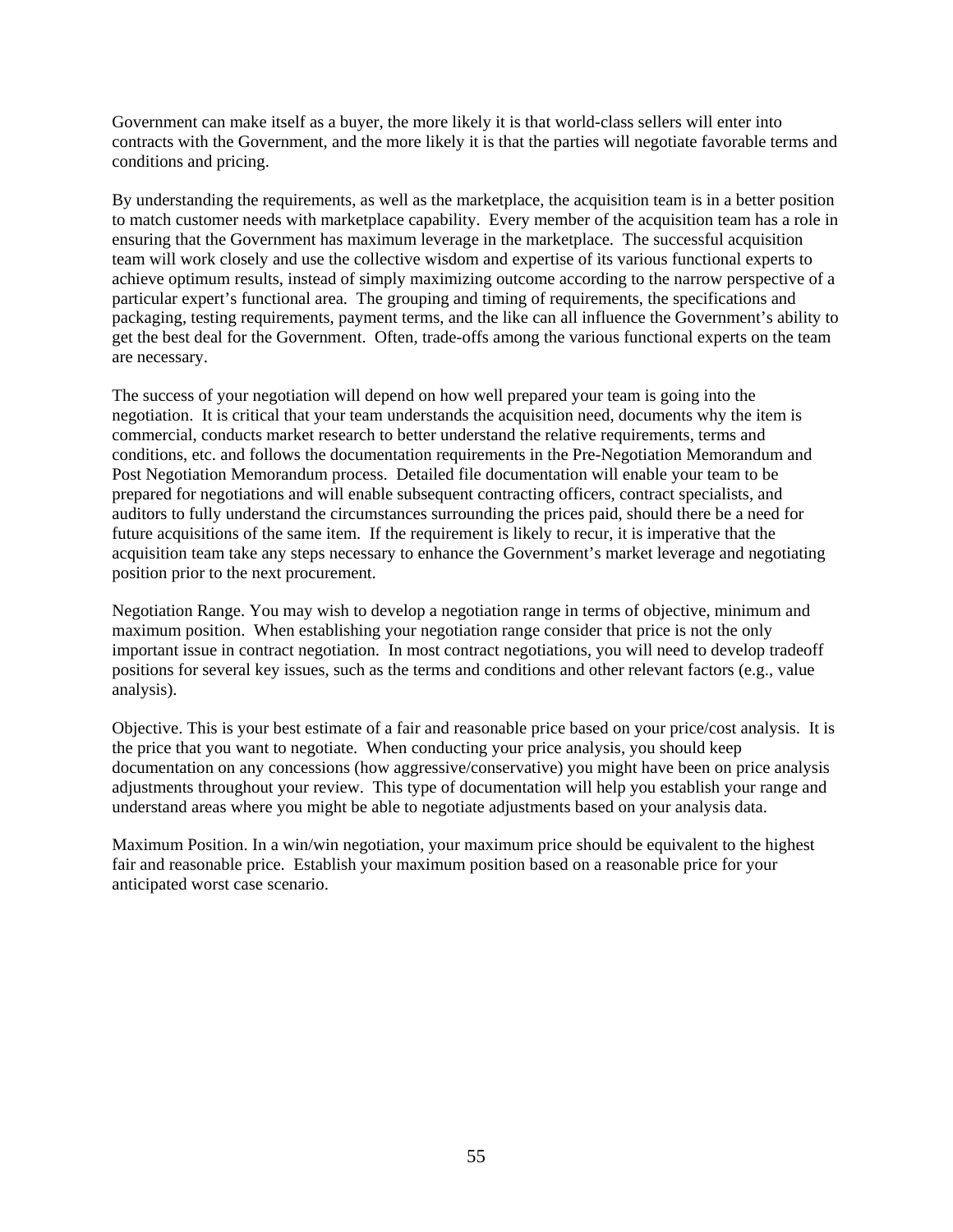# <span id="page-56-0"></span>**Summary Highlights**

This guide serves as a resource to facilitate your understanding of the techniques and considerations involved in pricing commercial items. The examples illustrated throughout the guide highlight the importance of understanding the commercial marketplace and how Government specific terms and conditions, and other relevant factors will impact your pricing review.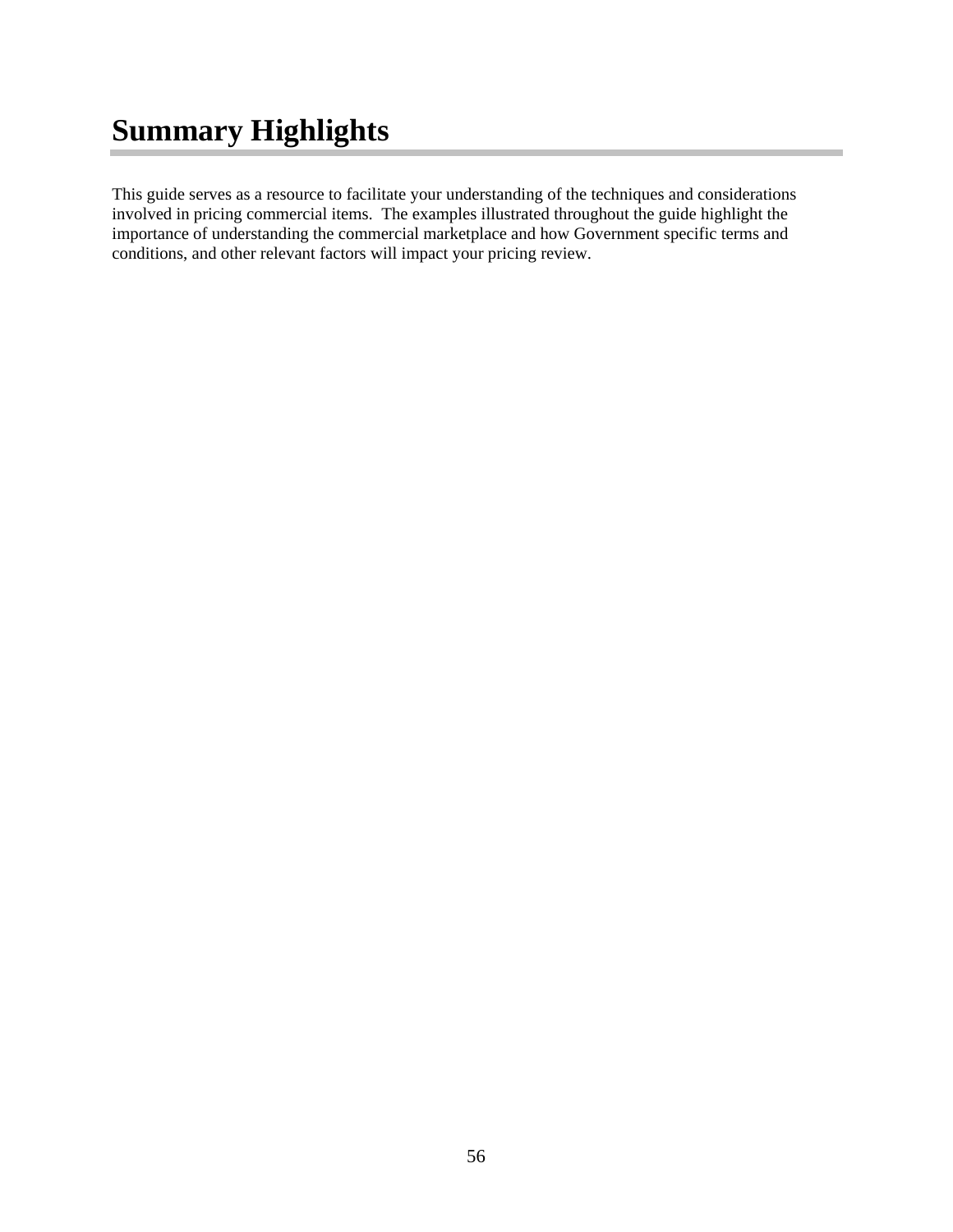# <span id="page-57-0"></span>**APPENDIX A: Market Research Resources**

**Please note the external sources listed in the guidebook are not endorsed by the Department. The sources are provided as potential market research sources.**

### **General Research Sites**

- **Global Spec** http://www.globalspec.com<br>(Search engine for commercial products and services, vendor catalogs and product specification)
- **SupplyView** [http://www.supplyview.com](http://www.supplyview.com/) (Search Engine for electronic components, electromechanical parts, commercial and military aviation parts and more. Queries can be accomplished by part number, NSN number, and description)
- **Superpages** [http://www.superpages.com](http://www.superpages.com/) (Search engine for commercial products and services for any geographical area or the entire nation)
- **GovCon** [http://www.govcon.com](http://www.govcon.com/) (Search engine for commercial products and services, and vendor catalogs)
- **[MarketResearch.com](http://www.marketresearch.com/)** [http://www.marketresearch.com](http://www.marketresearch.com/) **(**Market trends, product research, industry-specific reports, market intelligence) **\*Requires Paid Account**
- **IHS**  [http://www.ihs.com](http://www.ihs.com/) (Commercial trend analysis reports for several industry sectors) **\*Requires Paid Account**

### **Federal Government Research Sites**

- **ACQ Market Research** [http://www.acq.osd.mil/dpap/cpic/cp/market\\_research.html](http://www.acq.osd.mil/dpap/cpic/cp/market_research.html) (Online database for market research in procurements for services)
- $\blacksquare$  **[Federal Business Opportunities \(FedBizOps\)](http://www.fbo.gov/) –** [http://www.fbo.gov](http://www.fbo.gov/) (The largest data base for current Federal business opportunities, can be used to find other federal institutions buying similar items)
- **GSA Advantage** [https://www.gsaadvantage.gov](https://www.gsaadvantage.gov/) (Government search engine with millions of products and services arranged in common schedules)
- **GSA Global Supply** [https://www.gsaglobalsupply.gsa.gov](https://www.gsaglobalsupply.gsa.gov/) (Enables search by NSN - one-stop source for OCONUS military and agency support needs, from new tools and fire-fighting equipment to office supplies)
- Interagency Contract Directory (ICD) [https://www.contractdirectory.gov](https://www.contractdirectory.gov/contractdirectory/) (Central repository of Indefinite Delivery Vehicles (IDV) awarded by the Federal agencies where the IDV is available for use at both the intra agency and interagency levels. IDVs include Government-Wide Acquisition Contracts (GWAC), Multi-Agency Contracts, Other Indefinite Delivery Contracts (IDC),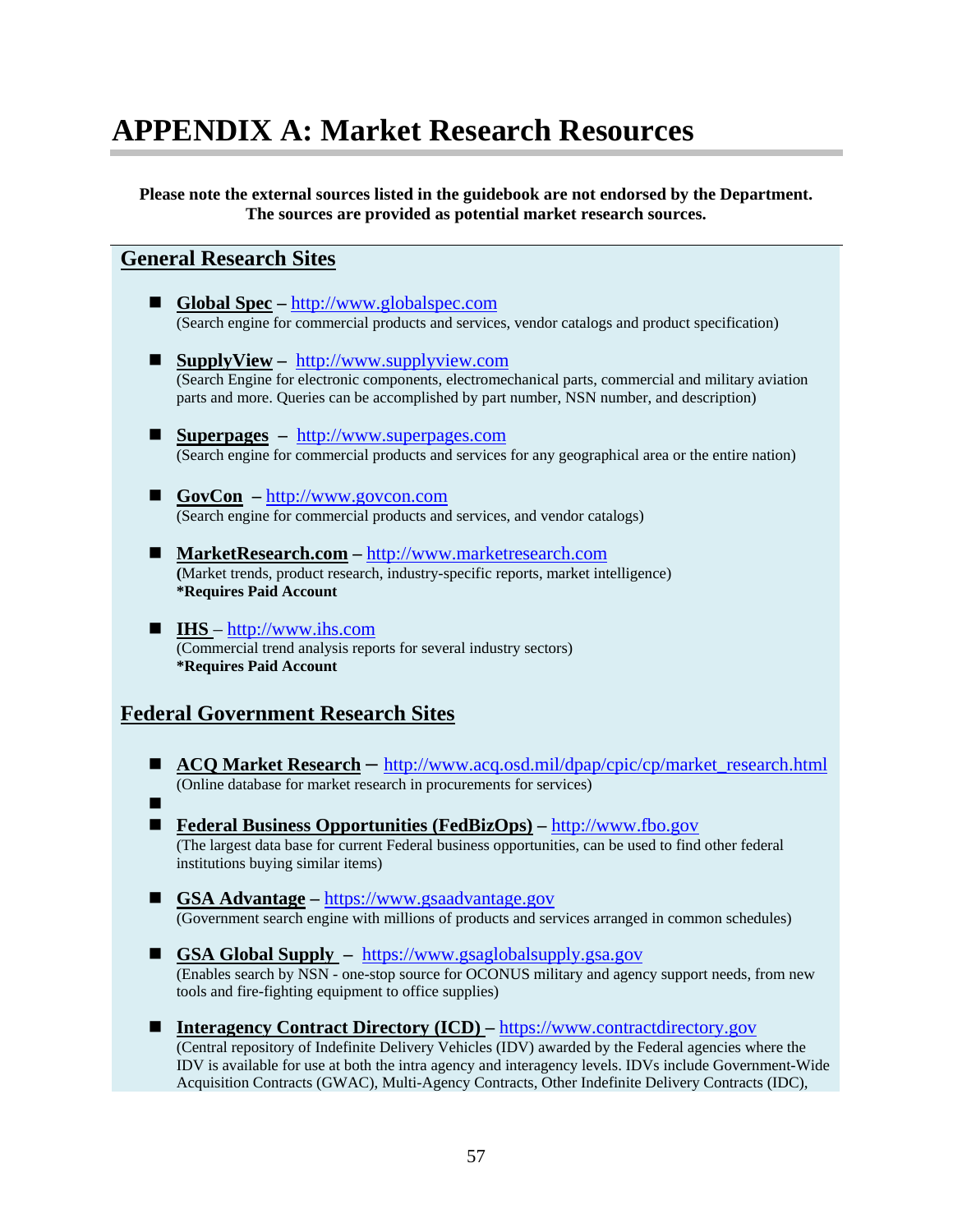Federal Supply Schedules (FSS), Basic Ordering Agreements (BOA), and Blanket Purchase Agreements (BPA).

- **[AbilityOne](http://www.abilityone.gov/jwod/index.html) [Program](https://cs.eis.af.mil/airforcecontracting/knowledge_center/Documents/AFFARS_Library/5310/%20Program)** [http://www.abilityone.gov](http://www.abilityone.gov/index.html) (Products and services provided by people who are blind or have significant disabilities)
- **DOD Information Analysis Centers (IACs)** [http://iac.dtic.mil](http://iac.dtic.mil/) (DODIAC collects, analyze, synthesize, produce, and disseminate Scientific and Technical Information (STI)
- North American Industry Classification System (NAICS) <http://www.census.gov/eos/www/naics>

(The North American Industry Classification System or NAICS is used by business and Government to

classify business establishments according to type of economic activity process of production)

- International Trade Administration [http://trade.gov](http://trade.gov/) (Research tool that contains data and analysis on specific industries)
- **Department of Commerce** [http://www.commerce.gov](http://www.commerce.gov/) (Research tool that contains data and analysis on specific industries, and economic indicators)

### **Department of Defense Resources**

■ **[Defense Standardization Program \(DSP\)](http://www.dsp.dla.mil/)** – [http://www.dsp.dla.mil/Programs/Parts-](http://www.dsp.dla.mil/Programs/Parts-Management)[Management](http://www.dsp.dla.mil/Programs/Parts-Management)

(Database of standardized DOD parts that can be used on systems to leverage large quantity buys and reduce costs)

**DoD Fed Mall** – https://www.fedmall.mil<br>(Search by NSN - an Internet-based Electronic Mall for military and other authorized Government customers to search and order items from Government and commercial sources.

 **The Office of Cost Assessment and Program Evaluation (CAPE) –** www.cape.osd.mil

(Provides insightful analysis on resource allocation and cost estimation for Major Acquisition Programs)

■ **IHS Haystack® Gold** – <https://www.ihs.com/products/haystack-gold.html> (IHS Haystack Gold is a defense parts and logistics information system offering insight to help you maximize savings and efficiency while minimizing risk)

### **Industry Associations References**

- **American National Standards Institute (ANSI)** [http://www.ansi.org](http://www.ansi.org/) (Trade associations, Industry and Government professionals seeking common standards)
- **National Defense Industrial Association** [http:/www.ndia.org](http://www.ndia.org/) (Manufacturers of defense products and service providers for the U.S. and allies)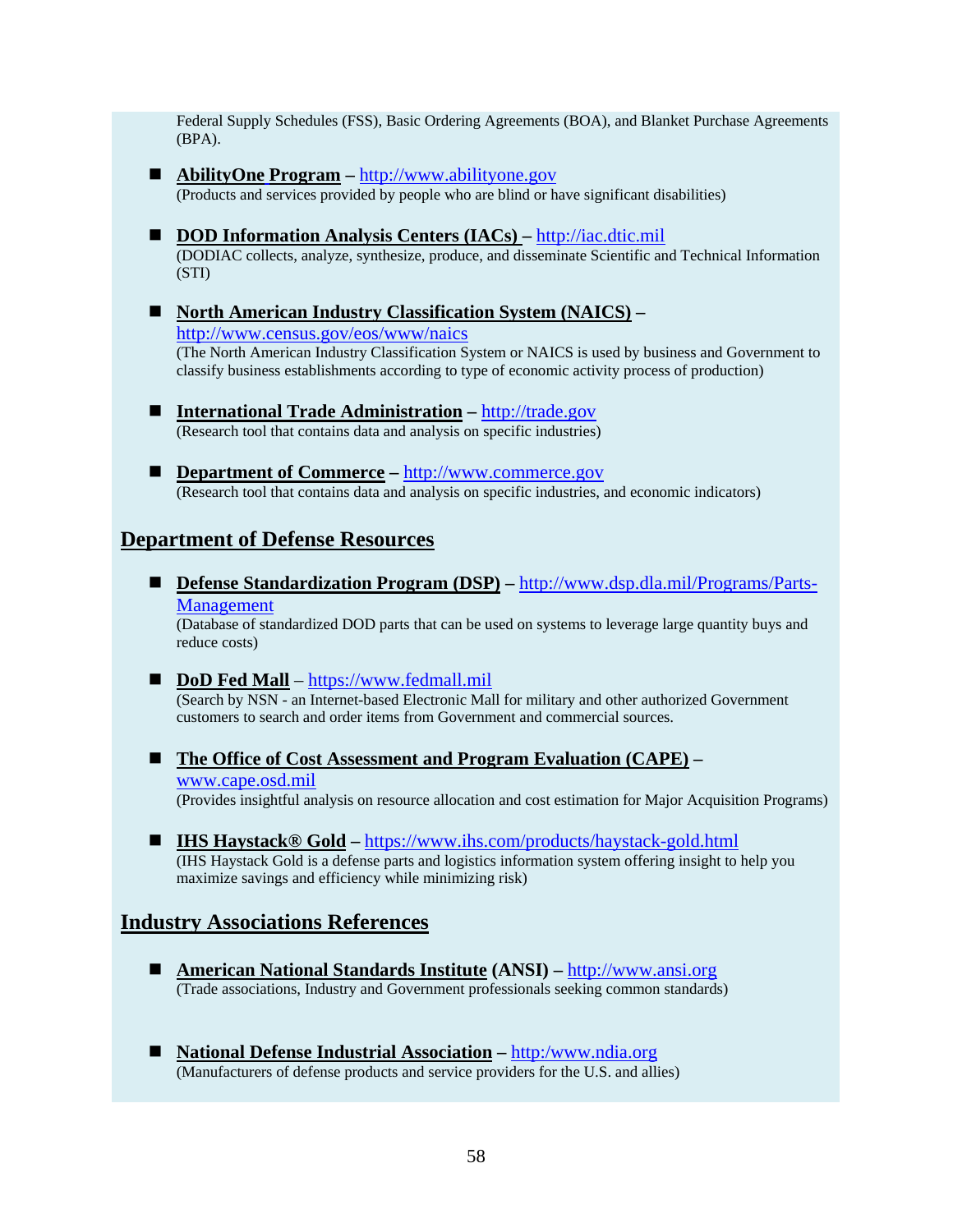- **Telecommunications Industry Association (TIA) –** <http://www.tiaonline.org/> (Communications and Information Technology industry)
- **Government-Industry Data Exchange Program (GIDEP)** [http://www.gidep.org](http://www.gidep.org/) (Data bases for supplies/services of interest to Government and industry)
- Society of Manufacturing Engineers [http://www.sme.org](http://www.sme.org/) (Latest information on technology trends and new developments)
- Society for Technical Communication [http://www.stc.org](http://www.stc.org/) (Promotes standardized technical communication across all industries)
- International Society for Logistics [http://www.sole.org](http://www.sole.org/) (Logistics support providers in industry and Government)

### **Escalation Indices**

- **IHS Global Insights** <https://www.ihs.com/index.html> (Database of escalation rates for services) \*Requires Account
- **DOL BLS Consumer Price Index (CPI)** http://www.bls.gov/cpi (Provides monthly data on changes in the prices paid by urban consumers for a representative basket of goods and services)
- Bureau of Labor Statistics Producer Price Index <https://www.bls.gov/> (Database of escalation rates)

### **Wages for Commercial Services**

- **DOL's Bureau of Labor Statistics (BLS) Employment Cost Index (ECI) –** <http://www.bls.gov/news.release/eci.toc.htm> (Database of escalation rates for services.)
- **GSA CALC (Catalog Prices for Services)** <https://calc.gsa.gov/> (Contains prices for fully burdened labor rates for numerous labor categories.)
- Wage Determinations On-line <http://www.wdol.gov/Index.aspx> (Contains Service Contract Act (SCA) and Davis-Bacon Act (DBA) wage determinations)
- Salary Determination [https://www.salary.com](https://www.salary.com/) (Contains prices for fully burdened labor rates for numerous labor categories.)

### **Commodities**

- **U.S. Energy Information Administration** <http://www.eia.gov/> (Current market prices for energy, fuels, metals, and radioactive materials.)
- CNN Money <http://money.cnn.com/data/commodities/>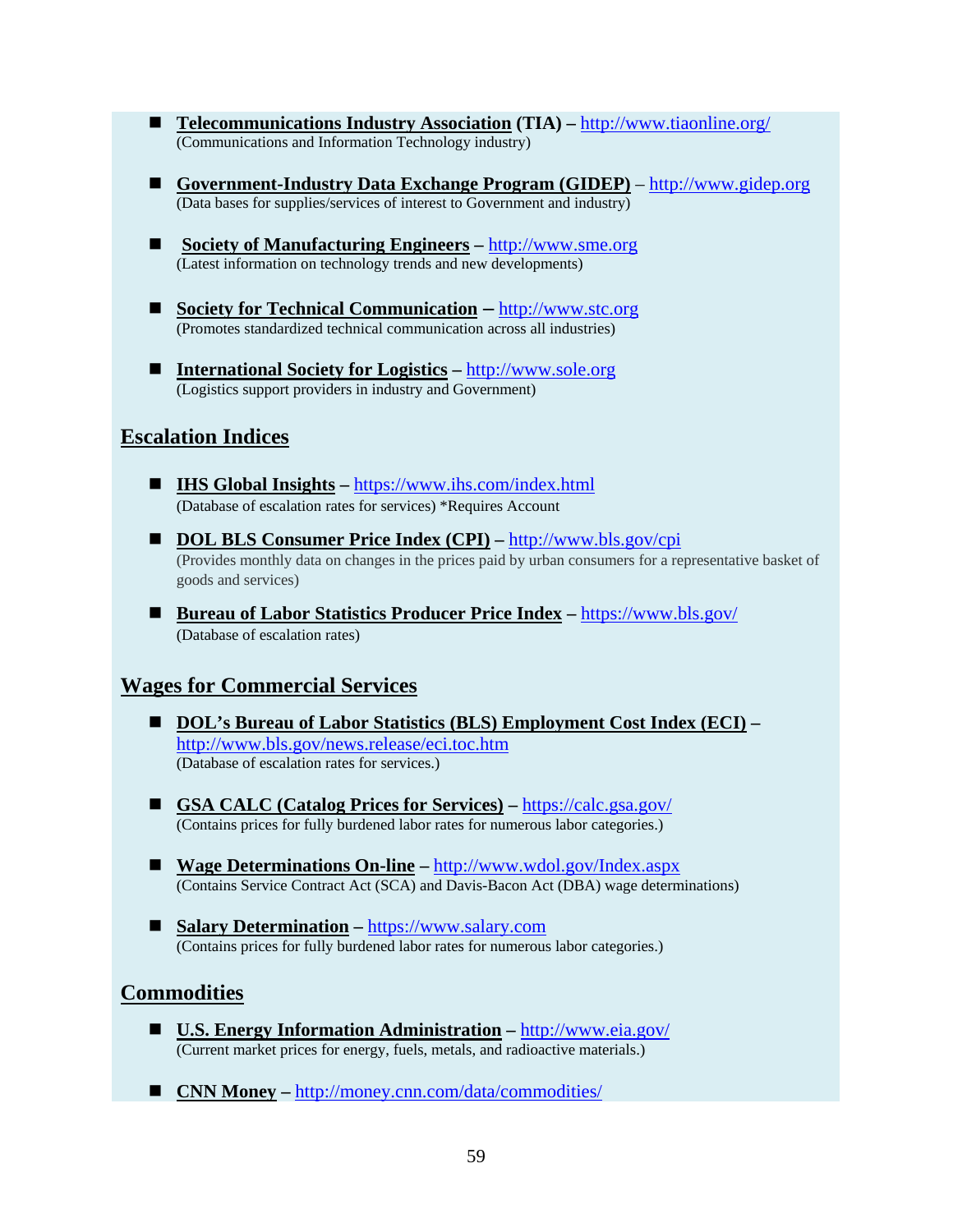(Resource for finding company information and financial data and contain data on raw materials (I.e. Steel, Oil, Gold)

■ **Metal Price Index** – [http://metalprices.com](http://metalprices.com/) (Resource for finding current metal prices.)

# **Commercial Aircraft and Aircraft Engines**

\*Requires Account

- **AVITAS BlueBook of Jet Aircraft Values** <https://www.avitas.com/> (Database of aircraft values and aircraft engine values.) \*Requires Account please contact DOD CAPE for reports. ■ **Controller** – <http://www.controller.com/> (Sales listings of used aircraft, avionics, engines, and components. Also includes dry and wet leases on many airframes.) ■ **AeroTrader** – <https://www.aerotrader.com/> (Sales listings of used aircraft, avionics, engines, and components. Also includes dry and wet leases on many airframes.) ■ The International Bureau of Aviation (IBA) – <http://www.ibagroup.com/> (Database of used aircraft values and aircraft engine values.) \*Requires Account ■ **Morten Beyer & Agnew** – <https://www.mba.aero/> (Database of used aircraft values and aircraft engine values.) \*Requires Account ■ **Aircraft Blue Book** – <http://www.aircraftbluebook.com/> (Database of used aircraft values and aircraft engine values.) \*Requires Account **Aircraft Value Analysis Company** – [http://www.aircraftvalues.com](http://www.aircraftvalues.com/) (Database of used aircraft values and aircraft engine values.)
- The American Institute of Aeronautics and Astronautics <https://www.aiaa.org/default.aspx> (Database of aerospace journals but not specific suppliers or items. Useful to find out if a commercial aircraft or engine is available.)
- **AFRL D'Azzo Research Library** <http://www.wpafb.af.mil/afrl/wrslibrary> (Database of aerospace research journals) \* Account only available for AFRL employees but is available for use in person at AFIT located at WPAFB.
- **U.S. Securities and Exchange Commission EDGAR Database Company Filings** <https://www.sec.gov/edgar/searchedgar/companysearch.html> (Database of annual and quarterly SEC financial reports filed by publicly traded companies, can be used for research into a company's business practices and current sales projections.)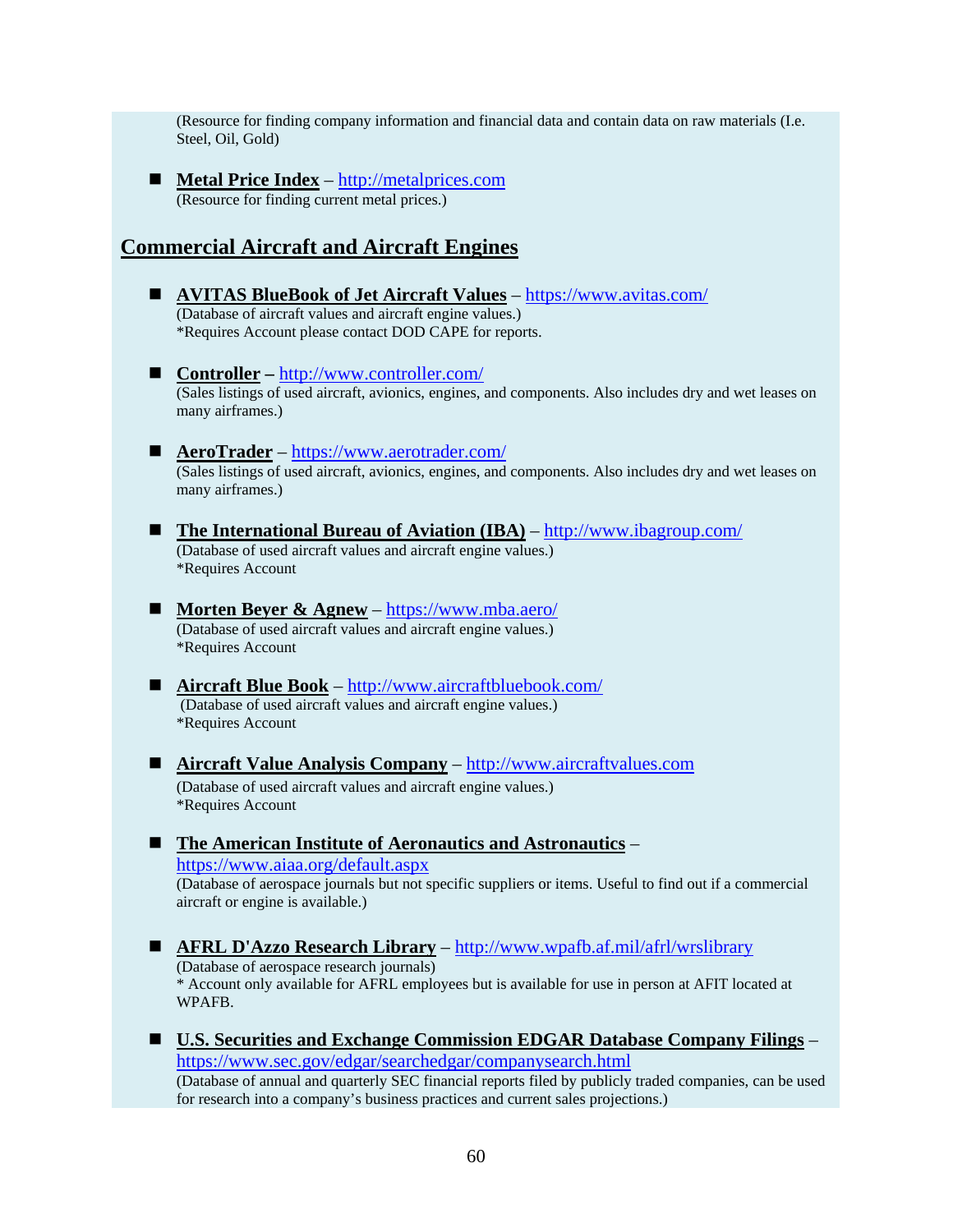# **Commercial Watercraft**

**Nautic Expo** –

<http://www.nauticexpo.com/boat-manufacturer/military-boat-35627.html> (Sales listings of boats, navigation, engines, and components.)

■ **NADA Guides** – <http://www.nadaguides.com/Boats> (Sales listings of boats, navigation, engines, and components.)

# **Commercial Parts (Aircraft, Vehicles, Boats)**

- Thomas Register <http://www.thomasnet.com/> **(**Comprehensive online resource for products manufactured in North America)
- **ISO Parts Enables search by NSN -** <http://www.iso-parts.com/Default.aspx> (Search by NSN for aviation spare parts and quotes)
- **WBParts** <http://.wbparts.com/> (Sells aircraft connectors, military connectors, connector receptacles, backshells, plugs, sockets, adapters, covers and clamps)
- **SOI Aviation- Obsolescent parts** <http://www.soiaviation.com/> (Database of obsolescent aircraft parts, suppliers, and requesting quotes.)
- **SAI Global** <http://logicom.ili-info.com/> (Comprehensive source of Government logistics and parts data) \*Requires Account
- **ElectroSpec** [http://www.electrospec.com](http://www.electrospec.com/) (Search Engine to find electronic parts and computer chips)
- **Electronic Products' Buyers' Guide –** <http://www.eem.com/> (Resource for electronic component information, arranged by product type)

### **Test Equipment**

- **Test Mart** <http://www.testmart.com/> (Search engine for commercial test equipment and accessories and includes detailed specifications and performance requirements on most products)
- Laboratory Equipment <https://www.laboratory-equipment.com/> (Sells commercial test equipment and accessories and includes detailed specifications and performance requirements on most products)

*Note: These are resources only; all sources must be verified.*